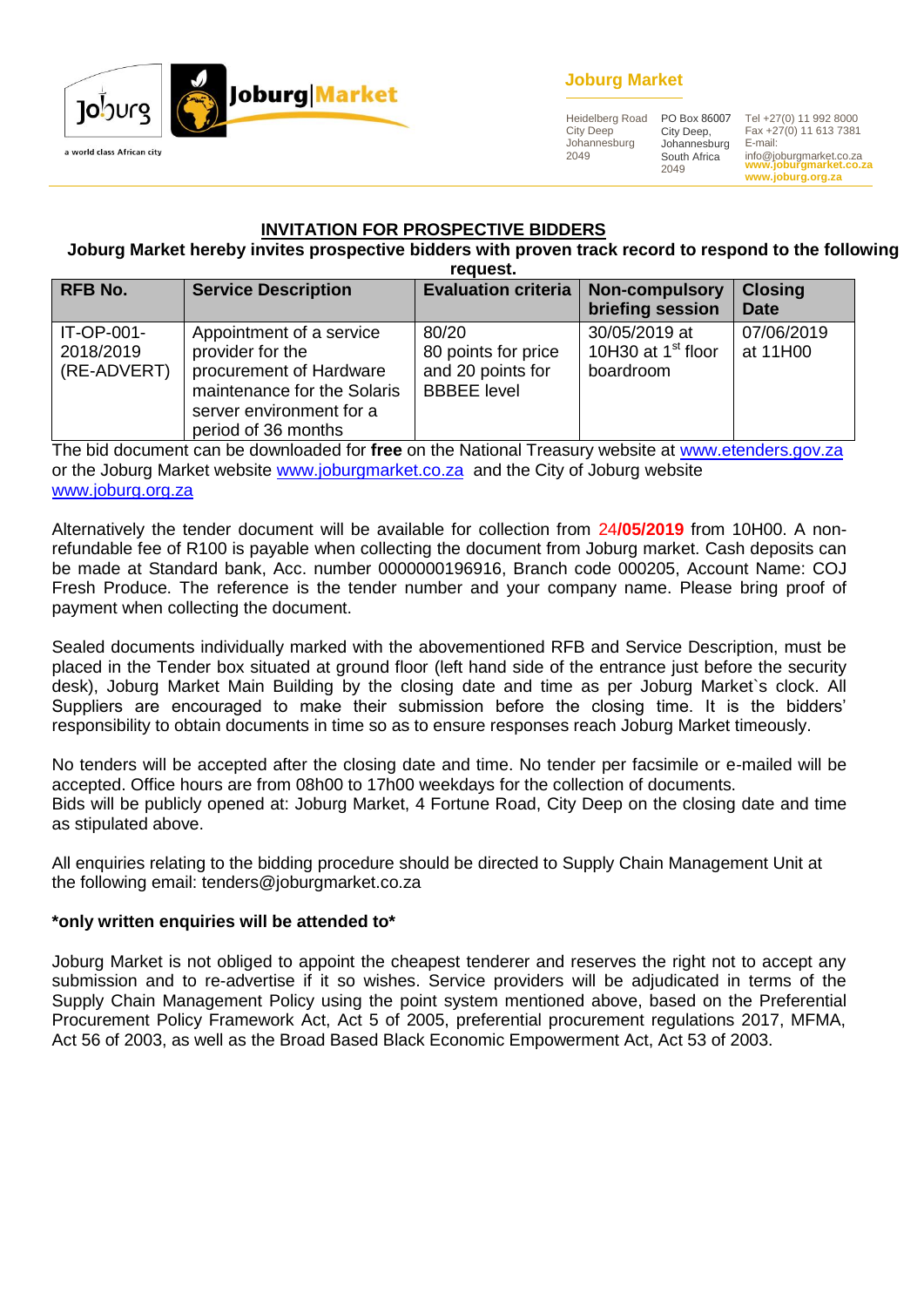### **IMPORTANT NOTICE**

- 1. Bidders are reminded that for any and all alterations in the bid document must be initialled / signed in full by the bidder's authorised signatory and or provide an accompanying letter on the bidder's official letterhead will indicate such alterations.
- 2. This bid, correctly endorsed, is to be addressed to the Supply Chain Management and must be deposited into the tender/ bid box at the Ground Floor: Main Entrance, Joburg Market, 04 Fortune Street, City Deep, at the time and date shown herein. Under no circumstance will late tenders be accepted.
- 3. Failure to attend the compulsory briefing session (if applicable to the bid l) will result in disqualification of the bid.
- 4. Failure to submit samples, if requested will result in disqualification of the bid.
- 5. The bid document is to be completed in ink and in full. It is not to be re-typed at all.
- 6. The bid document is to be submitted in full in the same order as issued, with all the sections attached.
- 7. In bid where Consortiums and Joint Ventures are involved, an agreement endorsed with signatures of all parties involved, must be submitted.
- 8. Micro Exempted Enterprises (EME's) are required to submit a certificate issued by an Auditor or Accounting Officer on a letter head with a practise number and contact number clearly Specified on the face of the certificate

### **FAILURE TO COMPLY WITH THE ABOVE REQUIREMENTS MAY DISQUALIFY THE BID**

**Cell : …………………………………………… E-Mail:………………………………………………**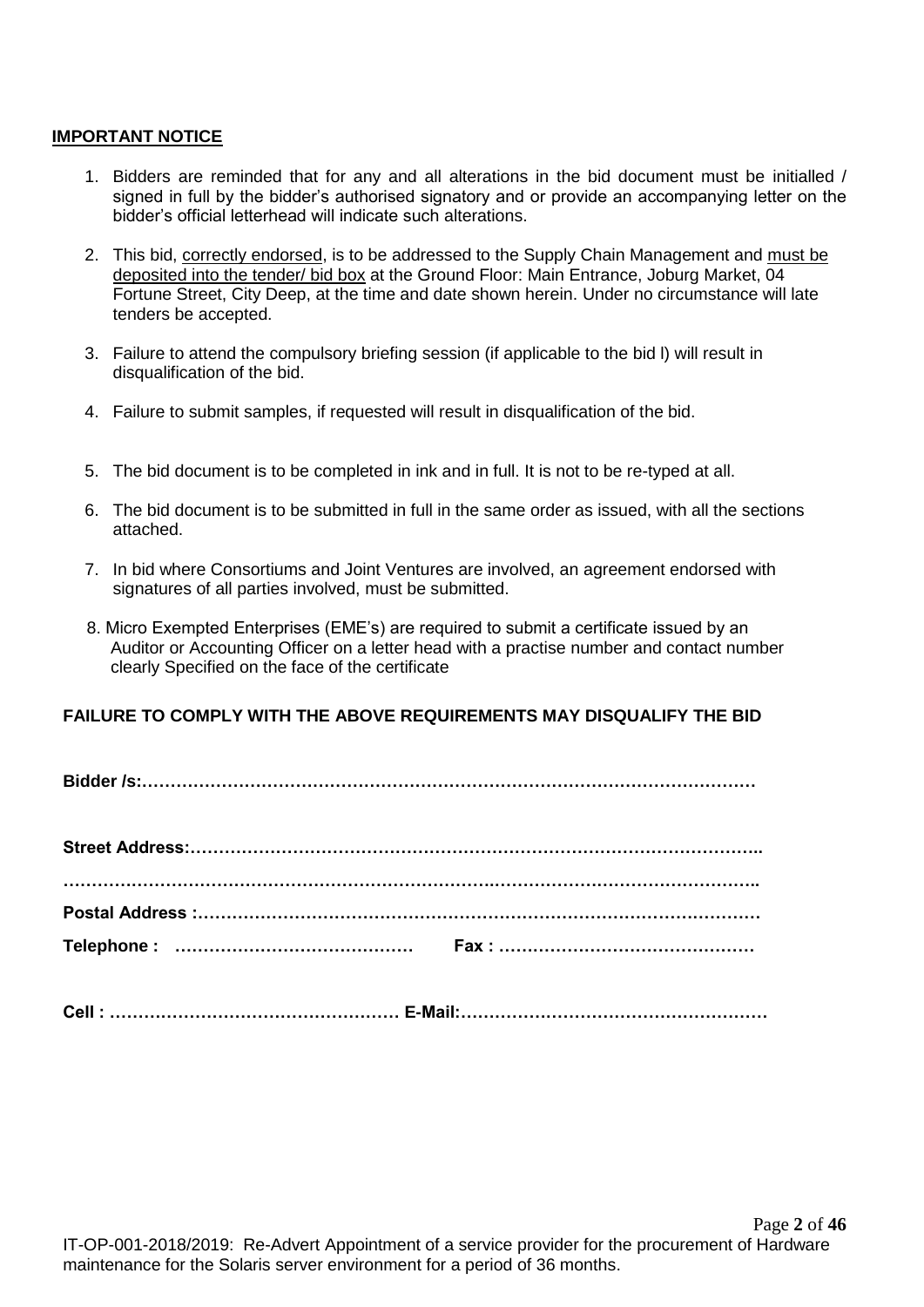### **INDEX**

| No.            | <b>TABLE OF CONTENTS</b>                            | <b>SOURCE DOCUMENT</b> |
|----------------|-----------------------------------------------------|------------------------|
| $\mathbf{1}$ . | <b>INVITATION TO BID</b>                            | MBD <sub>1</sub>       |
| 2.             | <b>DECLARATION OF INTEREST</b>                      | MBD <sub>4</sub>       |
| 3.             | <b>PREFERENCE POINTS CLAIMS</b>                     | <b>MBD 6.1</b>         |
| 4.             | <b>DECLARATION OF BIDDERS PAST SCM PRACTICE</b>     | <b>MBD8</b>            |
| 5.             | <b>CERTIFICATE OF INDEPENDENT BID DETERMINATION</b> | MBD <sub>9</sub>       |
| 6.             | <b>GENERAL CONDITIONS OF CONTRACT</b>               |                        |
| 7.             | <b>TERMS OF REFERENCE</b>                           |                        |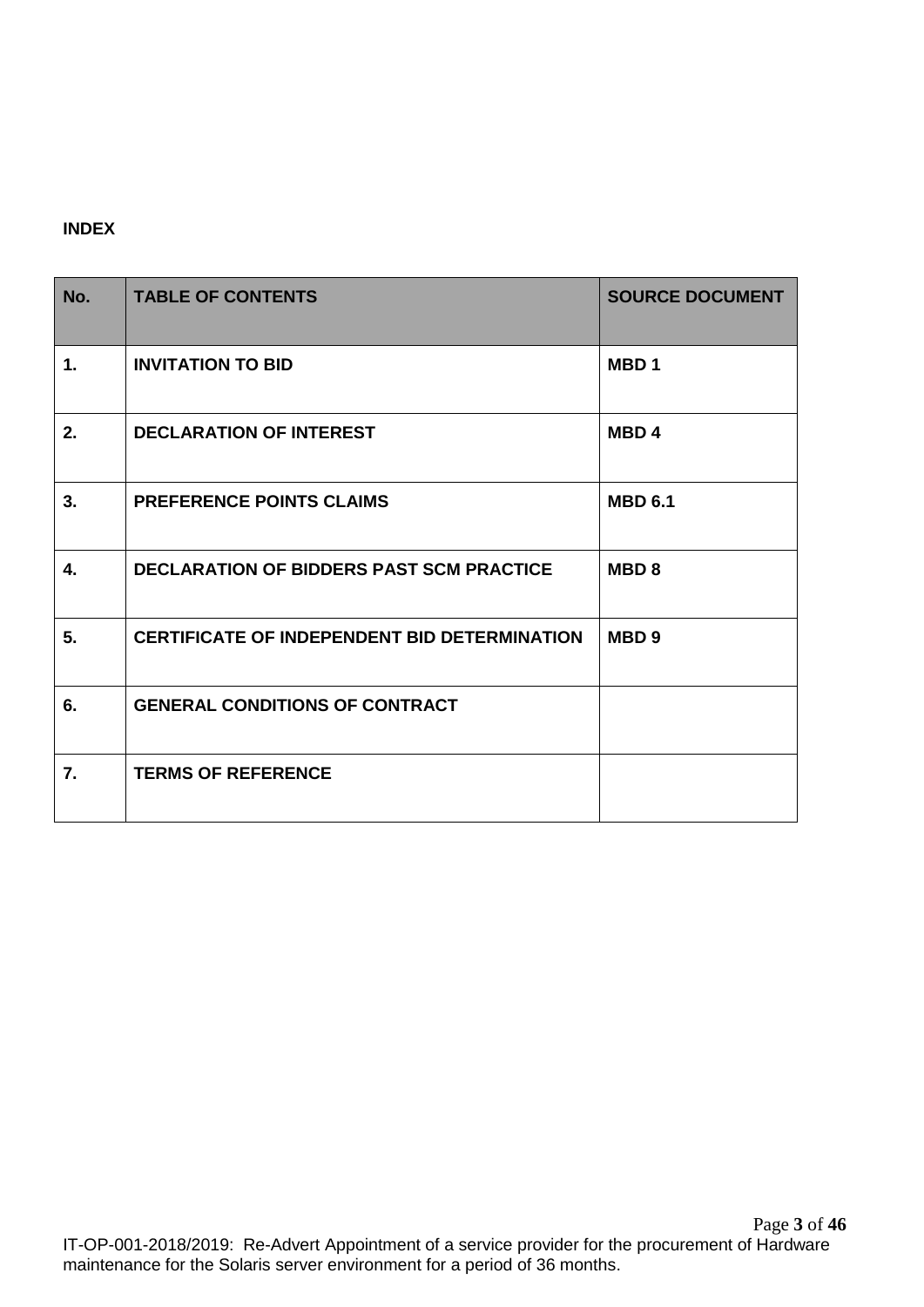### **BID DOCUMENTS CHECK LIST:**

## **A completed and signed BID document must be submitted in a sealed envelope together with the returnables. That is:**

| <b>Item</b>    | <b>Description</b>                                                                                                                                                                                                                  | Submitted -         |
|----------------|-------------------------------------------------------------------------------------------------------------------------------------------------------------------------------------------------------------------------------------|---------------------|
|                |                                                                                                                                                                                                                                     | <b>Indicate YES</b> |
|                |                                                                                                                                                                                                                                     | or NO               |
| $\mathbf 1$    | Completed Registration on the National Treasury Central Supplier Database                                                                                                                                                           |                     |
| $\overline{2}$ | Completed and signed MBD 1,4,6.1,8, 9,                                                                                                                                                                                              |                     |
| <b>NB</b>      | Failure to fully complete all sections will lead to a disqualification of the bid.                                                                                                                                                  |                     |
| 3              | General Condition of Contract (GCC) to be signed                                                                                                                                                                                    |                     |
| $\overline{4}$ | Rates and taxes account not older than three months or lease agreement                                                                                                                                                              |                     |
| 5              | ID copies of shareholders / directors and share certificates; certification not older<br>than three months                                                                                                                          |                     |
| 6              | Signed JV agreement for Joint Venture companies. Separate National Treasury<br>Central Supplier Database registration and consolidated BBBEE certificate(where<br>applicable)                                                       |                     |
| $\overline{7}$ | Initial / sign for all alterations in the tender document                                                                                                                                                                           |                     |
| 8              | Registration with CIDB (where applicable)                                                                                                                                                                                           |                     |
| 9              | B-BBEE Status Level of Contribution certificate OR SWORN AFFIDAVIT - B-BBEE<br><b>EXEMPTED MICRO ENTERPRISE</b> OR an Accounting Officer as contemplated in the<br>Close Corporation Act (CCA) in order to claim preference points. |                     |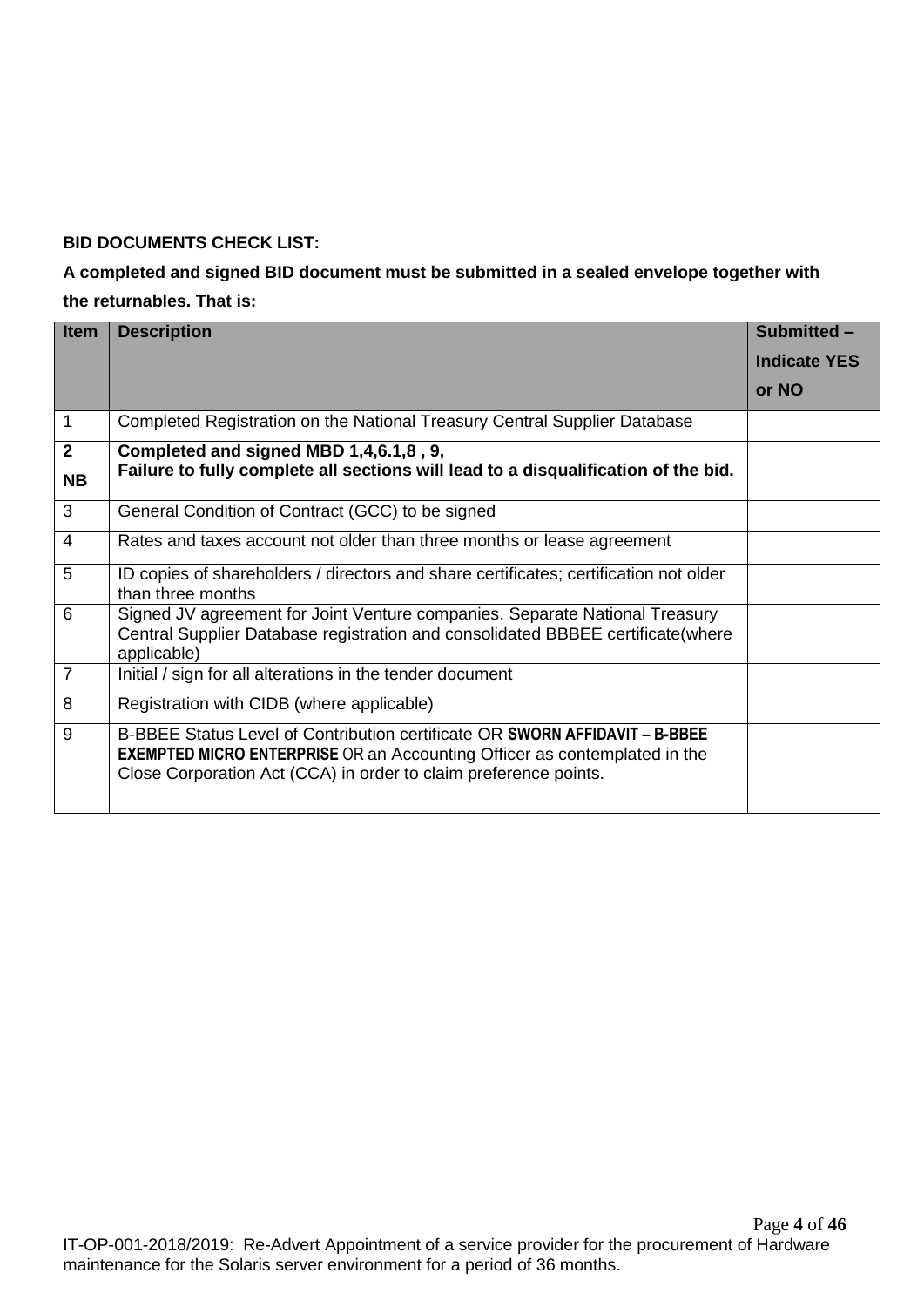## **PART A INVITATION TO BID**

| שוש טו ווטורווויווו<br>YOU ARE HEREBY INVITED TO BID FOR REQUIREMENTS OF THE JOBURG MARKET |                                                   |                                                                                                                                                                                                                                                                                               |  |                                                |               |                      |       |
|--------------------------------------------------------------------------------------------|---------------------------------------------------|-----------------------------------------------------------------------------------------------------------------------------------------------------------------------------------------------------------------------------------------------------------------------------------------------|--|------------------------------------------------|---------------|----------------------|-------|
| <b>BID NUMBER:</b>                                                                         | IT-OP-001-                                        |                                                                                                                                                                                                                                                                                               |  |                                                |               |                      |       |
|                                                                                            | 2018/2019                                         | <b>CLOSING DATE:</b>                                                                                                                                                                                                                                                                          |  | 07/06/2019                                     |               | <b>CLOSING TIME:</b> | 11:00 |
| DESCRIPTION:                                                                               |                                                   | Re-Advert Appointment of a service provider for the procurement of Hardware maintenance                                                                                                                                                                                                       |  |                                                |               |                      |       |
|                                                                                            |                                                   | for the Solaris server environment for a period of 36 months                                                                                                                                                                                                                                  |  |                                                |               |                      |       |
|                                                                                            |                                                   | THE SUCCESSFUL BIDDER WILL BE REQUIRED TO FILL IN AND SIGN A WRITTEN CONTRACT FORM (MBD7).<br>BID RESPONSE DOCUMENTS MAY BE DEPOSITED IN THE BID BOX SITUATED AS FOLLOWS                                                                                                                      |  |                                                |               |                      |       |
|                                                                                            |                                                   |                                                                                                                                                                                                                                                                                               |  |                                                |               |                      |       |
| PO BOX 86007<br><b>City Deep</b><br>Johannesburg<br>2049<br><b>OR</b>                      | <b>Attention: Head of Supply Chain Management</b> |                                                                                                                                                                                                                                                                                               |  |                                                |               |                      |       |
|                                                                                            |                                                   | DEPOSITED IN THE BID BOX SITUATED AT GROUND FLOOR (left hand side of the entrance just before the<br>security desk), Joburg Market Main Building by the closing date and time as per Joburg Market's clock. All<br>Suppliers are encouraged to make their submission before the closing time. |  |                                                |               |                      |       |
| 4 Fortune Road<br><b>City Deep</b><br>Johannesburg                                         |                                                   |                                                                                                                                                                                                                                                                                               |  |                                                |               |                      |       |
| accepted for consideration.                                                                |                                                   | Bidders should ensure that bids are delivered timeously to the correct address. If the bid is late, it will not be                                                                                                                                                                            |  |                                                |               |                      |       |
|                                                                                            |                                                   | The bid box is open 24 hours a day, 7 days a week.                                                                                                                                                                                                                                            |  |                                                |               |                      |       |
| <b>SUPPLIER INFORMATION</b>                                                                |                                                   |                                                                                                                                                                                                                                                                                               |  |                                                |               |                      |       |
| NAME OF BIDDER                                                                             |                                                   |                                                                                                                                                                                                                                                                                               |  |                                                |               |                      |       |
|                                                                                            |                                                   |                                                                                                                                                                                                                                                                                               |  |                                                |               |                      |       |
| POSTAL ADDRESS                                                                             |                                                   |                                                                                                                                                                                                                                                                                               |  |                                                |               |                      |       |
| AND / OR                                                                                   |                                                   |                                                                                                                                                                                                                                                                                               |  |                                                |               |                      |       |
| <b>STREET ADDRESS</b>                                                                      |                                                   |                                                                                                                                                                                                                                                                                               |  |                                                |               |                      |       |
|                                                                                            |                                                   |                                                                                                                                                                                                                                                                                               |  |                                                |               |                      |       |
| <b>TELEPHONE NUMBER</b>                                                                    |                                                   | CODE                                                                                                                                                                                                                                                                                          |  |                                                | <b>NUMBER</b> |                      |       |
| AND / OR<br><b>CELLPHONE NUMBER</b>                                                        |                                                   |                                                                                                                                                                                                                                                                                               |  |                                                |               |                      |       |
| <b>FACSIMILE NUMBER</b>                                                                    |                                                   |                                                                                                                                                                                                                                                                                               |  |                                                |               |                      |       |
| (If applicable)                                                                            |                                                   | CODE                                                                                                                                                                                                                                                                                          |  |                                                | <b>NUMBER</b> |                      |       |
| <b>E-MAIL ADDRESS</b>                                                                      |                                                   |                                                                                                                                                                                                                                                                                               |  |                                                |               |                      |       |
| <b>VAT REGISTRATION NUMBER</b><br>(If VAT registered)                                      |                                                   |                                                                                                                                                                                                                                                                                               |  |                                                |               |                      |       |
| TAX COMPLIANCE STATUS                                                                      |                                                   | <b>TCS PIN:</b>                                                                                                                                                                                                                                                                               |  | <b>OR</b>                                      | CSD No:       |                      |       |
| <b>B-BBEE STATUS LEVEL</b><br><b>VERIFICATION CERTIFICATE</b>                              |                                                   | $\Box$ Yes                                                                                                                                                                                                                                                                                    |  | <b>B-BBEE</b><br><b>STATUS</b><br><b>LEVEL</b> |               | $\Box$ Yes           |       |
| <b>[TICK APPLICABLE BOX]</b>                                                               |                                                   | $\Box$ No                                                                                                                                                                                                                                                                                     |  | <b>SWORN</b><br><b>AFFIDAVIT</b>               |               | $\Box$ No            |       |

Page **5** of **46** IT-OP-001-2018/2019: Re-Advert Appointment of a service provider for the procurement of Hardware maintenance for the Solaris server environment for a period of 36 months.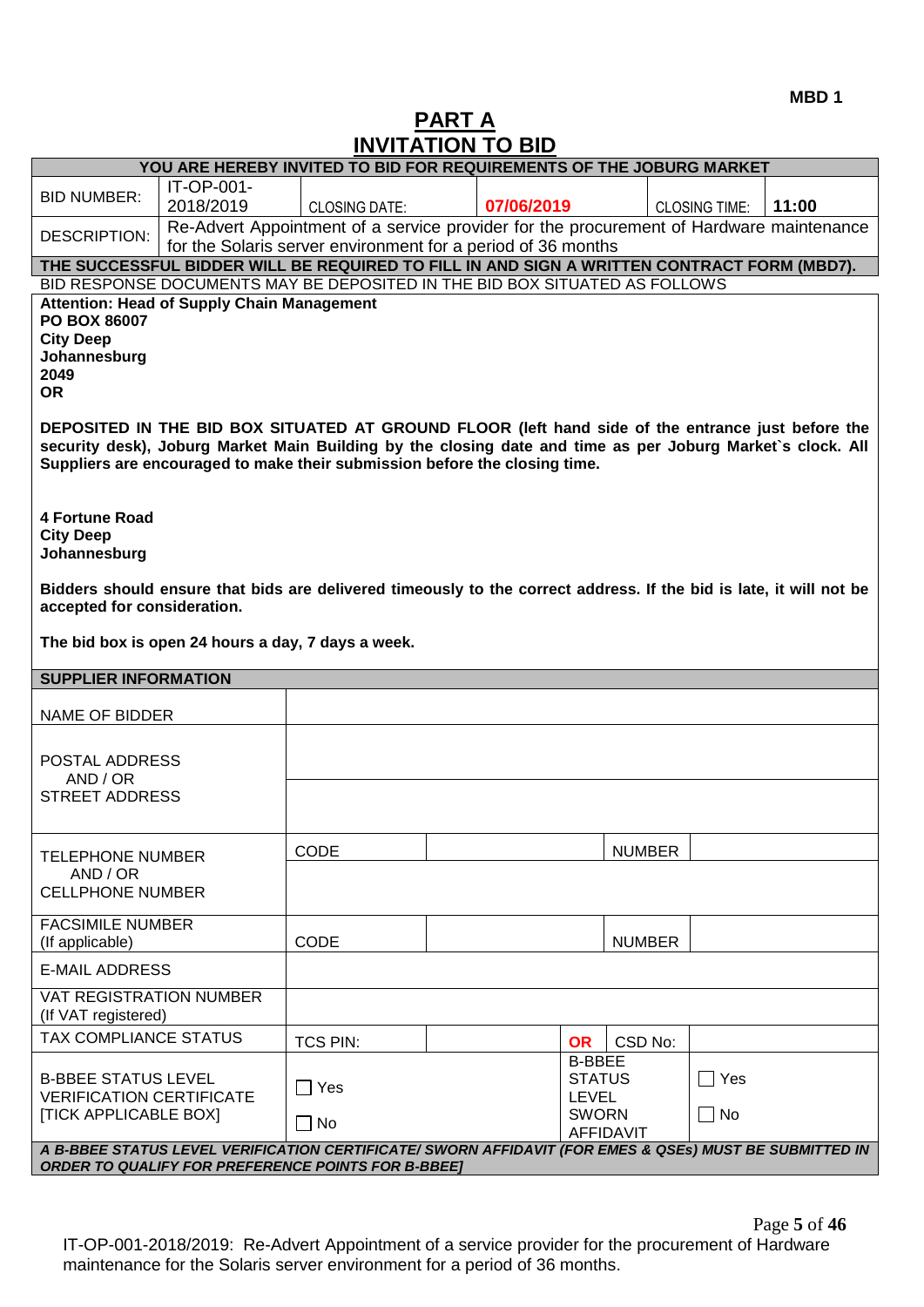| <b>ARE YOU THE</b><br><b>ACCREDITED</b><br><b>REPRESENTATIVE IN</b><br><b>SOUTH AFRICA FOR THE</b><br><b>GOODS/SERVICES</b><br><b><i>NORKS OFFERED?</i></b> | ∣ Yes<br>l INo<br>[IF YES ENCLOSE PROOF]                                         | <b>ARE YOU A</b><br><b>FOREIGN</b><br><b>BASED</b><br><b>SUPPLIER</b><br><b>FOR THE</b><br><b>GOODS</b><br><b>/SERVICES</b><br><b><i>NORKS</i></b><br><b>OFFERED?</b> | $\Box$ No<br>   Yes<br><b>IF YES, ANSWER</b><br><b>PART B:3 ]</b> |  |  |
|-------------------------------------------------------------------------------------------------------------------------------------------------------------|----------------------------------------------------------------------------------|-----------------------------------------------------------------------------------------------------------------------------------------------------------------------|-------------------------------------------------------------------|--|--|
| <b>TOTAL NUMBER OF</b><br><b>ITEMS OFFERED</b>                                                                                                              |                                                                                  | <b>TOTAL BID</b><br><b>PRICE</b>                                                                                                                                      | N/A                                                               |  |  |
| <b>SIGNATURE OF BIDDER</b>                                                                                                                                  |                                                                                  | <b>DATE</b>                                                                                                                                                           |                                                                   |  |  |
|                                                                                                                                                             | <b>BIDDING PROCEDURE ENQUIRIES AND TECHNICAL INFORMATION MAY BE DIRECTED TO:</b> |                                                                                                                                                                       |                                                                   |  |  |
| <b>E-MAIL ADDRESS</b>                                                                                                                                       | tenders@joburgmarket.co.za                                                       |                                                                                                                                                                       |                                                                   |  |  |

**\*only written enquiries will be attended to.**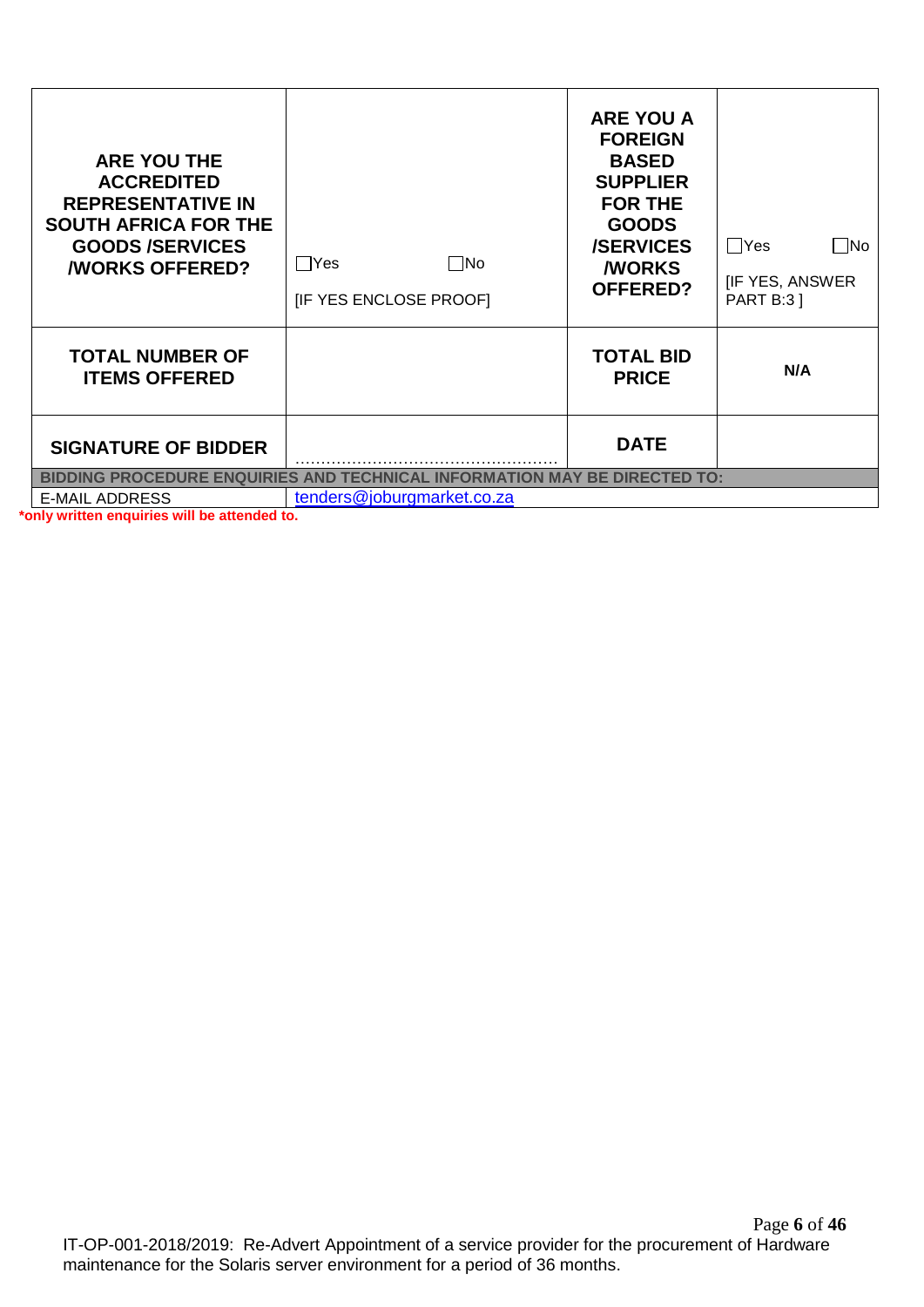### **PART B TERMS AND CONDITIONS FOR BIDDING**

1.1. BIDS MUST BE DELIVERED BY THE STIPULATED TIME TO THE CORRECT ADDRESS. LATE BIDS WILL NOT BE ACCEPTED

**1. BID SUBMISSION:**

## FOR CONSIDERATION. 1.2. **ALL BIDS MUST BE SUBMITTED ON THE OFFICIAL FORMS PROVIDED–(NOT TO BE RE-TYPED) OR ONLINE** 1.3. THIS BID IS SUBJECT TO THE PREFERENTIAL PROCUREMENT POLICY FRAMEWORK ACT AND THE PREFERENTIAL PROCUREMENT REGULATIONS, 2017, THE GENERAL CONDITIONS OF CONTRACT (GCC) AND, IF APPLICABLE, ANY OTHER SPECIAL CONDITIONS OF CONTRACT. **2. TAX COMPLIANCE REQUIREMENTS** 2.1 BIDDERS MUST ENSURE COMPLIANCE WITH THEIR TAX OBLIGATIONS. 2.2 BIDDERS ARE REQUIRED TO SUBMIT THEIR UNIQUE PERSONAL IDENTIFICATION NUMBER (PIN) ISSUED BY SARS TO ENABLE THE ORGAN OF STATE TO VIEW THE TAXPAYER'S PROFILE AND TAX STATUS. 2.3 APPLICATION FOR THE TAX COMPLIANCE STATUS (TCS) CERTIFICATE OR PIN MAY ALSO BE MADE VIA E-FILING. IN ORDER TO USE THIS PROVISION, TAXPAYERS WILL NEED TO REGISTER WITH SARS AS E-FILERS THROUGH THE WEBSITE [WWW.SARS.GOV.ZA.](http://www.sars.gov.za/) 2.4 FOREIGN SUPPLIERS MUST COMPLETE THE PRE-AWARD QUESTIONNAIRE IN PART B:3. 2.5 BIDDERS MAY ALSO SUBMIT A PRINTED TCS CERTIFICATE TOGETHER WITH THE BID. 2.6 IN BIDS WHERE CONSORTIA / JOINT VENTURES / SUB-CONTRACTORS ARE INVOLVED, EACH PARTY MUST SUBMIT A SEPARATE TCS CERTIFICATE / PIN / CSD NUMBER. 2.7 WHERE NO TCS IS AVAILABLE BUT THE BIDDER IS REGISTERED ON THE CENTRAL SUPPLIER DATABASE (CSD), A CSD NUMBER MUST BE PROVIDED. **3. QUESTIONNAIRE TO BIDDING FOREIGN SUPPLIERS** 3.1. IS THE ENTITY A RESIDENT OF THE REPUBLIC OF SOUTH AFRICA (RSA)?  $\Box$  YES  $\Box$  NO 3.2. DOES THE ENTITY HAVE A BRANCH IN THE RSA?  $\Box$  YES  $\Box$  YES  $\Box$  NO 3.3. DOES THE ENTITY HAVE A PERMANENT ESTABLISHMENT IN THE RSA?  $\Box$  YES  $\Box$  NO 3.4. DOES THE ENTITY HAVE ANY SOURCE OF INCOME IN THE RSA?  $\Box$  YES  $\Box$  NO 3.5. IS THE ENTITY LIABLE IN THE RSA FOR ANY FORM OF TAXATION?  $\Box$  YES  $\Box$  NO **IF THE ANSWER IS "NO" TO ALL OF THE ABOVE, THEN IT IS NOT A REQUIREMENT TO REGISTER FOR A TAX COMPLIANCE STATUS SYSTEM PIN CODE FROM THE SOUTH AFRICAN REVENUE SERVICE (SARS) AND IF NOT REGISTER AS PER 2.3 ABOVE.**

**NB: FAILURE TO PROVIDE ANY OF THE ABOVE PARTICULARS MAY RENDER THE BID INVALID**. **NO BIDS WILL BE CONSIDERED FROM PERSONS IN THE SERVICE OF THE STATE**.

| SIGNATURE OF BIDDER:                     |  |
|------------------------------------------|--|
| CAPACITY UNDER WHICH THIS BID IS SIGNED: |  |
| DATE:                                    |  |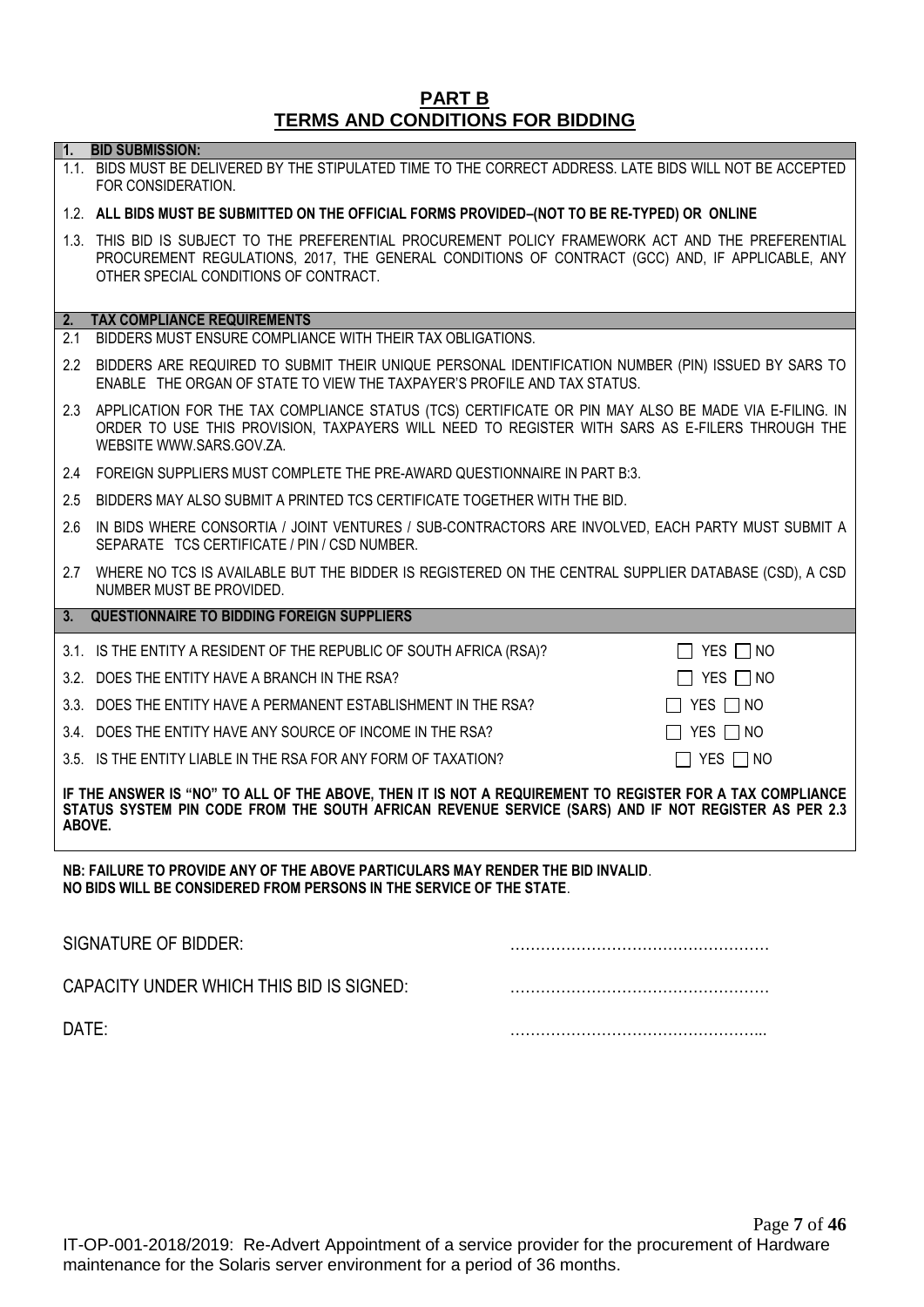### **DECLARATION OF INTEREST**

- 1. No bid will be accepted from persons in the service of the state<sup>1</sup>.
- 2. Any person, having a kinship with persons in the service of the state, including a blood relationship, may make an offer or offers in terms of this invitation to bid. In view of possible allegations of favouritism, should the resulting bid, or part thereof, be awarded to persons connected with or related to persons in service of the state, it is required that the bidder or their authorised representative declare their position in relation to the evaluating/adjudicating authority.
- 3. In order to give effect to the above, the following questionnaire must be completed and submitted with the bid.
	- 3.1. Full Name of bidder or his or her representative:…………………………………. 3.2. Identity Number: ………………………………………………………….…………. 3.3. Position occupied in the Company (director, trustee, shareholder²):…………… 3.4. Company Registration Number: ……………………………………………….. 3.5. Tax Reference Number:…………………………………………………………..…
	- 3.6. VAT Registration Number: …………………………………………………………

3.7. The names of all directors / trustees / shareholders members, their individual identity numbers and state employee numbers must be indicated in paragraph 4 below.

3.8. Are you presently in the service of the state?

YES INO

3.8.1. If yes, furnish particulars. ….…………………………………………………  $1$ MSCM Regulations: "in the service of the state" means to be  $-$ 

- (a) a member of –
- (i) any municipal council;
- (ii) any provincial legislature; or
- (iii) the national Assembly or the national Council of provinces;
- (b) a member of the board of directors of any municipal entity;
- (c) an official of any municipality or municipal entity;

(d) an employee of any national or provincial department, national or provincial public entity or constitutional institution within the meaning of the Public Finance Management Act, 1999 (Act No.1 of 1999);

- (e) a member of the accounting authority of any national or provincial public entity; or
- (f) an employee of Parliament or a provincial legislature.

² Shareholder" means a person who owns shares in the company and is actively involved in the management of the company or business and exercises control over the company.

3.9 Have you been in the service of the state for the past twelve months?

Page **8** of **46**

IT-OP-001-2018/2019: Re-Advert Appointment of a service provider for the procurement of Hardware maintenance for the Solaris server environment for a period of 36 months.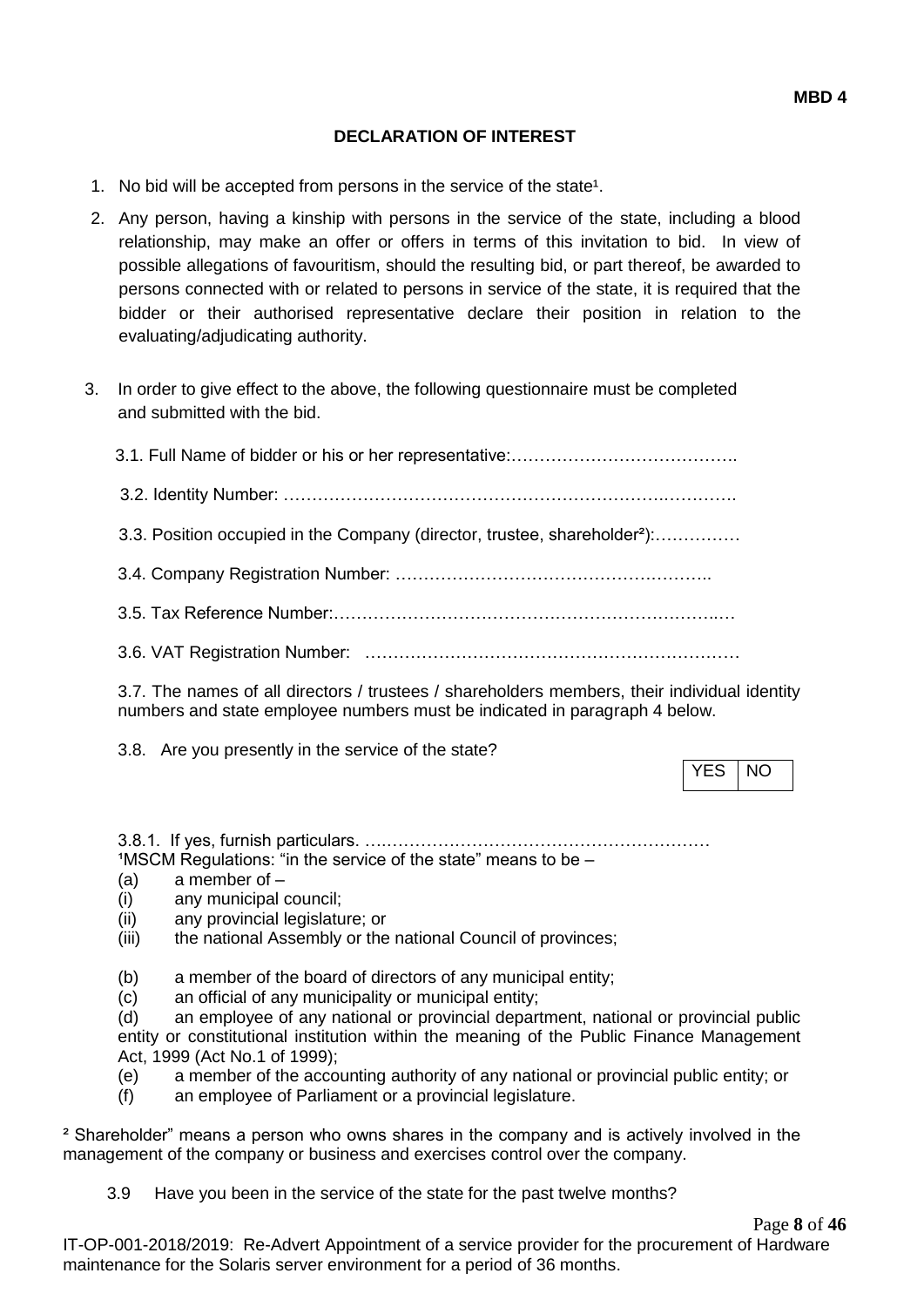|      |                                                                                                                                                                                                                                        | <b>YES</b><br><b>NO</b> |
|------|----------------------------------------------------------------------------------------------------------------------------------------------------------------------------------------------------------------------------------------|-------------------------|
|      |                                                                                                                                                                                                                                        |                         |
| 3.10 | Do you have any relationship (family, friend, other) with persons in the service<br>of the state and who may be involved with the evaluation and or adjudication of<br>this bid?                                                       | <b>YES</b><br>NO        |
|      | 3.10.1. If yes, furnish particulars.                                                                                                                                                                                                   |                         |
| 3.11 | Are you, aware of any relationship (family, friend, other) between any other<br>bidder and any persons in the service of the state who may be involved with the<br>evaluation and or adjudication of this bid?                         |                         |
|      |                                                                                                                                                                                                                                        | <b>YES</b><br><b>NO</b> |
|      | 3.11.1. If yes, furnish particulars                                                                                                                                                                                                    |                         |
| 3.12 | Are any of the company's directors, trustees, managers, principle shareholders or<br>stakeholders in service of the state?                                                                                                             | <b>YES</b><br><b>NO</b> |
|      |                                                                                                                                                                                                                                        |                         |
|      |                                                                                                                                                                                                                                        |                         |
|      | 3.13 Are any spouse, child or parent of the company's directors trustees, managers,<br>principle shareholders or stakeholders in service of the state?                                                                                 | <b>YES</b><br><b>NO</b> |
|      |                                                                                                                                                                                                                                        |                         |
|      | 3.14 Do you or any of the directors, trustees, managers, principle shareholders, or<br>stakeholders of this company have any interest in any other related<br>companies or business whether or not they are bidding for this contract. | <b>YES</b><br><b>NO</b> |
|      |                                                                                                                                                                                                                                        |                         |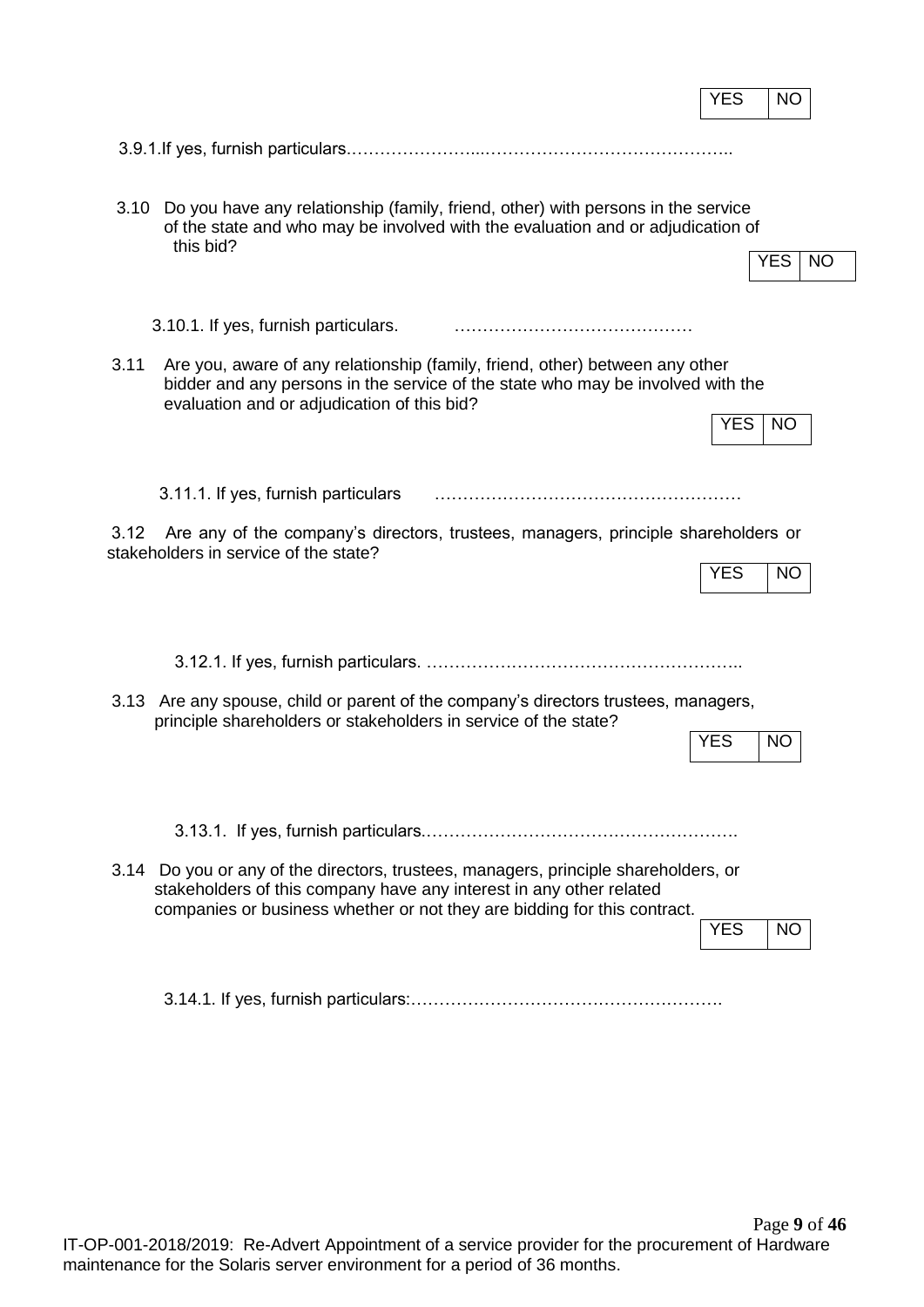### 4. **Full details of directors / trustees / members / shareholders (If employed by the state)**

| <b>Full Name</b> | <b>Identity Number</b> | <b>State Employee Number(If</b><br>employed by the state) |
|------------------|------------------------|-----------------------------------------------------------|
|                  |                        |                                                           |
|                  |                        |                                                           |
|                  |                        |                                                           |
|                  |                        |                                                           |
|                  |                        |                                                           |
|                  |                        |                                                           |
|                  |                        |                                                           |
|                  |                        |                                                           |

**Signature Date** 

 **……………………………. …………………………………**

 **…………………………..... …………………………………… Capacity Capacity Capacity Capacity Capacity Capacity Capacity Capacity Capacity Capacity Capacity Capacity Capacity Capacity Capacity Capacity Capacity Capacity Capacity Capacity C**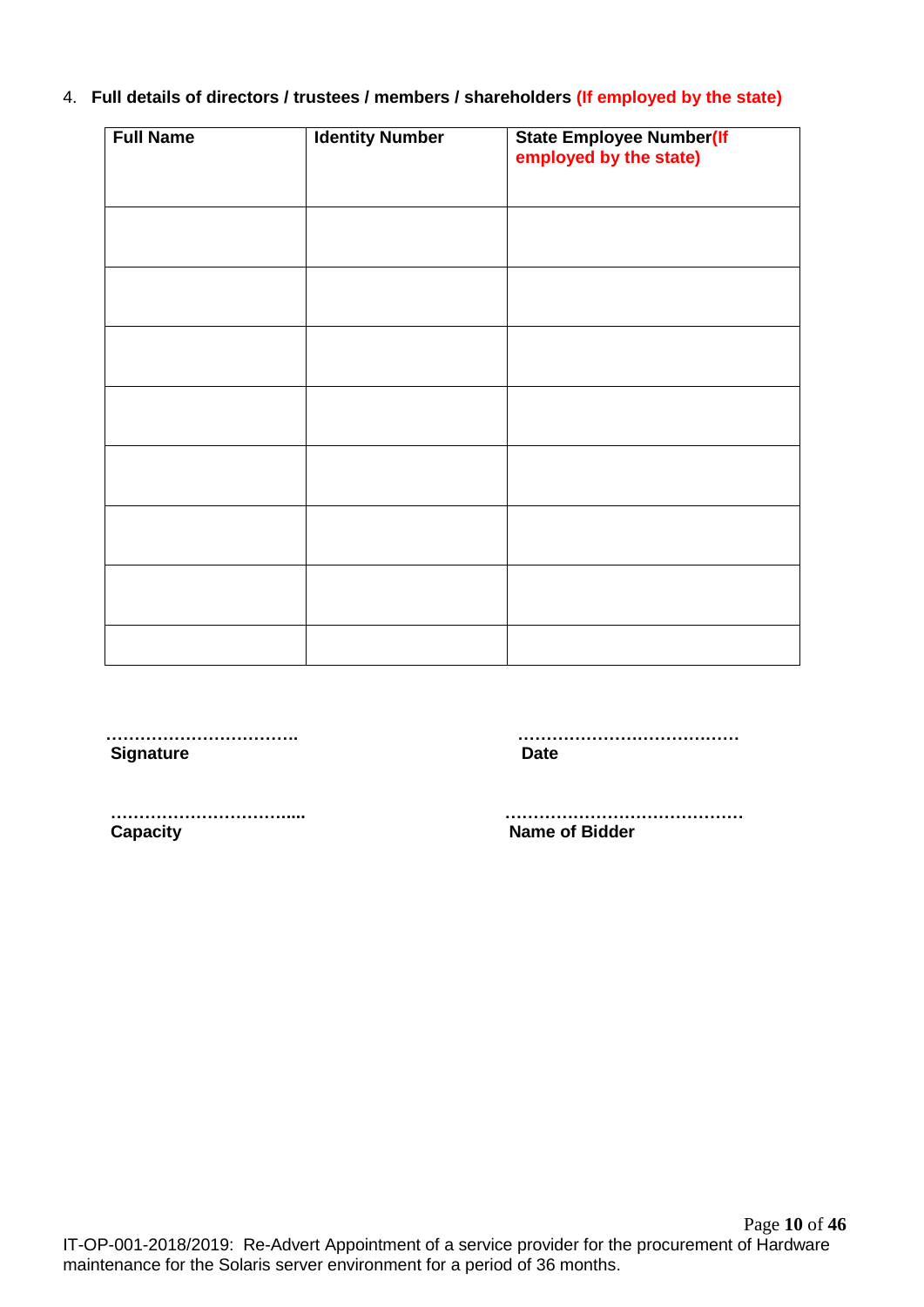#### **PREFERENCE POINTS CLAIM FORM IN TERMS OF THE PREFERENTIAL PROCUREMENT REGULATIONS 2017**

This preference form must form part of all bids invited. It contains general information and serves as a claim form for preference points for Broad-Based Black Economic Empowerment (B-BBEE) Status Level of Contribution

#### **NB: BEFORE COMPLETING THIS FORM, BIDDERS MUST STUDY THE GENERAL CONDITIONS, DEFINITIONS AND DIRECTIVES APPLICABLE IN RESPECT OF B-BBEE, AS PRESCRIBED IN THE PREFERENTIAL PROCUREMENT REGULATIONS, 2017.**

#### **1. GENERAL CONDITIONS**

- 1.1 The following preference point systems are applicable to all bids:
	- the 80/20 system for requirements with a Rand value of up to R50 000 000 (all applicable taxes included); and
	- the 90/10 system for requirements with a Rand value above R50 000 000 (all applicable taxes included).
- 1.2 The value of this bid is estimated to not exceed R50 000 000 (all applicable taxes included) and therefore the 80/20 preference point system shall be applicable;
- 1.3 Points for this bid shall be awarded for:
	- (a) Price; and
	- (b) B-BBEE Status Level of Contributor.
- 1.4 The maximum points for this bid are allocated as follows:

|                                                      | <b>POINTS</b> |
|------------------------------------------------------|---------------|
| <b>PRICE</b>                                         | 80            |
| <b>B-BBEE STATUS LEVEL OF CONTRIBUTOR</b>            | 20            |
| Total points for Price and B-BBEE must not<br>exceed | 100           |

- **1.5 Failure on the part of a bidder to submit proof of B-BBEE Status level of contributor together with the bid, will be interpreted to mean that preference points for B-BBEE status level of contribution are not claimed.**
- 1.6 The purchaser reserves the right to require of a bidder, either before a bid is adjudicated or at any time subsequently, to substantiate any claim in regard to preferences, in any manner required by the purchaser.

#### **2. DEFINITIONS**

- (a) **"B-BBEE"** means broad-based black economic empowerment as defined in section 1 of the Broad-Based Black Economic Empowerment Act;
- Page **11** of **46** (b) "**B-BBEE status level of contributor"** means the B-BBEE status of an entity in terms of a

IT-OP-001-2018/2019: Re-Advert Appointment of a service provider for the procurement of Hardware maintenance for the Solaris server environment for a period of 36 months.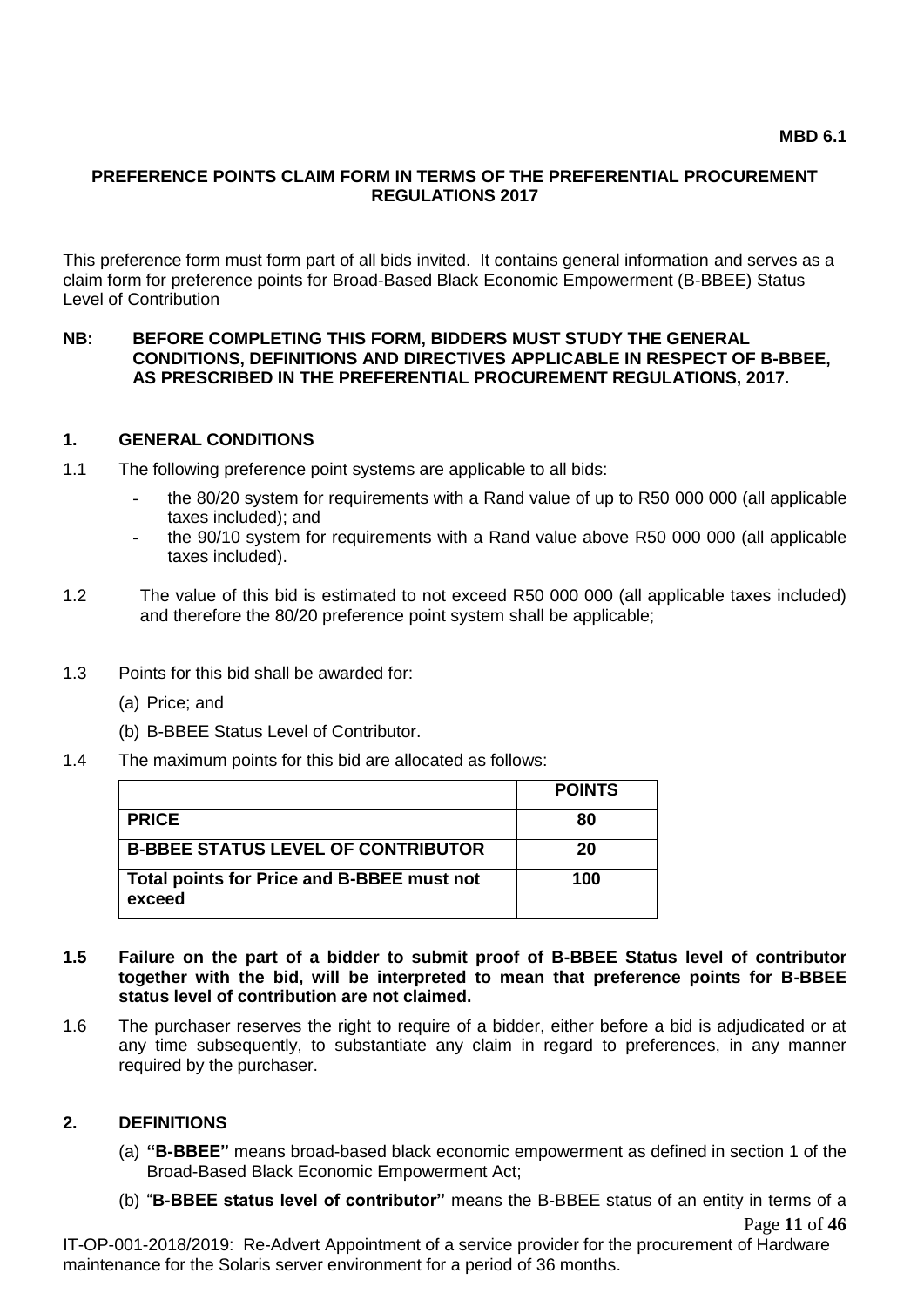code of good practice on black economic empowerment, issued in terms of section 9(1) of the Broad-Based Black Economic Empowerment Act;

- (c) **"bid"** means a written offer in a prescribed or stipulated form in response to an invitation by an organ of state for the provision of goods or services, through price quotations, advertised competitive bidding processes or proposals;
- (d) **"Broad-Based Black Economic Empowerment Act"** means the Broad-Based Black Economic Empowerment Act, 2003 (Act No. 53 of 2003);
- **(e) "EME"** means an Exempted Micro Enterprise in terms of a code of good practice on black economic empowerment issued in terms of section 9 (1) of the Broad-Based Black Economic Empowerment Act;
- (f) **"functionality"** means the ability of a tenderer to provide goods or services in accordance with specifications as set out in the tender documents.
- (g) **"prices"** includes all applicable taxes less all unconditional discounts;
- (h) **"proof of B-BBEE status level of contributor"** means:
	- **1)** B-BBEE Status level certificate issued by an authorized body or person;
	- **2)** A sworn affidavit as prescribed by the B-BBEE Codes of Good Practice;
	- **3)** Any other requirement prescribed in terms of the B-BBEE Act;
- (i) **"QSE"** means a qualifying small business enterprise in terms of a code of good practice on black economic empowerment issued in terms of section 9 (1) of the Broad-Based Black Economic Empowerment Act;
- *(j)* **"rand value"** means the total estimated value of a contract in Rand, calculated at the time of bid invitation, and includes all applicable taxes;

### **3. POINTS AWARDED FOR PRICE**

### **3.1 THE 80/20 OR 90/10 PREFERENCE POINT SYSTEMS**

A maximum of 80 or 90 points is allocated for price on the following basis: **80/20 or 90/10**

$$
Ps = 80 \left( 1 - \frac{Pt - P \min}{P \min} \right) \qquad \text{or} \qquad \qquad Ps = 90 \left( 1 - \frac{Pt - P \min}{P \min} \right)
$$

**Where** 

- Ps = Points scored for price of bid under consideration
- $Pt =$  Price of bid under consideration

Pmin = Price of lowest acceptable bid

### **4. POINTS AWARDED FOR B-BBEE STATUS LEVEL OF CONTRIBUTOR**

4.1 In terms of Regulation 6 (2) and 7 (2) of the Preferential Procurement Regulations, preference points must be awarded to a bidder for attaining the B-BBEE status level of contribution in accordance with the table below: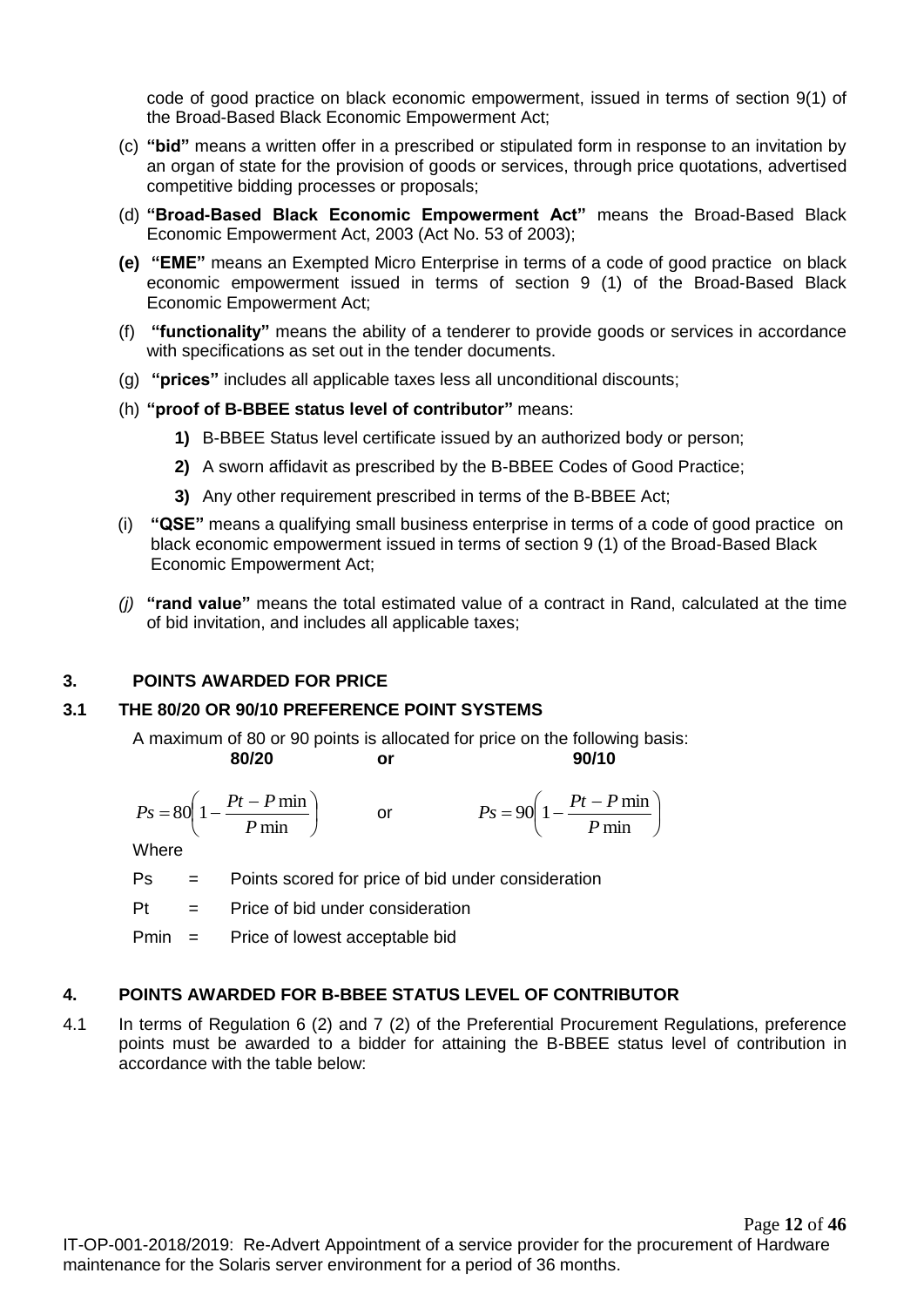| <b>B-BBEE Status Level of</b><br><b>Contributor</b> | <b>Number of points</b><br>(90/10 system) | <b>Number of points</b><br>(80/20 system) |
|-----------------------------------------------------|-------------------------------------------|-------------------------------------------|
|                                                     | 10                                        | 20                                        |
| 2                                                   | 9                                         | 18                                        |
| 3                                                   | 6                                         | 14                                        |
| 4                                                   | 5                                         | 12                                        |
| 5                                                   |                                           | 8                                         |
| 6                                                   | 3                                         | 6                                         |
| 7                                                   | 2                                         | 4                                         |
| 8                                                   |                                           | 2                                         |
| Non-compliant<br>contributor                        |                                           |                                           |

### **5. BID DECLARATION**

5.1 Bidders who claim points in respect of B-BBEE Status Level of Contribution must complete the following:

### **6. B-BBEE STATUS LEVEL OF CONTRIBUTOR CLAIMED IN TERMS OF PARAGRAPHS 1.4 AND 4.1**

6.1 B-BBEE Status Level of Contributor: . = ………(maximum of 20 points)

(Points claimed in respect of paragraph 7.1 must be in accordance with the table reflected in paragraph 4.1 and must be substantiated by relevant proof of B-BBEE status level of contributor. **(Attach B-BBEE certificate or CSD)**

### **7. SUB-CONTRACTING**

7.1 Will any portion of the contract be sub-contracted?

### (*Tick applicable box*)



- 7.1.1 If yes, indicate:
	- i) What percentage of the contract will be subcontracted............…………….…………%
	- ii) The name of the sub-contractor…………………………………………………………..
	- iii) The B-BBEE status level of the sub-contractor......................................……………..
	- iv) Whether the sub-contractor is an EME or QSE
		- *(Tick applicable box*) YES NO
	- v) Specify, by ticking the appropriate box, if subcontracting with an enterprise in terms of Preferential Procurement Regulations,2017:

| Designated Group: An EME or QSE which is at last 51% owned by: |  | QSE |
|----------------------------------------------------------------|--|-----|
|                                                                |  |     |
| Black people                                                   |  |     |
| Black people who are youth                                     |  |     |

Page **13** of **46** IT-OP-001-2018/2019: Re-Advert Appointment of a service provider for the procurement of Hardware maintenance for the Solaris server environment for a period of 36 months.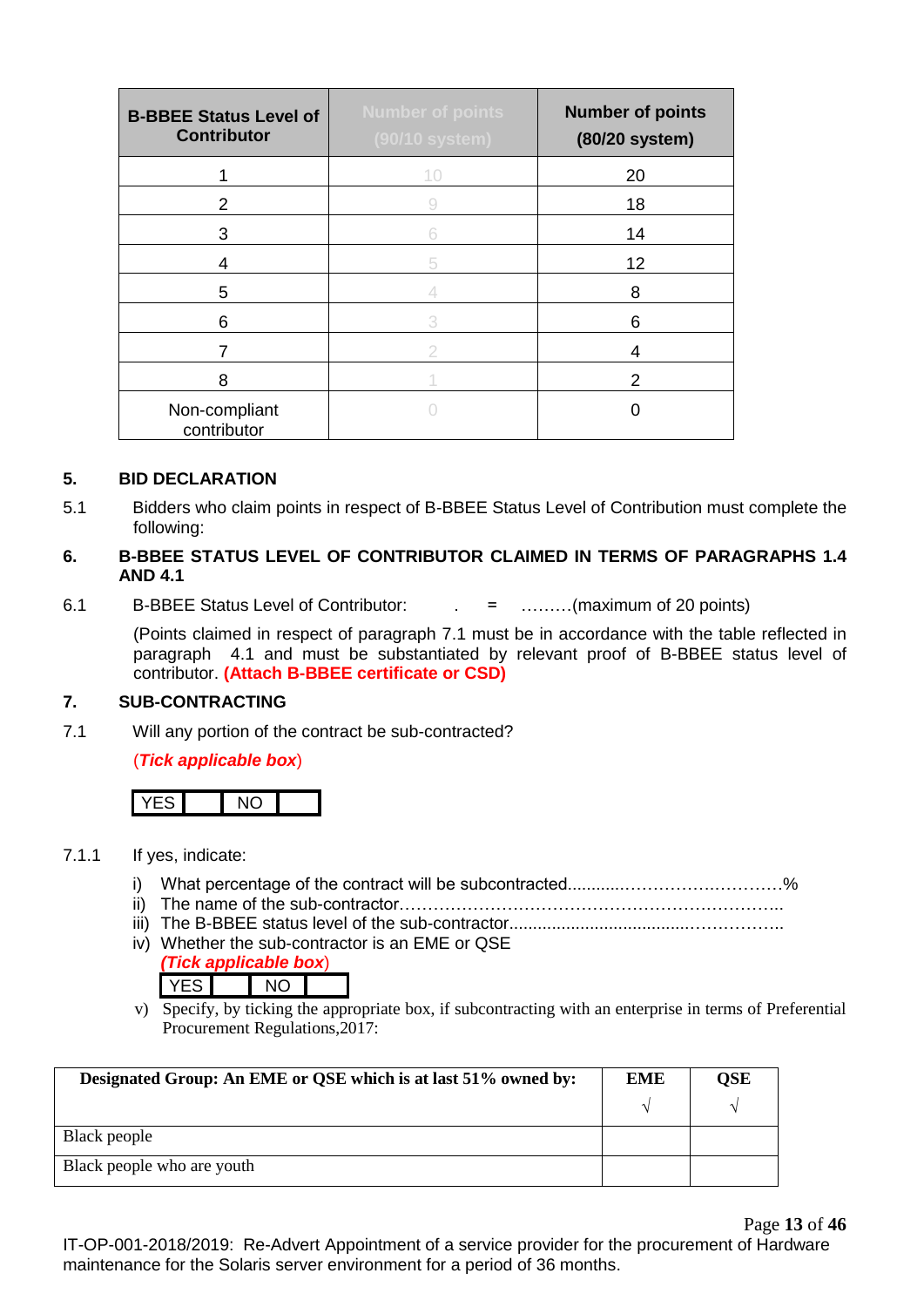| Black people who are women                                        |  |
|-------------------------------------------------------------------|--|
| Black people with disabilities                                    |  |
| Black people living in rural or underdeveloped areas or townships |  |
| Cooperative owned by black people                                 |  |
| Black people who are military veterans                            |  |
|                                                                   |  |
| <b>OR</b>                                                         |  |
| Any EME                                                           |  |
| Any QSE                                                           |  |

#### 8. **DECLARATION WITH REGARD TO COMPANY/FIRM**

| <b>TYPE OF COMPANY/ FIRM</b>                                                                                                                                                               |  |  |
|--------------------------------------------------------------------------------------------------------------------------------------------------------------------------------------------|--|--|
| Partnership/Joint Venture / Consortium<br>П<br>One person business/sole propriety<br>П<br>Close corporation<br>П<br>Company<br>$\mathbf{L}$<br>(Pty) Limited<br><b>TICK APPLICABLE BOX</b> |  |  |
| <b>DESCRIBE PRINCIPAL BUSINESS ACTIVITIES</b>                                                                                                                                              |  |  |
| <b>CLASSIFICATION</b>                                                                                                                                                                      |  |  |
| Manufacturer<br>$\Box$<br>Supplier<br>$\mathbb{R}$<br>Professional service provider<br>П<br>Other service providers, e.g. transporter, etc.<br>[TICK APPLICABLE BOX]                       |  |  |
| <b>MUNICIPAL INFORMATION</b>                                                                                                                                                               |  |  |
|                                                                                                                                                                                            |  |  |
|                                                                                                                                                                                            |  |  |

- 8.7 Total number of years the company/firm has been in business:…………………………
- 8.8 I/we, the undersigned, who is / are duly authorised to do so on behalf of the company/firm, certify that the points claimed, based on the B-BBE status level of contributor indicated in

Page **14** of **46**

IT-OP-001-2018/2019: Re-Advert Appointment of a service provider for the procurement of Hardware maintenance for the Solaris server environment for a period of 36 months.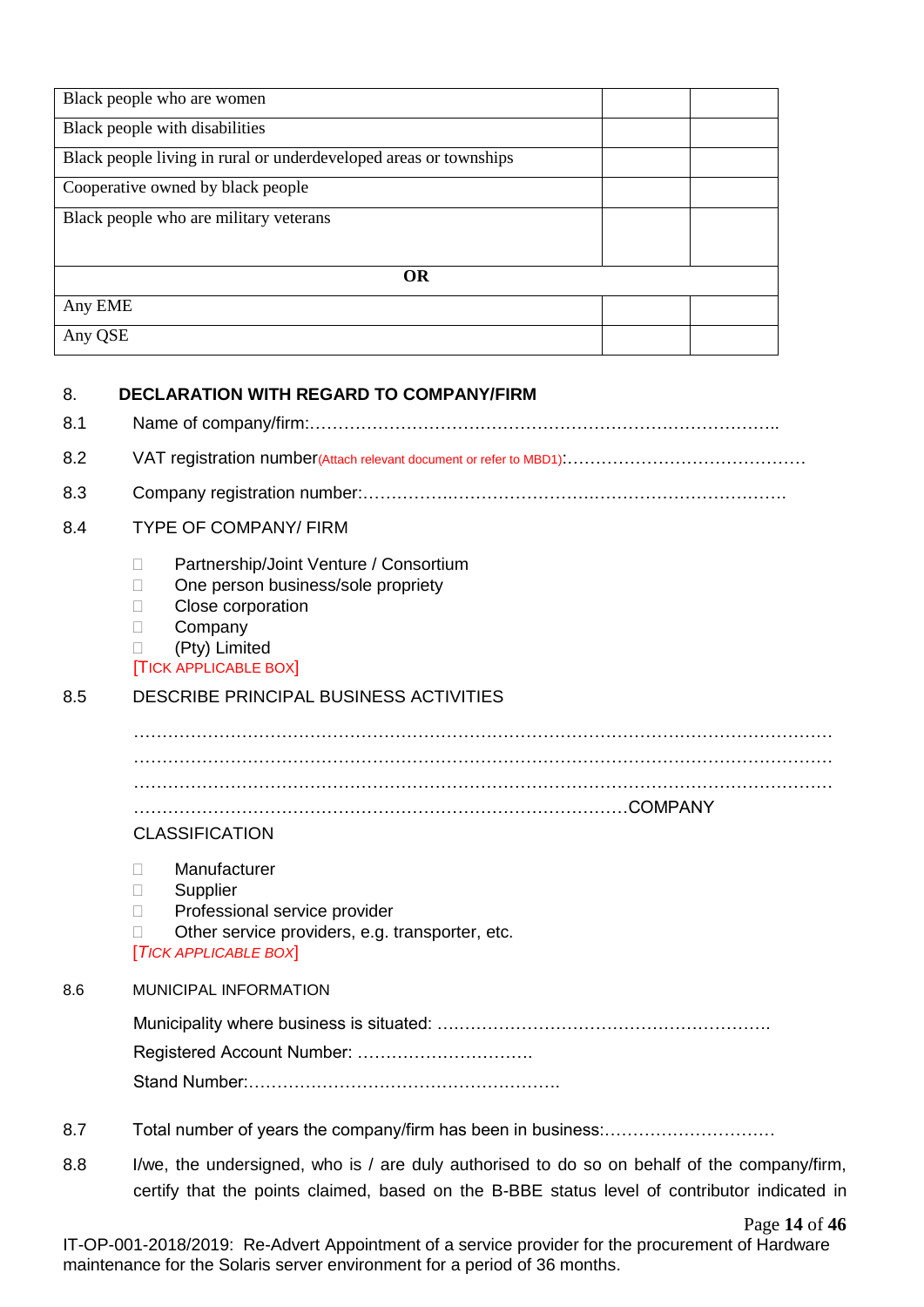paragraphs 1.4 and 6.1 of the foregoing certificate, qualifies the company/ firm for the preference(s) shown and I / we acknowledge that:

- i) The information furnished is true and correct;
- ii) The preference points claimed are in accordance with the General Conditions as indicated in paragraph 1 of this form;
- iii) In the event of a contract being awarded as a result of points claimed as shown in paragraphs 1.4 and 6.1, the contractor may be required to furnish documentary proof to the satisfaction of the purchaser that the claims are correct;
- iv) If the B-BBEE status level of contributor has been claimed or obtained on a fraudulent basis or any of the conditions of contract have not been fulfilled, the purchaser may, in addition to any other remedy it may have –
	- (a) disqualify the person from the bidding process;
	- (b) recover costs, losses or damages it has incurred or suffered as a result of that person's conduct;
	- (c) cancel the contract and claim any damages which it has suffered as a result of having to make less favourable arrangements due to such cancellation;
	- (d) recommend that the bidder or contractor, its shareholders and directors, or only the shareholders and directors who acted on a fraudulent basis, be restricted by the National Treasury from obtaining business from any organ of state for a period not exceeding 10 years, after the *audi alteram partem* (hear the other side) rule has been applied; and
	- (e) forward the matter for criminal prosecution.

| <b>WITNESSES</b> |                            |
|------------------|----------------------------|
|                  | SIGNATURE(S) OF BIDDERS(S) |
|                  | DATE:                      |
|                  | <b>ADDRESS</b>             |
|                  |                            |
|                  |                            |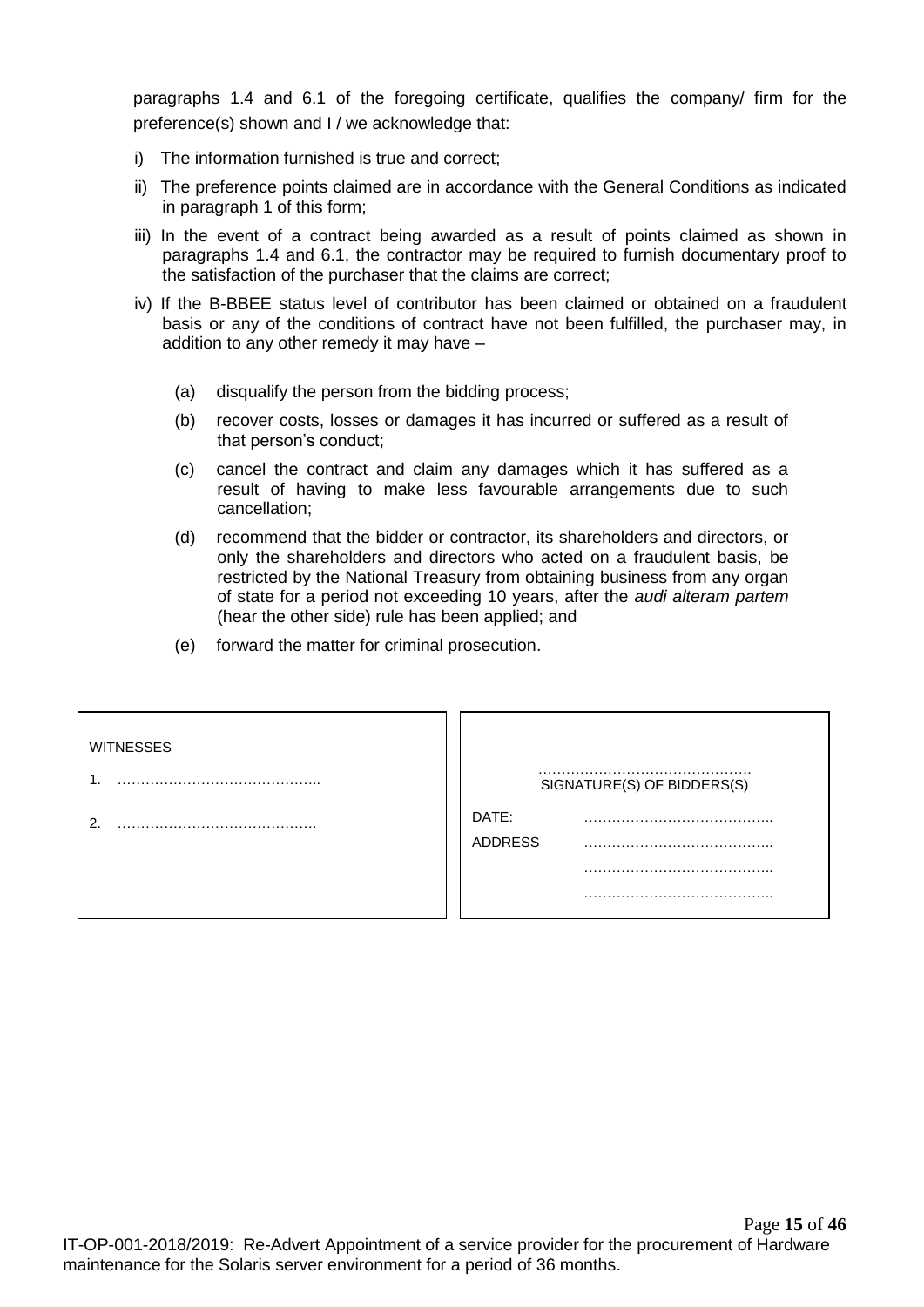### **9. AUTHORITY FOR SIGNATORY**

Signatories for close corporations and companies shall confirm their authority **by signing or attaching to this form** a duly signed and dated copy of the relevant resolution of their members or their board of directors, as the case may be.

| No <sub>__________________________________</sub> and any Contract, which may arise there from on behalf of |  |  |
|------------------------------------------------------------------------------------------------------------|--|--|
| Signed on behalf of the company:<br>Signed on behalf of the company:                                       |  |  |
|                                                                                                            |  |  |
|                                                                                                            |  |  |
|                                                                                                            |  |  |
| As witnesses:                                                                                              |  |  |
|                                                                                                            |  |  |
| 2.                                                                                                         |  |  |

- 11. I/we, the undersigned, who warrants that he/she is duly authorised to do so on behalf of the firm certify that points claimed, based on the equity ownership, indicated in paragraph 8 of the foregoing certificate, qualifies the firm for the preference(s) shown and I / we acknowledge that:
	- (i) The information furnished is true and correct.
	- (ii) The Equity ownership claimed is in accordance with the General Conditions as indicated in paragraph 1 of this form.
		- In the event of a contract being awarded as a result of points claimed as shown in paragraph 8, the contractor may be required to furnish documentary proof to the satisfaction of the purchaser that the claims are correct.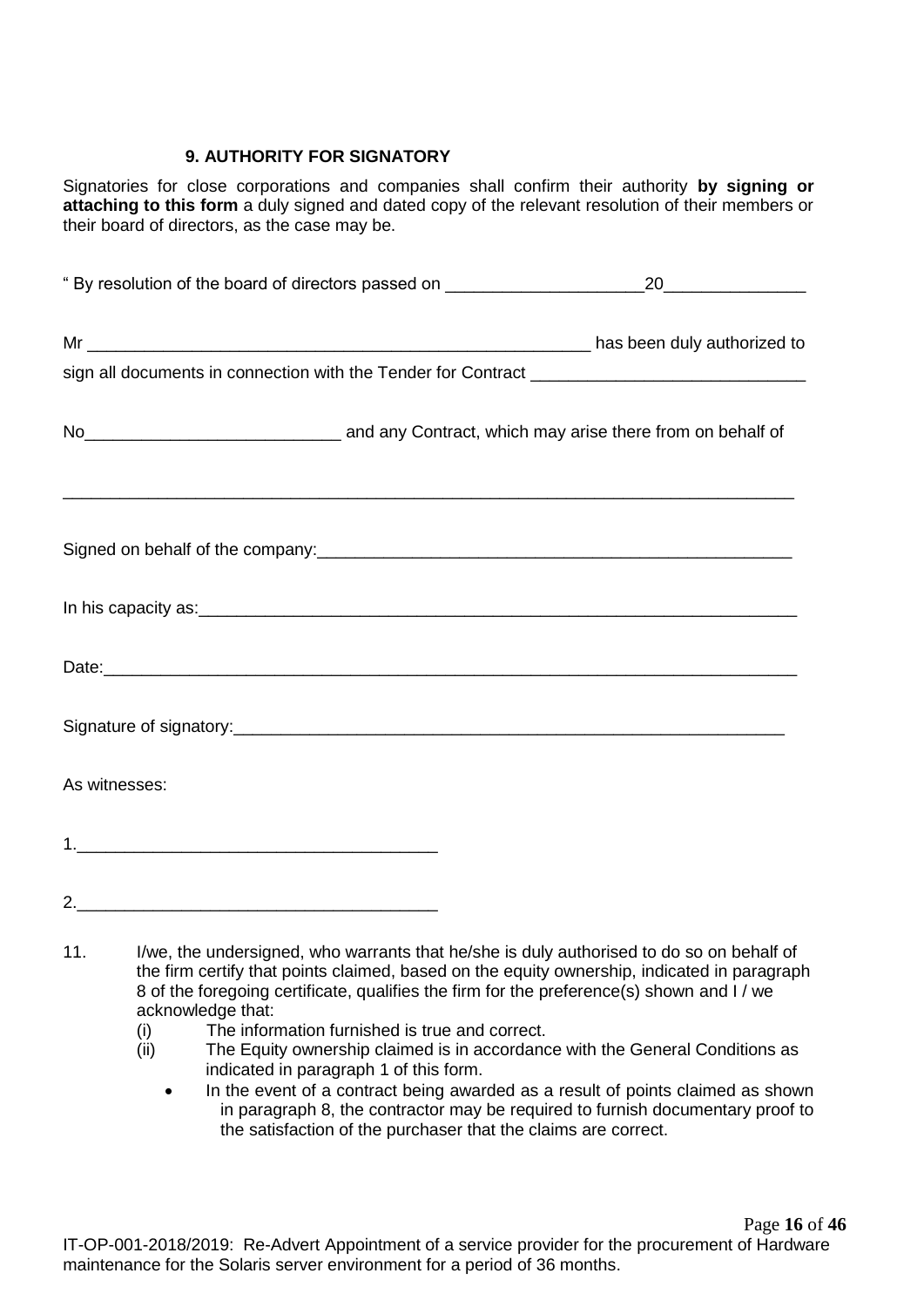- (iv) If the claims are found to be incorrect, the purchaser may, in addition to any other remedy it may have -
	- (a) recover costs, losses or damages it has incurred or suffered as a result of that person's conduct; and
	- (b) cancel the contract and claim any damages which it has suffered as a result of having to make less favourable arrangements due to such cancellation

### **WITNESSES:**

1. \_\_\_\_\_\_\_\_\_\_\_\_\_\_\_\_\_\_\_\_\_\_\_\_\_\_\_\_

2. \_\_\_\_\_\_\_\_\_\_\_\_\_\_\_\_\_\_\_\_\_\_\_\_\_\_\_\_

**SIGNATURE (S) OF BIDDER (S)**

**DATE: \_\_\_\_\_\_\_\_\_\_\_\_\_\_\_\_\_\_\_\_\_\_\_\_\_\_\_\_\_**

**ADDRESS: \_\_\_\_\_\_\_\_\_\_\_\_\_\_\_\_\_\_\_\_\_\_\_\_\_**

\_\_\_\_\_\_\_\_\_\_\_\_\_\_\_\_\_\_\_\_\_\_\_\_\_\_\_\_\_\_\_\_\_\_\_

\_\_\_\_\_\_\_\_\_\_\_\_\_\_\_\_\_\_\_\_\_\_\_\_\_\_\_\_\_\_\_\_\_\_\_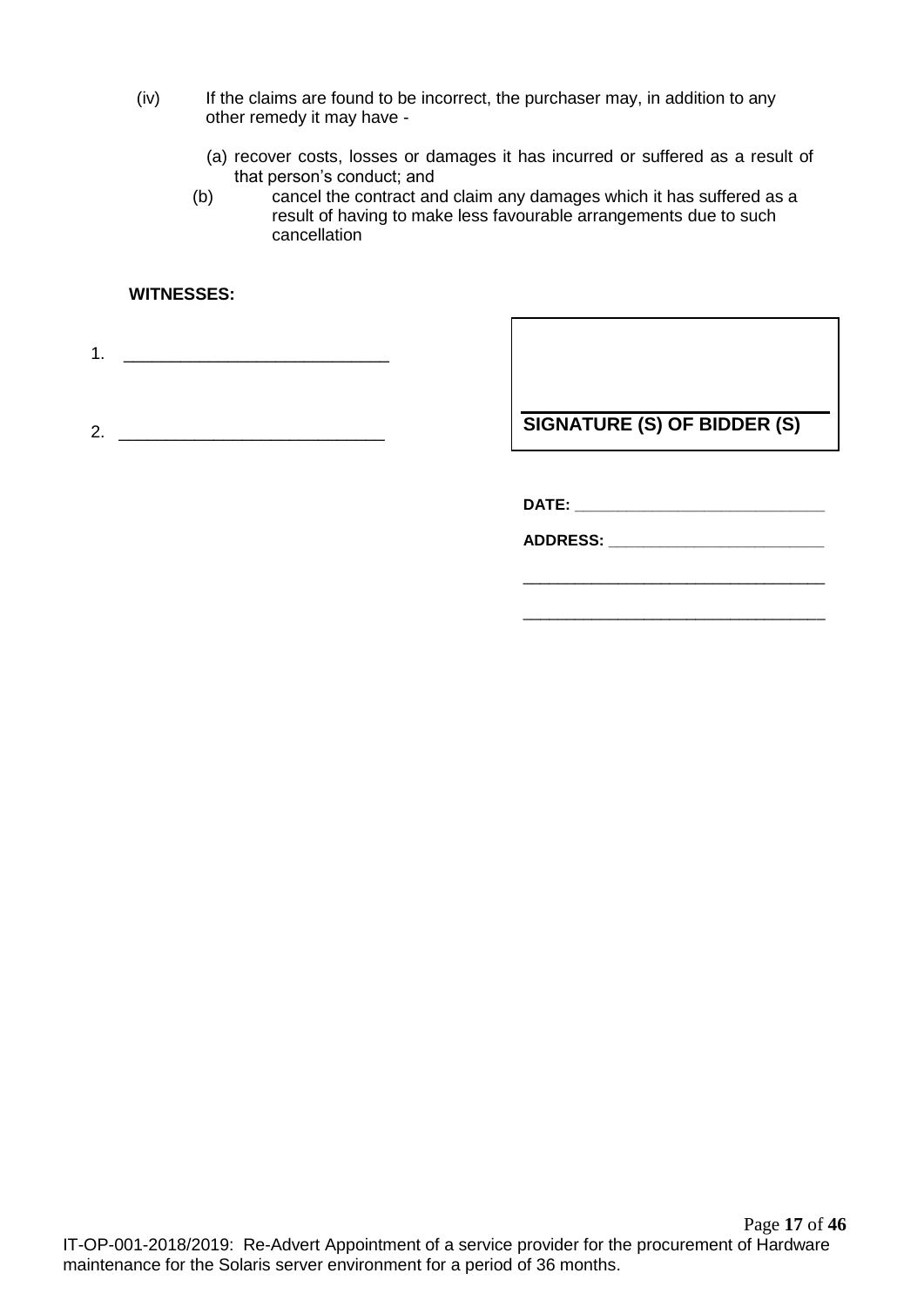### **DECLARATION OF BIDDER'S PAST SUPPLY CHAIN MANAGEMENT PRACTICES**

- 1 This Municipal Bidding Document must form part of all bids invited.
- 2 It serves as a declaration to be used by municipalities and municipal entities in ensuring that when goods and services are being procured, all reasonable steps are taken to combat the abuse of the supply chain management system.
- 3 The bid of any bidder may be rejected if that bidder, or any of its directors have:
	- a. abused the municipality's / municipal entity's supply chain management system or committed any improper conduct in relation to such system;
	- b. been convicted for fraud or corruption during the past five years;
	- c. willfully neglected, reneged on or failed to comply with any government, municipal or other public sector contract during the past five years; or
	- d. been listed in the Register for Tender Defaulters in terms of section 29 of the Prevention and Combating of Corrupt Activities Act (No 12 of 2004).

#### **4 In order to give effect to the above, the following questionnaire must be completed and submitted with the bid.**

| Item  | Question                                                                                                                            | Yes | <b>No</b> |
|-------|-------------------------------------------------------------------------------------------------------------------------------------|-----|-----------|
| 4.1   | Is the bidder or any of its directors listed on the National Treasury's<br>$\bullet$                                                | Yes | No.       |
|       | Database of Restricted Suppliers as companies or persons prohibited<br>from doing business with the public sector?                  |     |           |
|       | (Companies or persons who are listed on this Database                                                                               |     |           |
|       | were informed in writing of this restriction by the Accounting<br>Officer/Authority of the institution that imposed the restriction |     |           |
|       | after the audi alteram partem rule was applied). The Database                                                                       |     |           |
|       | of Restricted Suppliers now resides on the National<br>Treasury's website(www.treasury.gov.za) and can be                           |     |           |
|       | accessed by clicking on its link at the bottom of the home                                                                          |     |           |
|       | page.                                                                                                                               |     |           |
| 4.1.1 | If so, furnish particulars:                                                                                                         |     |           |
|       |                                                                                                                                     |     |           |
| 4.2   | Is the bidder or any of its directors listed on the Register for Tender                                                             | Yes | No.       |
|       | Defaulters in terms of section 29 of the Prevention and Combating of                                                                |     |           |
|       | Corrupt Activities Act (No 12 of 2004)? The Register for Tender<br>Defaulters can be accessed on the National Treasury's            |     |           |
|       | websitewww.treasury.gov.za) by clicking on its link at the bottom                                                                   |     |           |
|       | of the home page.                                                                                                                   |     |           |
| 4.2.1 | If so, furnish particulars:                                                                                                         |     |           |
|       |                                                                                                                                     |     |           |
| 4.3   | Was the bidder or any of its directors convicted by a court of law                                                                  | Yes | No        |
|       | (including a court of law outside the Republic of South Africa) for fraud<br>or corruption during the past five years?              |     |           |
|       |                                                                                                                                     |     |           |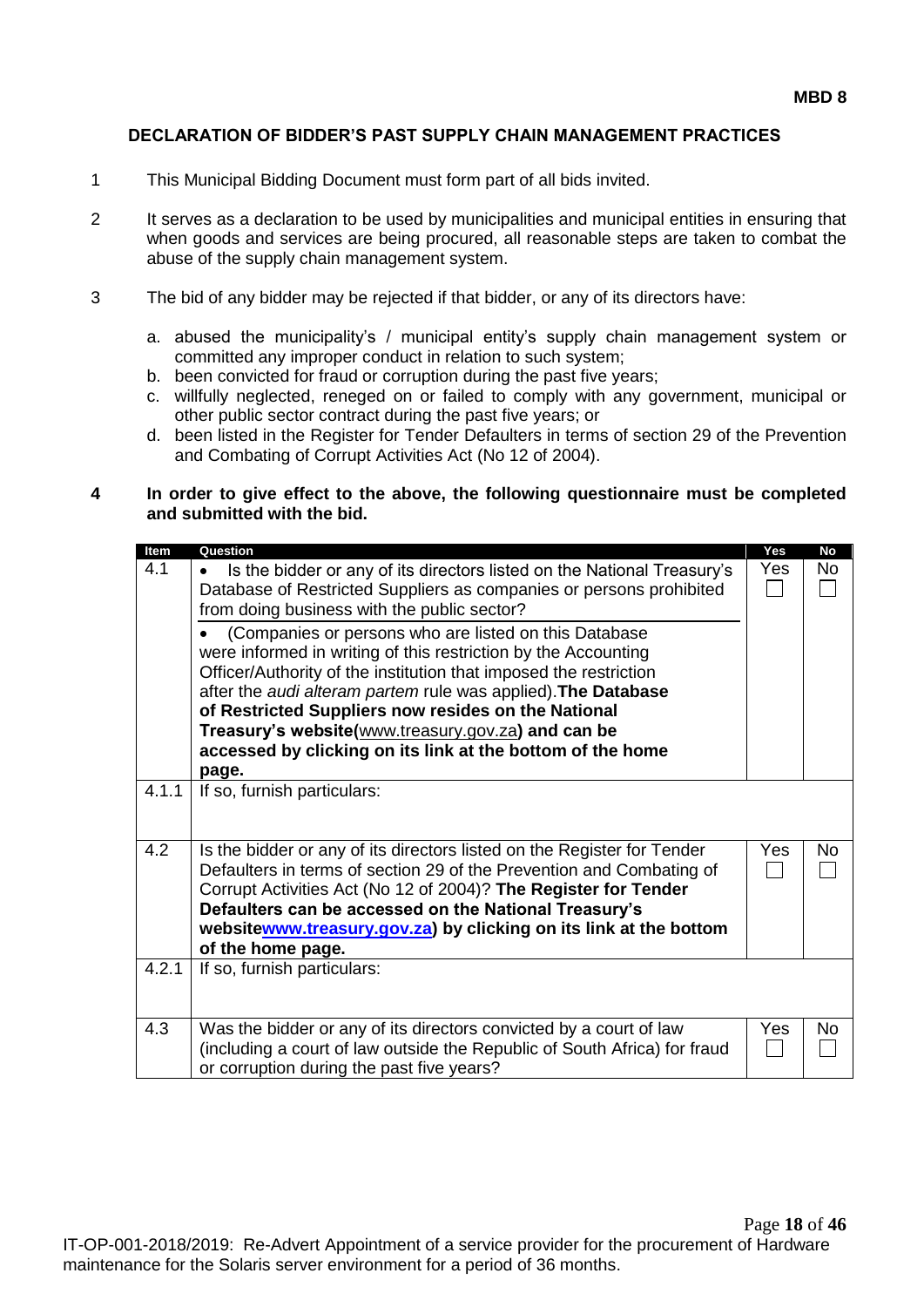|                 | Item  | Question                                                                                                                                                                                                                                        | <b>Yes</b> | <b>No</b> |
|-----------------|-------|-------------------------------------------------------------------------------------------------------------------------------------------------------------------------------------------------------------------------------------------------|------------|-----------|
|                 | 4.4   | Does the bidder or any of its directors owe any municipal rates and<br>taxes or municipal charges to the municipality / municipal entity, or to<br>any other municipality / municipal entity, that is in arrears for more<br>than three months? | <b>Yes</b> | No        |
|                 | 4.4.1 | If so, furnish particulars:                                                                                                                                                                                                                     |            |           |
|                 | 4.5   | Was any contract between the bidder and the municipality / municipal<br>entity or any other organ of state terminated during the past five years<br>on account of failure to perform on or comply with the contract?                            | Yes        | No.       |
|                 | 4.7.1 | If so, furnish particulars:                                                                                                                                                                                                                     |            |           |
|                 |       | <b>CERTIFICATION</b>                                                                                                                                                                                                                            |            |           |
|                 |       |                                                                                                                                                                                                                                                 |            |           |
| <b>CORRECT.</b> |       | CERTIFY THAT THE INFORMATION FURNISHED ON THIS DECLARATION FORM TRUE AND                                                                                                                                                                        |            |           |
|                 |       | I ACCEPT THAT, IN ADDITION TO CANCELLATION OF A CONTRACT, ACTION MAY BE TAKEN<br><b>AGAINST ME SHOULD THIS DECLARATION PROVE TO BE FALSE.</b>                                                                                                   |            |           |
|                 |       |                                                                                                                                                                                                                                                 |            |           |
|                 |       |                                                                                                                                                                                                                                                 |            |           |

**Signature Date** 

4.3.1 If so, furnish particulars:

**\_\_\_\_\_\_\_\_\_\_\_\_\_\_\_\_\_\_\_\_\_\_\_\_\_\_\_\_\_\_ \_\_\_\_\_\_\_\_\_\_\_\_\_\_\_\_\_\_\_\_\_\_\_\_\_ Position Name of Bidder**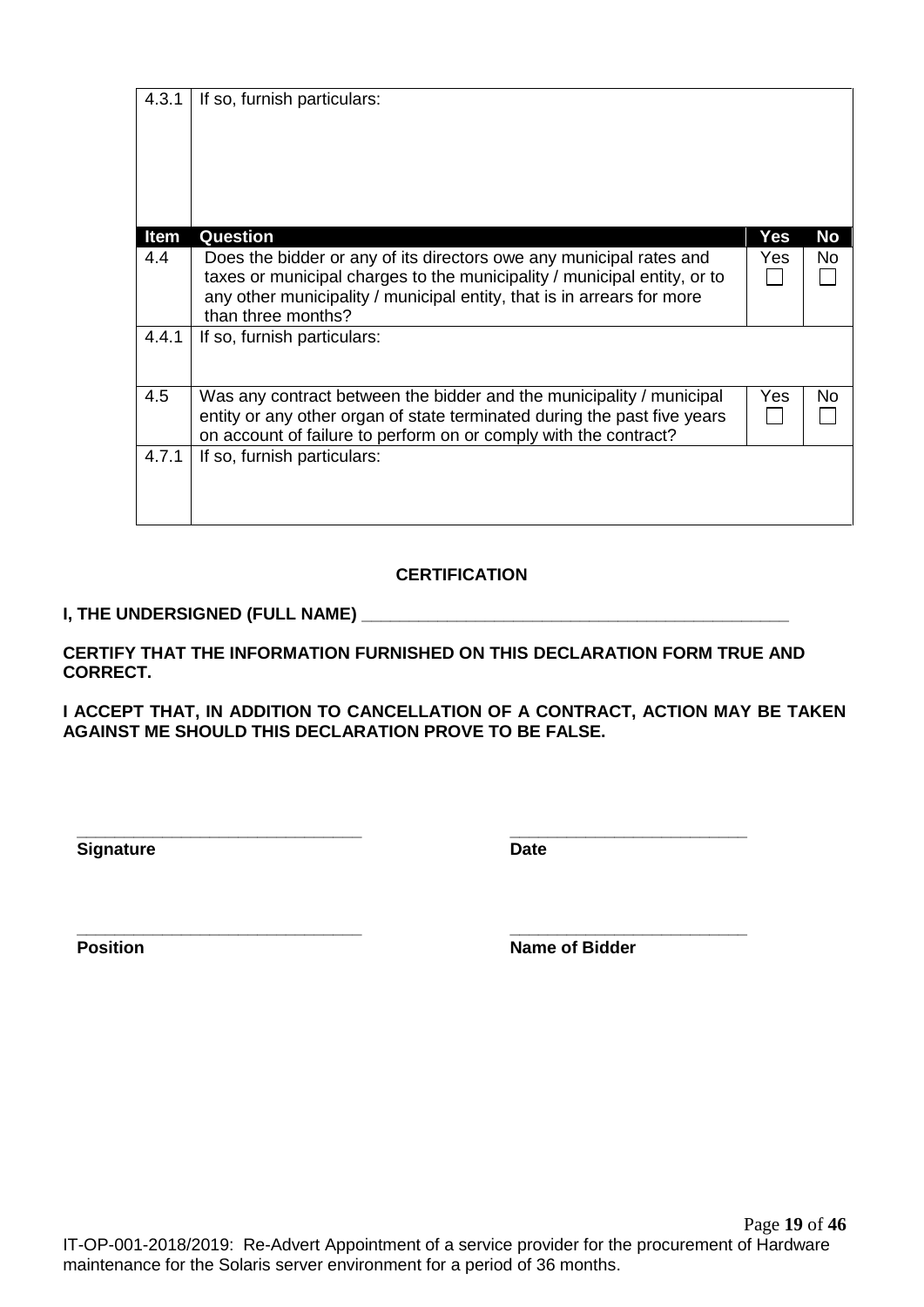### **CERTIFICATE OF INDEPENDENT BID DETERMINATION**

- 1 This Municipal Bidding Document (MBD) must form part of all bids<sup>1</sup> invited.
- 2 Section 4 (1) (b) (iii) of the Competition Act No. 89 of 1998, as amended, prohibits an agreement between, or concerted practice by, firms, or a decision by an association of firms, if it is between parties in a horizontal relationship and if it involves collusive bidding (or bid rigging).² Collusive bidding is a *pe se* prohibition meaning that it cannot be justified under any grounds.
- 3 Municipal Supply Regulation 38 (1) prescribes that a supply chain management policy must provide measures for the combating of abuse of the supply chain management system, and must enable the accounting officer, among others, to:
	- a. take all reasonable steps to prevent such abuse;
	- b. reject the bid of any bidder if that bidder or any of its directors has abused the supply chain management system of the municipality or municipal entity or has committed any improper conduct in relation to such system; and
	- c. cancel a contract awarded to a person if the person committed any corrupt or fraudulent act during the bidding process or the execution of the contract.
- 4 This MBD serves as a certificate of declaration that would be used by institutions to ensure that, when bids are considered, reasonable steps are taken to prevent any form of bid-rigging.
- 5 In order to give effect to the above, the attached Certificate of Bid Determination (MBD 9) must be completed and submitted with the bid:

**¹ Includes price quotations, advertised competitive bids, limited bids and proposals.**

**² Bid rigging (or collusive bidding) occurs when businesses, that would otherwise be expected to compete, secretly conspire to raise prices or lower the quality of goods and / or services for purchasers who wish to acquire goods and / or services through a bidding process. Bid rigging is, therefore, an agreement between competitors not to compete.**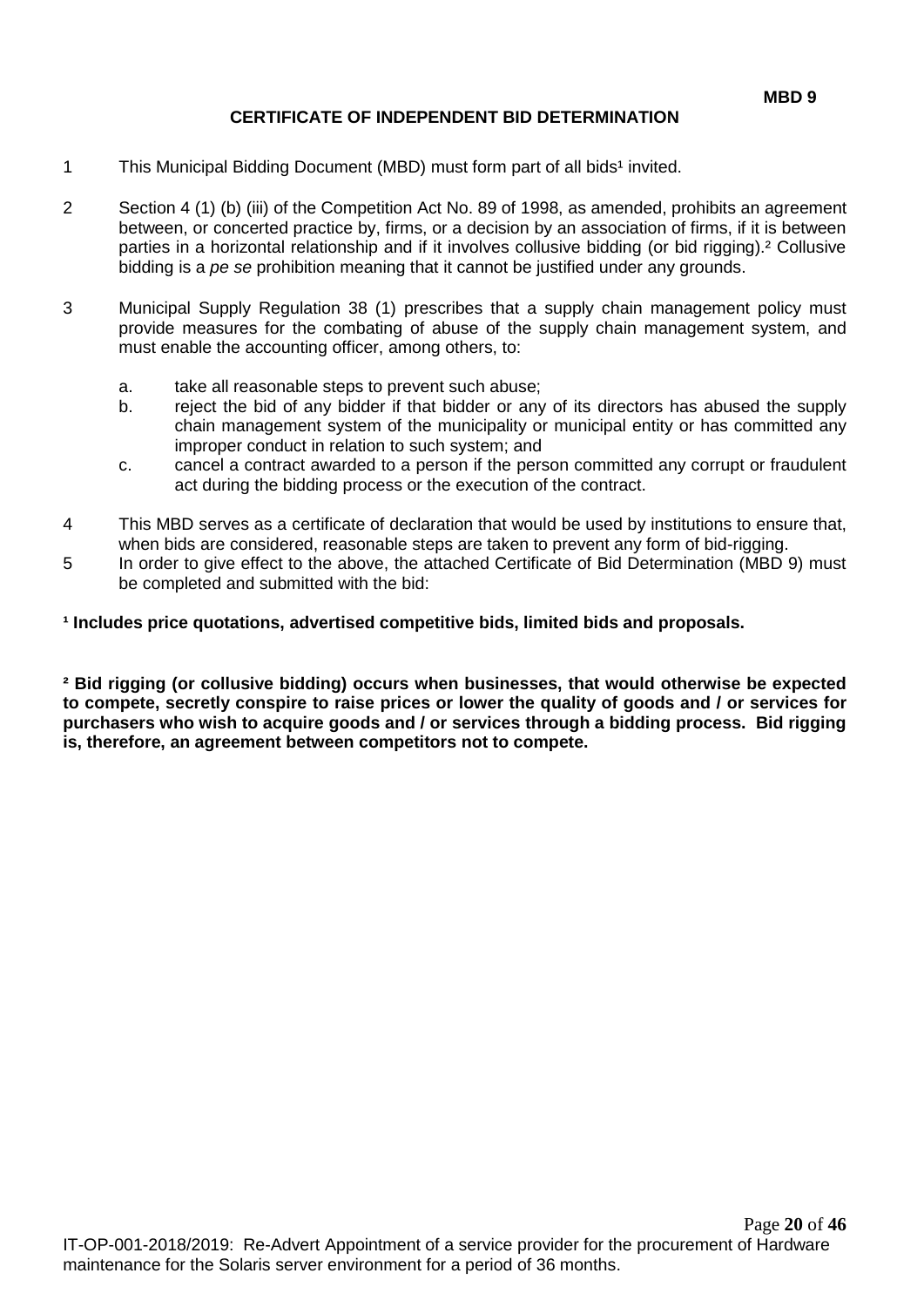## **CERTIFICATE OF INDEPENDENT BID DETERMINATION**

I, the undersigned, in submitting the accompanying bid:

(Bid Number and Description)

\_\_\_\_\_\_\_\_\_\_\_\_\_\_\_\_\_\_\_\_\_\_\_\_\_\_\_\_\_\_\_\_\_\_\_\_\_\_\_\_\_\_\_\_\_\_\_\_\_\_\_\_\_\_\_\_\_\_\_\_\_\_\_\_\_\_\_\_\_\_\_\_\_\_\_\_

in response to the invitation for the bid made by:

(Name of Municipality / Municipal Entity)

do hereby make the following statements that I certify to be true and complete in every respect:

\_\_\_\_\_\_\_\_\_\_\_\_\_\_\_\_\_\_\_\_\_\_\_\_\_\_\_\_\_\_\_\_\_\_\_\_\_\_\_\_\_\_\_\_\_\_\_\_\_\_\_\_\_\_\_\_\_\_\_\_\_\_\_\_\_\_\_\_\_\_\_\_\_\_\_\_

I certify, on behalf of: the state of the state of the state of the state of the state of the state of the state of the state of the state of the state of the state of the state of the state of the state of the state of th

(Name of Bidder)

- 1. I have read and I understand the contents of this Certificate;
- 2. I understand that the accompanying bid will be disqualified if this Certificate is found not to be true and complete in every respect;
- 3. I am authorized by the bidder to sign this Certificate, and to submit the accompanying bid, on behalf of the bidder;
- 4. Each person whose signature appears on the accompanying bid has been authorized by the bidder to determine the terms of, and to sign, the bid, on behalf of the bidder;
- 5. For the purposes of this Certificate and the accompanying bid, I understand that the word "competitor" shall include any individual or organization, other than the bidder, whether or not affiliated with the bidder, who:
	- (a) has been requested to submit a bid in response to this bid invitation;
	- (b) could potentially submit a bid in response to this bid invitation, based on their qualifications, abilities or experience; and
	- (c) provides the same goods and services as the bidder and/or is in the same line of business as the bidder
- 6. The bidder has arrived at the accompanying bid independently from, and without consultation, communication, agreement or arrangement with any competitor. However communication between partners in a joint venture or consortium<sup>3</sup> will not be construed as collusive bidding.
- 7. In particular, without limiting the generality of paragraphs 6 above, there has been no consultation, communication, agreement or arrangement with any competitor regarding:
	- (a) prices;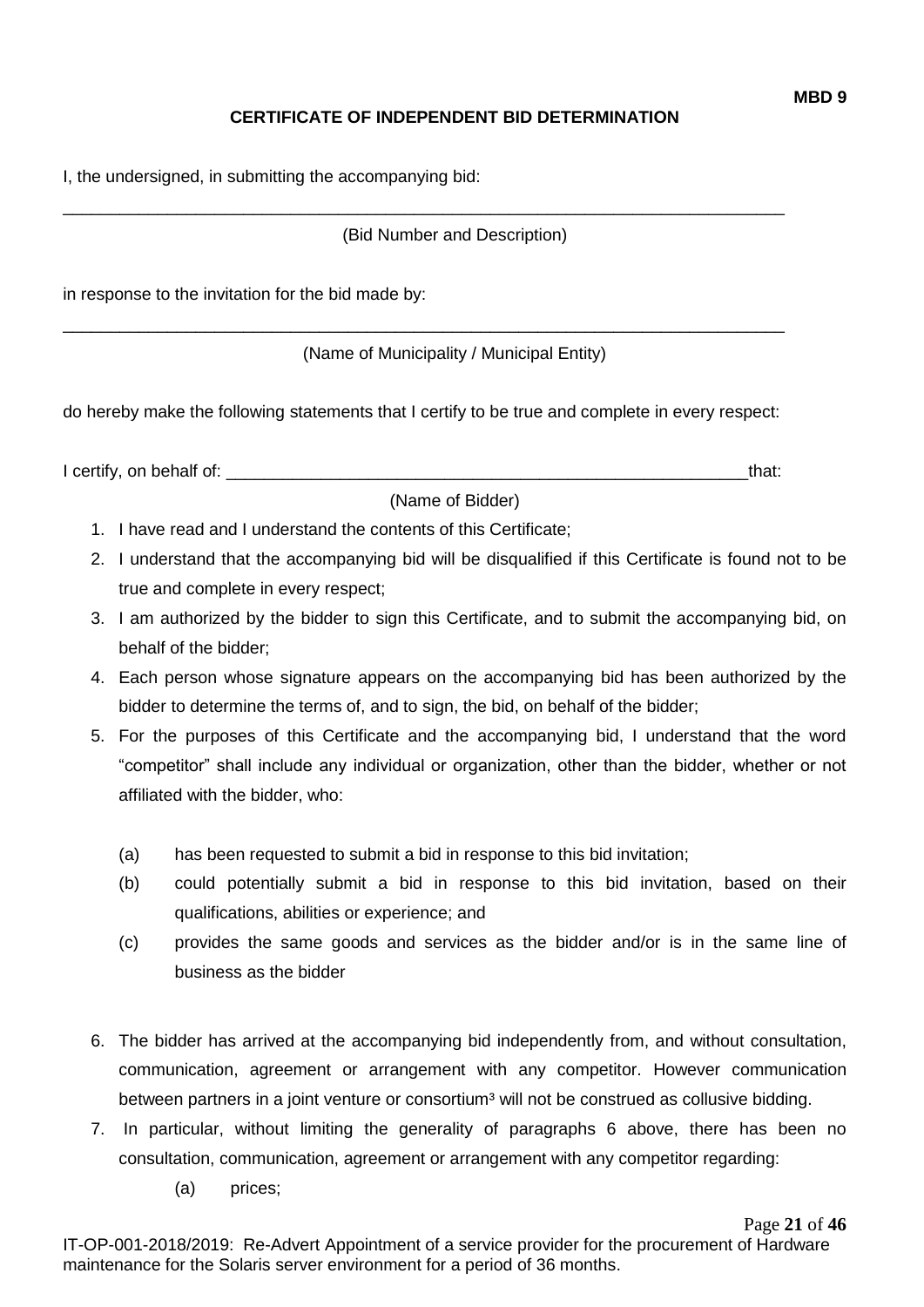- (b) geographical area where product or service will be rendered (market allocation)
- (c) methods, factors or formulas used to calculate prices;
- (d) the intention or decision to submit or not to submit, a bid;
- (e) the submission of a bid which does not meet the specifications and conditions of the bid; or
- (f) bidding with the intention not to win the bid.
- 8. In addition, there have been no consultations, communications, agreements or arrangements with any competitor regarding the quality, quantity, specifications and conditions or delivery particulars of the products or services to which this bid invitation relates.
- 9. The terms of the accompanying bid have not been, and will not be, disclosed by the bidder, directly or indirectly, to any competitor, prior to the date and time of the official bid opening or of the awarding of the contract.

#### **³ Joint venture or Consortium means an association of persons for the purpose of combining their expertise, property, capital, efforts, skill and knowledge in an activity for the execution of a contract.**

10. I am aware that, in addition and without prejudice to any other remedy provided to combat any restrictive practices related to bids and contracts, bids that are suspicious will be reported to the Competition Commission for investigation and possible imposition of administrative penalties in terms of section 59 of the Competition Act No 89 of 1998 and or may be reported to the National Prosecuting Authority (NPA) for criminal investigation and or may be restricted from conducting business with the public sector for a period not exceeding ten (10) years in terms of the Prevention and Combating of Corrupt Activities Act No 12 of 2004 or any other applicable legislation.

\_\_\_\_\_\_\_\_\_\_\_\_\_\_\_\_\_\_\_\_\_\_\_\_\_\_\_\_\_\_\_\_\_\_\_\_\_\_\_ \_\_\_\_\_\_\_\_\_\_\_\_\_\_\_\_\_\_\_\_\_\_\_

**Signature Date**

\_\_\_\_\_\_\_\_\_\_\_\_\_\_\_\_\_\_\_\_\_\_\_\_\_\_\_\_\_\_\_\_\_\_\_\_\_\_\_ \_\_\_\_\_\_\_\_\_\_\_\_\_\_\_\_\_\_\_\_\_\_\_ **Position Name of Bidder**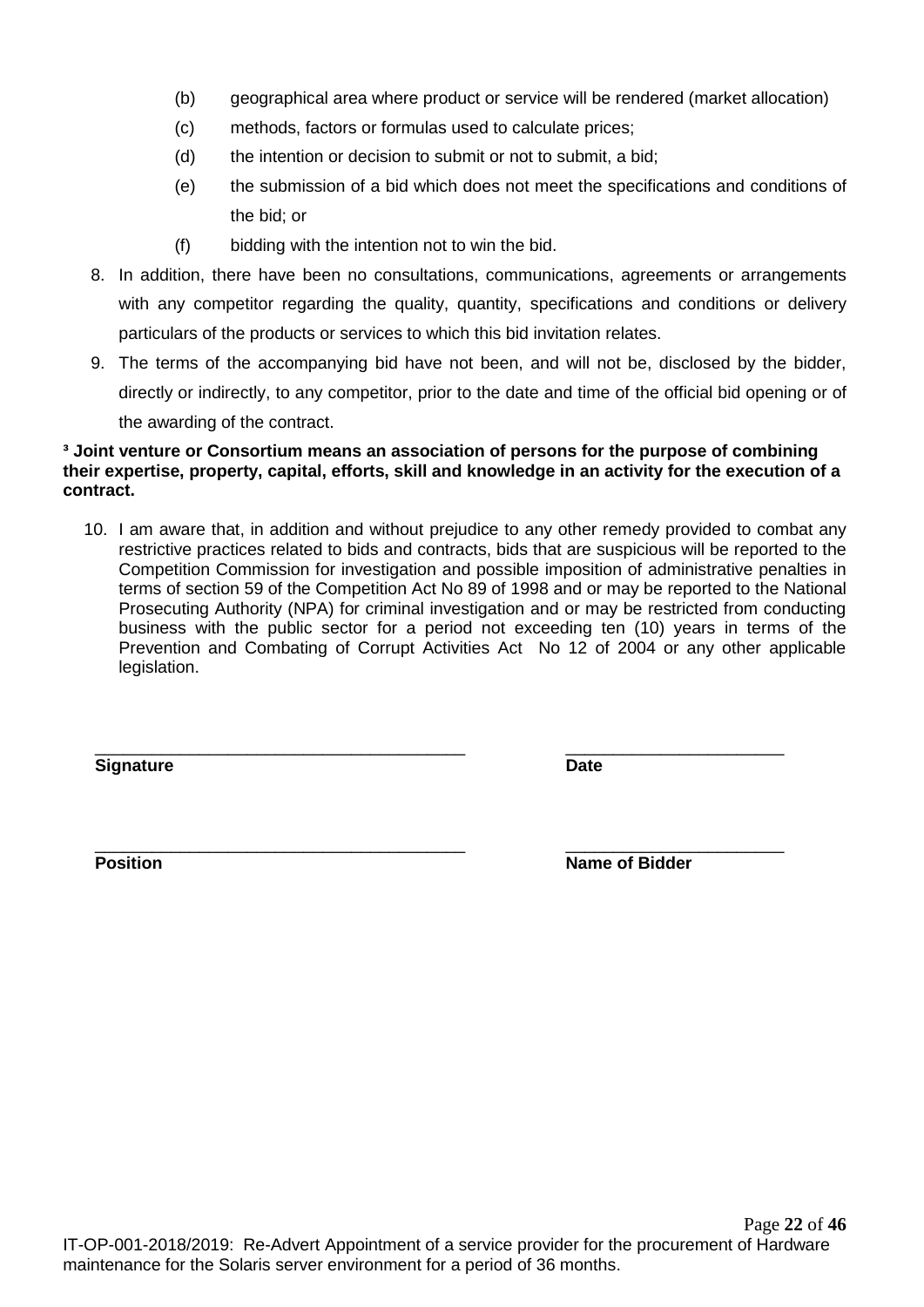### **GENERAL CONDITIONS OF CONTRACT**

| 1.  |  |
|-----|--|
|     |  |
|     |  |
|     |  |
|     |  |
|     |  |
|     |  |
| 2.  |  |
| 3.  |  |
|     |  |
| 4.  |  |
| 5.  |  |
| 6.  |  |
| 7.  |  |
|     |  |
| 8.  |  |
| 9.  |  |
|     |  |
| 10. |  |
|     |  |
|     |  |
|     |  |
| 11. |  |
| 12. |  |
| 13. |  |
| 14. |  |
| 15. |  |
| 16. |  |
| 17. |  |
| 18. |  |
| 19. |  |
| 20. |  |
| 21. |  |
| 22. |  |
| 23. |  |
|     |  |
|     |  |
|     |  |
|     |  |
| 24. |  |
|     |  |

Page 23 of 46 IT-OP-001-2018/2019: Re-Advert Appointment of a service provider for the procurement of Hardware maintenance for the Solaris server environment for a period of 36 months.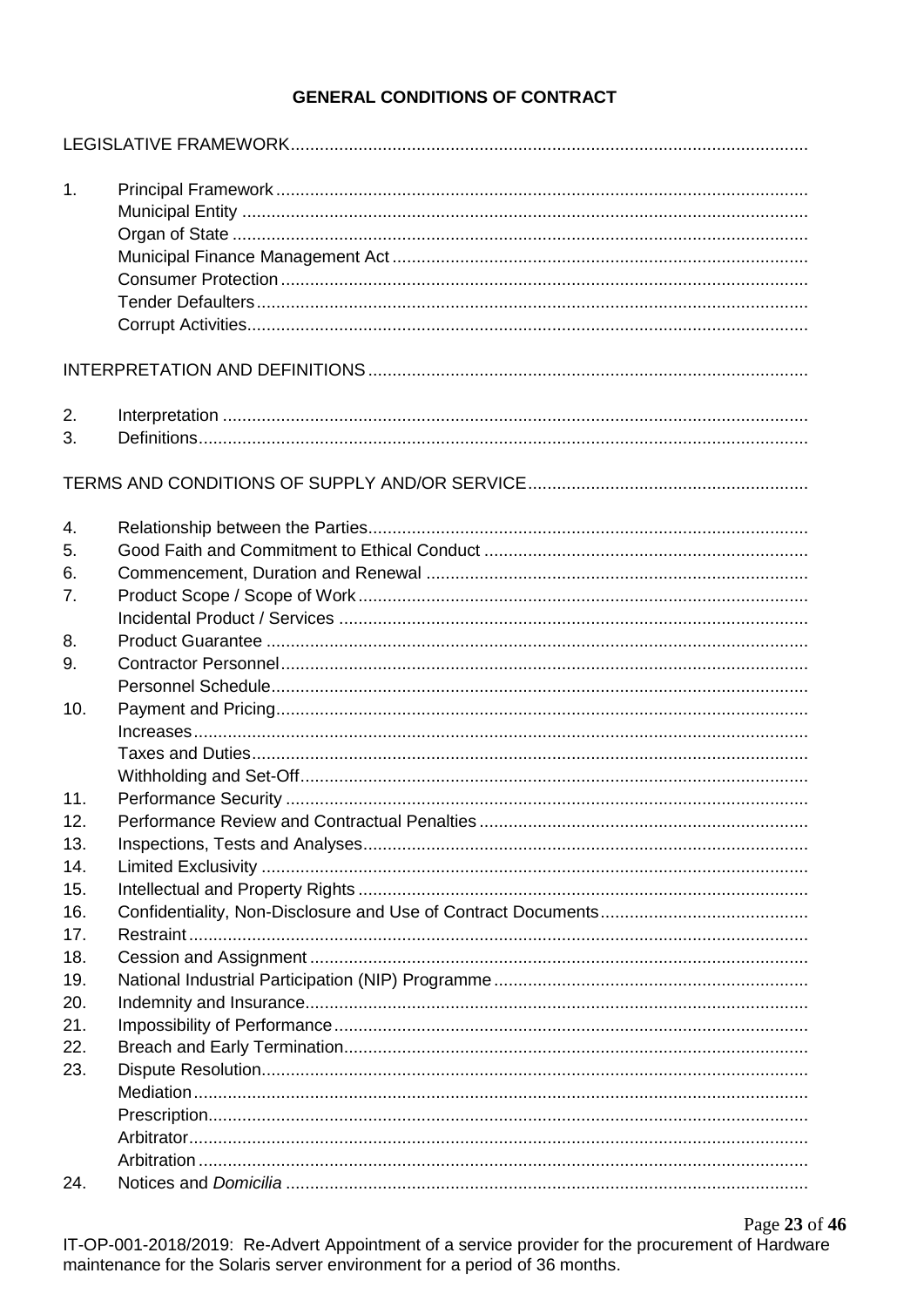### LEGISLATIVE FRAMEWORK

1. Principal Framework

The information contained under this heading summarises certain of the principal statutory provisions applicable to the transaction concluded between the Parties. It is included for information purposes only and should not be regarded as legal advice, it being incumbent upon the Contractor to familiarise itself with the legislative framework. These provisions apply at law and the Parties are not competent to exclude the operation thereof by mutual agreement. As such, no agreement, transaction or series of transactions concluded outside of or in contravention of the legislative framework and the procedures provided for therein shall be binding on the Parties notwithstanding the capacity or office held or undertakings given, in writing or otherwise, by the persons contracting on behalf of either Party.

### Municipal Entity

1.1 Joburg Market is a municipal entity contemplated in section 1, read with sections 86B(1)(a)(i) and 86D(1)(a), of the Municipal Systems Act (32 of 2000), ("MSA"). It was established as such by the Greater Johannesburg Metropolitan Council (predecessor to the City of Johannesburg Metropolitan Municipality or "COJ") who procured, by virtue of the provisions of section 17D of the Promotion of Local Government Affairs Act (91 of 1983) the formation, registration and incorporation of its fresh produce market as the Joburg Market (SOC) Limited in terms of the Companies Act, with the COJ as its sole shareholder. Upon the foregoing and as required by the MSA, Joburg Market entered into a Service Delivery Agreement with the COJ in terms of which Joburg Market was appointed as an external mechanism for the delivery of a municipal service with the mandate to manage and operate the business of the fresh produce market and its assets.

### Organ of State

1.2 As a municipal entity Joburg Market is an "organ of state" as defined in section 239 of the Constitution of South Africa (108 of 1996) read with section 1 of the Institution of Legal Proceedings Against Organs of State Act (40 of 2002).

### Municipal Finance Management Act

1.3 Contracting with Joburg Market is subject, amongst others, to the Municipal Finance Management Act (56 of 2003) ("MFMA"), the MFMA Supply Chain Management Regulations (GN 868 in GG 27636 of 30 May 2005) ("SCM Regulations") and, specifically, Joburg Market's Supply Chain Management Policy made in terms of section 111 of the MFMA and regulation 2 of the SCM Regulations (collectively referred to as the "SCM Regulatory Framework"). In terms of the irregular expenditure provisions of the SCM Regulatory Framework, Joburg Market is prohibited from making any payment in relation to goods or services unlawfully or irregularly procured and/or rendered, notwithstanding that value might have been received.

### Consumer Protection

1.4 The Consumer Protection Act (68 of 2008) does not, in terms of section 5(2)(a), apply to any transaction in terms of which goods or services are supplied to the State. However, section 5(5) stipulates that notwithstanding the foregoing exemption, those goods, and the importer or producer, distributor and retailer of those goods are nevertheless subject to, amongst others, the

IT-OP-001-2018/2019: Re-Advert Appointment of a service provider for the procurement of Hardware maintenance for the Solaris server environment for a period of 36 months.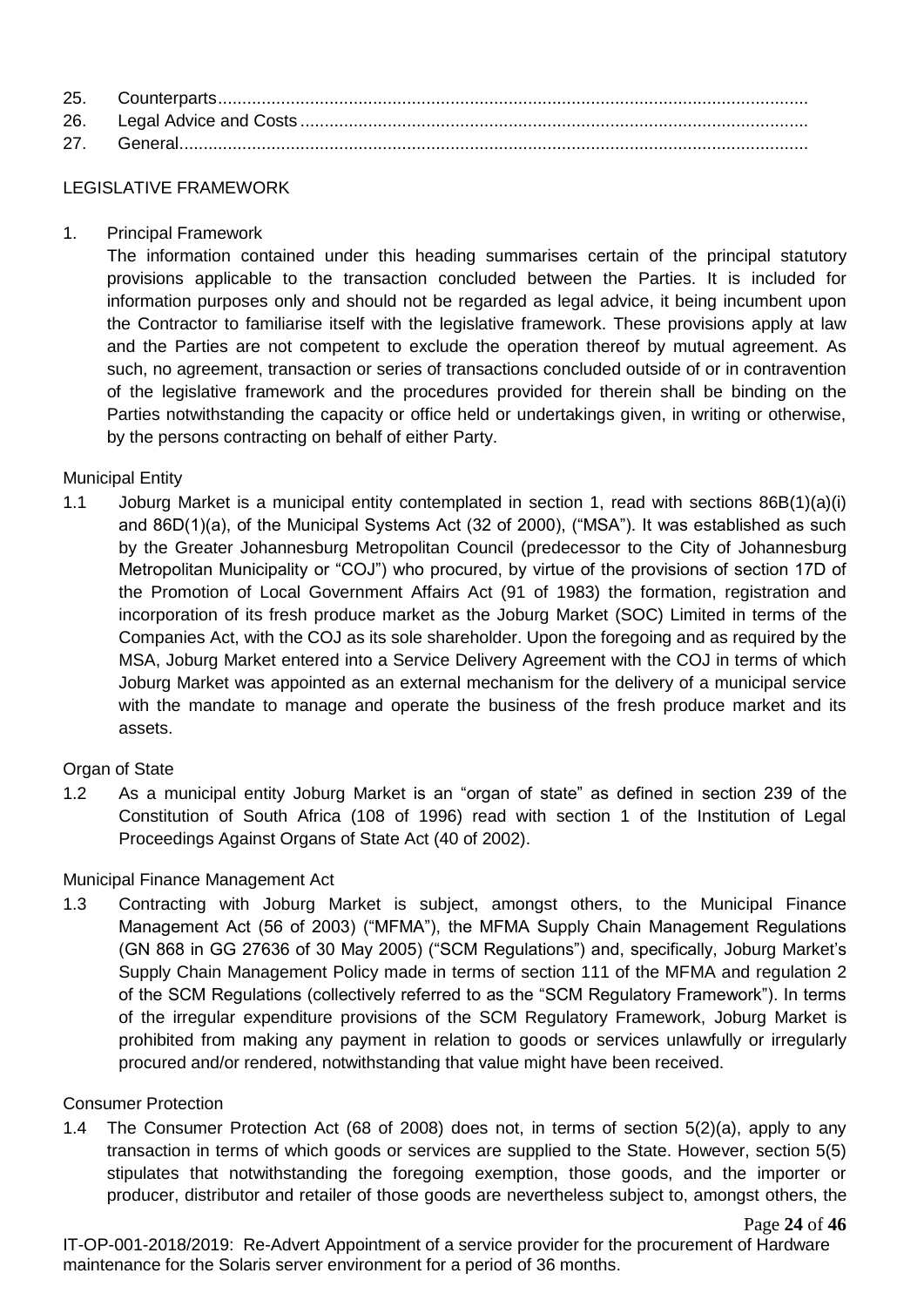provisions of section 61. Section 61 sets out the liability of the producer and/or supplier for any harm caused wholly or partly as a consequence of a product failure, defect or hazard in any goods, irrespective of whether the harm resulted from any negligence on the part of the producer, importer, distributor or retailer, as the case may be. In terms of subsections 61(5)(c) and (d), harm for which the Contractor may be held liable includes any loss of, or physical damage to, any property of Joburg Market irrespective of whether it is movable or immovable including economic loss occasioned by such harm.

### Competitive Behaviour

1.5 In terms of section 4(1)(b)(iii) of the Competition Act (89 of 1998) an agreement between, or concerted practice by, firms, or a decision by an association of firms, is prohibited if it is between parties in a horizontal relationship and if bidders was involved in collusive bidding (or bid rigging). If bidders, based on reasonable grounds or evidence obtained by Joburg Market, have engaged such restrictive practices, Joburg Market may refer the matter to the Competition Commission for investigation and possible imposition of administrative penalties. If a bidders are found guilty by the Competition Commission Joburg Market may, in addition and without prejudice to any other remedy provided for in this Agreement or at law, invalidate the bid and/or terminate this Agreement in whole or part, and/or restrict the bidders from conducting business with the public sector for a period not exceeding ten (10) years.

### Tender Defaulters

- 1.6 Where Joburg Market terminates this Agreement in whole or in part, it may decide to impose a restriction penalty on the Contractor by prohibiting the Contractor from doing business with the public sector for a period not exceeding 10 years. If Joburg Market intends imposing a restriction on a Contractor or any person associated with the Contractor, the Contractor will be allowed a period of not more than fourteen (14) days to provide reasons why the envisaged restriction should not be imposed. Should the Contractor fail to respond within the stipulated fourteen (14) days, Joburg Market might regard the intended penalty as not objected against and may impose it. Any restriction imposed on any person by the Accounting Officer of Joburg Market will, at the discretion of the Accounting Officer, also be applicable to any other enterprise or any partner, manager, director or other person who wholly or partly exercises, exercised or may exercise control over the enterprise of the first-mentioned person.
- 1.7 If a restriction is imposed, Joburg Market must, within five (5) working days of such imposition, furnish the National Treasury, with the following information:
	- 1.7.1 the name and address of the Contractor and/or person restricted by Joburg Market;
	- 1.7.2 the date of commencement of the restriction;
	- 1.7.3 the period of restriction; and
	- 1.7.4 the reasons for the restriction.
- 1.8 These details will be loaded in the National Treasury's central database of suppliers or persons prohibited from doing business with the public sector.

### Corrupt Activities

1.9 If a court of law convicts a person of an offence under sections 12 or 13 of the Prevention and Combating of Corrupt Activities Act (12 of 2004), the court may also rule that such person's name be endorsed on the Register for Tender Defaulters. When a person's name has been endorsed on the Register, the person will be prohibited from doing business with the public sector for a period not less than five years and not more than 10 years.

Page **25** of **46**

IT-OP-001-2018/2019: Re-Advert Appointment of a service provider for the procurement of Hardware maintenance for the Solaris server environment for a period of 36 months.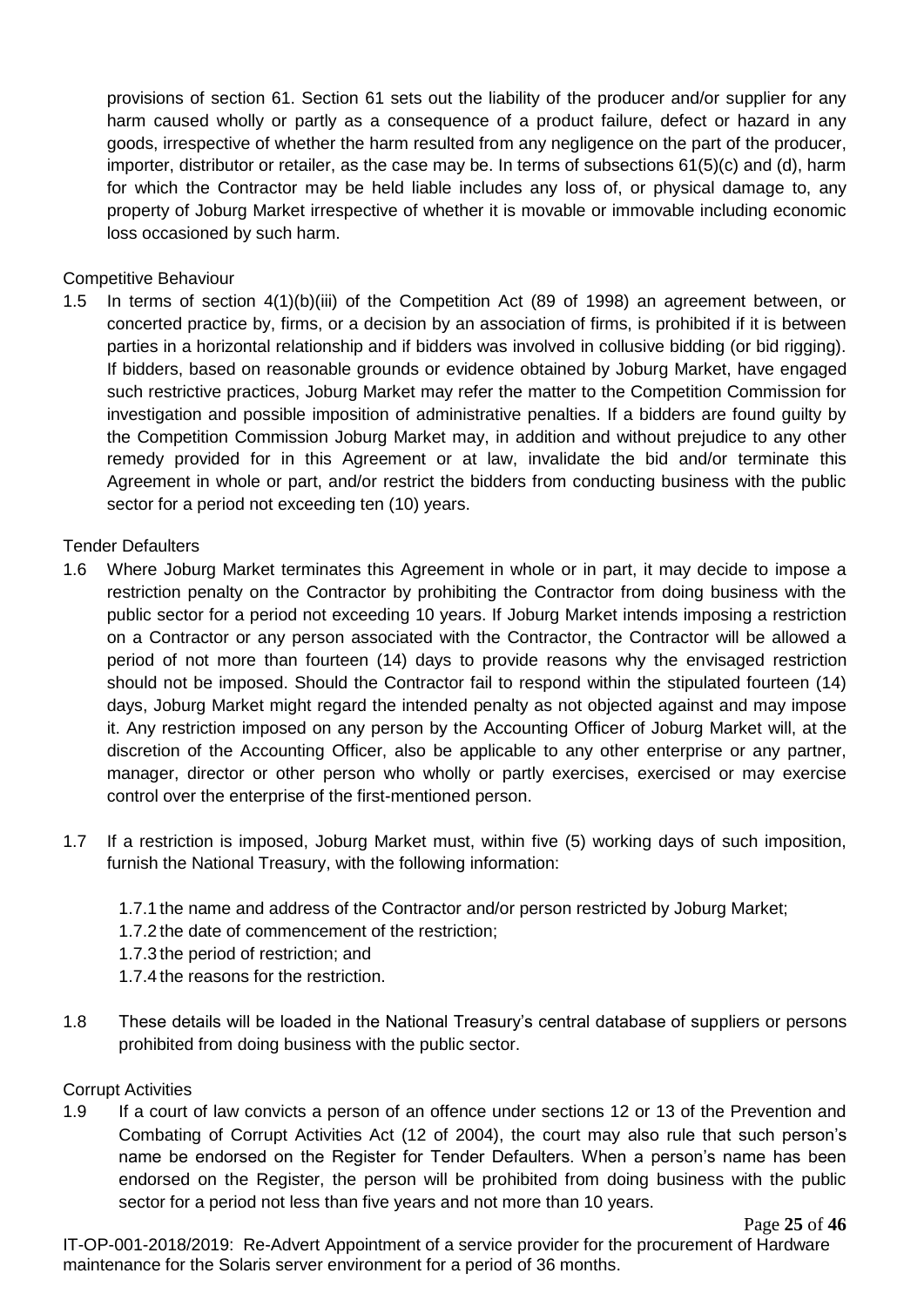### INTERPRETATION AND DEFINITIONS

### 2. Interpretation

This Agreement shall be governed and interpreted in accordance with the laws of the RSA; and

- 2.1 headings shall be read for the purpose of reference only and shall not be used in the interpretation of nor modify nor amplify the terms of this Agreement.
- 2.2 words importing any gender include the others; the singular include the plural and vice versa and natural persons include created entities, other legal *personae* (corporate or unincorporate) and the state and vice versa.
- 2.3 all provisions of this Agreement are severable from each other and any provision which is or may become unenforceable shall be ineffective to the extent of such unenforceability and shall be treated as if not written and severed without invalidating the remaining provisions of this Agreement (or affecting the validity or enforceability of such provision in any other jurisdiction); the Parties who declare their intention that this Agreement would be executed without such unenforceable provision if they were aware of such unenforceability at the time of execution hereof and that this Agreement should be implemented or continue to be implemented, having regard to each Party's rationale and purpose in entering into this Agreement.
- 2.4 when any number of days is prescribed, these shall business days (unless days are described as calendar days in which event Saturdays, Sundays and public holiday's shall be included) reckoned exclusively of the first and inclusively of the last day.
- 2.5 any reference to any statute, regulation or other legislation shall be a reference to that statute, regulation or other legislation as at the Signature Date, and as amended or substituted from time to time thereafter.
- 2.6 the words "include", "including" and "in particular" shall be construed as being by way of example or emphasis and shall not be construed as, nor shall they take effect as, limiting the generality of any preceding words.
- 2.7 the rule of construction that a contract shall be interpreted against the Party principally responsible for the drafting or preparation of the contract, shall not apply.
- 2.8 any annexures, schedules, and/or documents ("appendices") referred to in this Agreement shall be deemed to be incorporated in and form an integral part hereof; in the event of a conflict between any appendices and this Agreement, the provisions of this Agreement shall prevail.
- 2.9 the termination of this Agreement shall not affect those of the provisions which provide that they shall operate after termination or which of necessity must continue to have effect thereafter notwithstanding that specific clauses do not expressly provide for such continuation.
- 2.10 any substantive provision imposing rights or obligations on a Party, notwithstanding that it is only in a definition clause, shall have effect as if it were a substantive provision in the body of this Agreement.
- 2.11 information supplied in the bidding documents shall be construed as material representations made by the Contractor, which induced Joburg Market to enter into this Agreement.
- 3. Definitions

Unless clearly inconsistent with or otherwise indicated by the context, the following expressions shall bear the meanings assigned to them and cognate expressions shall bear corresponding meanings in this Agreement:

Page **26** of **46**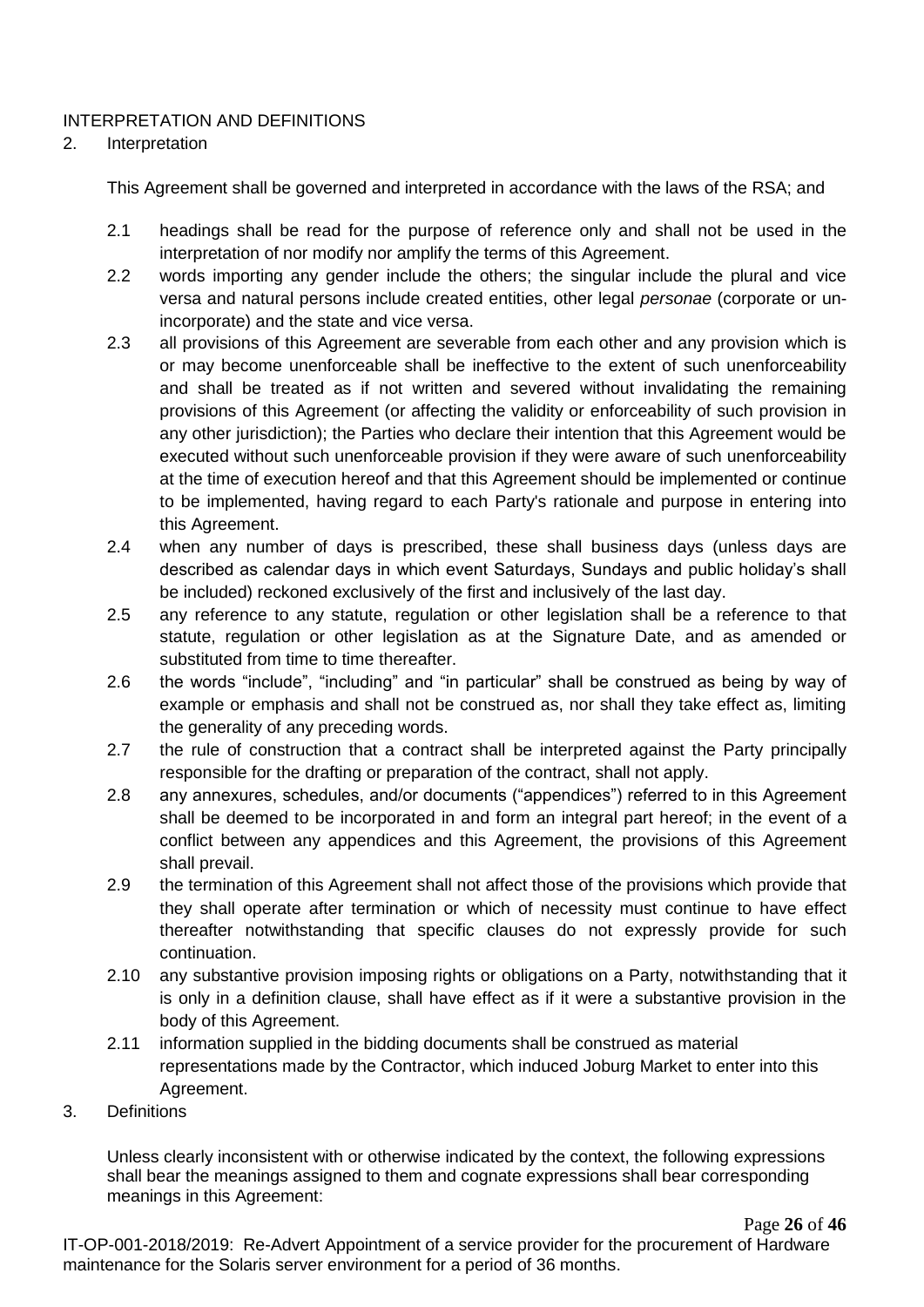- 3.1 "Agreement" means this Agreement entered into between Joburg Market and the Contractor including the appendices and all documents included therein by reference.
- 3.2 "Annexure A" means the Contractor's tender to supply the Product or render the Services or works to Joburg Market in terms of the scope of work and on the terms and conditions, pricing and payment terms set out therein.
- 3.3 "Annexure B" means a copy of Joburg Market Supply Chain Management Policy in terms of which this Agreement and the bid was specified, evaluated, adjudicated and awarded.
- 3.4 "Annexure C" means, if applicable to the subject matter of this Agreement and the Contractor's obligations in terms thereof, the Contractor's Personnel Schedule.
- 3.5 "Annexure D" means, if applicable to services rendered at Joburg Market's premises by the Contractor, the Occupational Health and Safety Act Agreement entered into between the Parties in terms of section 37(2) of that Act.
- 3.6 "Annexure E" means, if applicable in terms of the scope of work, the Contractor's Project Plan delivered to Joburg Market within the time specified therefore.
- 3.7 "Annexure F" means, if applicable to the Product or the subject matter of this Agreement and read conjunctively with the Contractor's obligations in terms of the Consumer Protection Act, the express warranties provided by the Contractor in relation to the Product.
- 3.8 "Annexure G" means a copy of the regulation 36 deviation approved by the Accounting Officer (Chief Executive Officer) of Joburg Market in the event that in the procurement of this Agreement the official procurement processes was dispensed with based on an exceptional circumstance allowed by the SCM Regulatory Framework.
- 3.9 "Closing Time" means the date and hour specified in the bidding documents for the receipt of bids.
- 3.10 "Commencement Date" means, notwithstanding the Signature Date, the date specified in the Contract Schedule.
- 3.11 "Confidential Information" means including this Agreement, Joburg Market's trade secrets, processes, techniques, methods, designs, products and organisational and other structures employed in its business, the contractual and financial arrangements with its suppliers, customers, employees, clients and other business associates, its financial details including its results, details of the prospective and existing clients, customers and employees, its business strategies, general modus operandi, client information including its customer lists and customer contact details, price lists, employee remuneration and salary packages, medical and/or patient information, computer programs and information systems, policies and procedures, diagnostic tools, data, diagrams, reports including incidents, incident reports, electronic and other visual and audio recordings, related statistics, specifications, charts, studies and Intellectual Property, know-how, trade and any other similar information all of which is, by its nature, confidential and/or proprietary to Joburg Market and its business.
- 3.12 "Contractor" means the incorporated entity, consortium, and partnership or individual who is the service provider, supplier or seller in terms of this Agreement, identified as such in the Contract Schedule; howsoever the Contractor may be legally constituted or formed.
- 3.13 "Contract Period" means the period set out in the Contract Schedule.
- 3.14 "Contract Price" means the price payable to the Contractor under this Agreement for the full and proper performance of its contractual obligations specified in the Contract Schedule.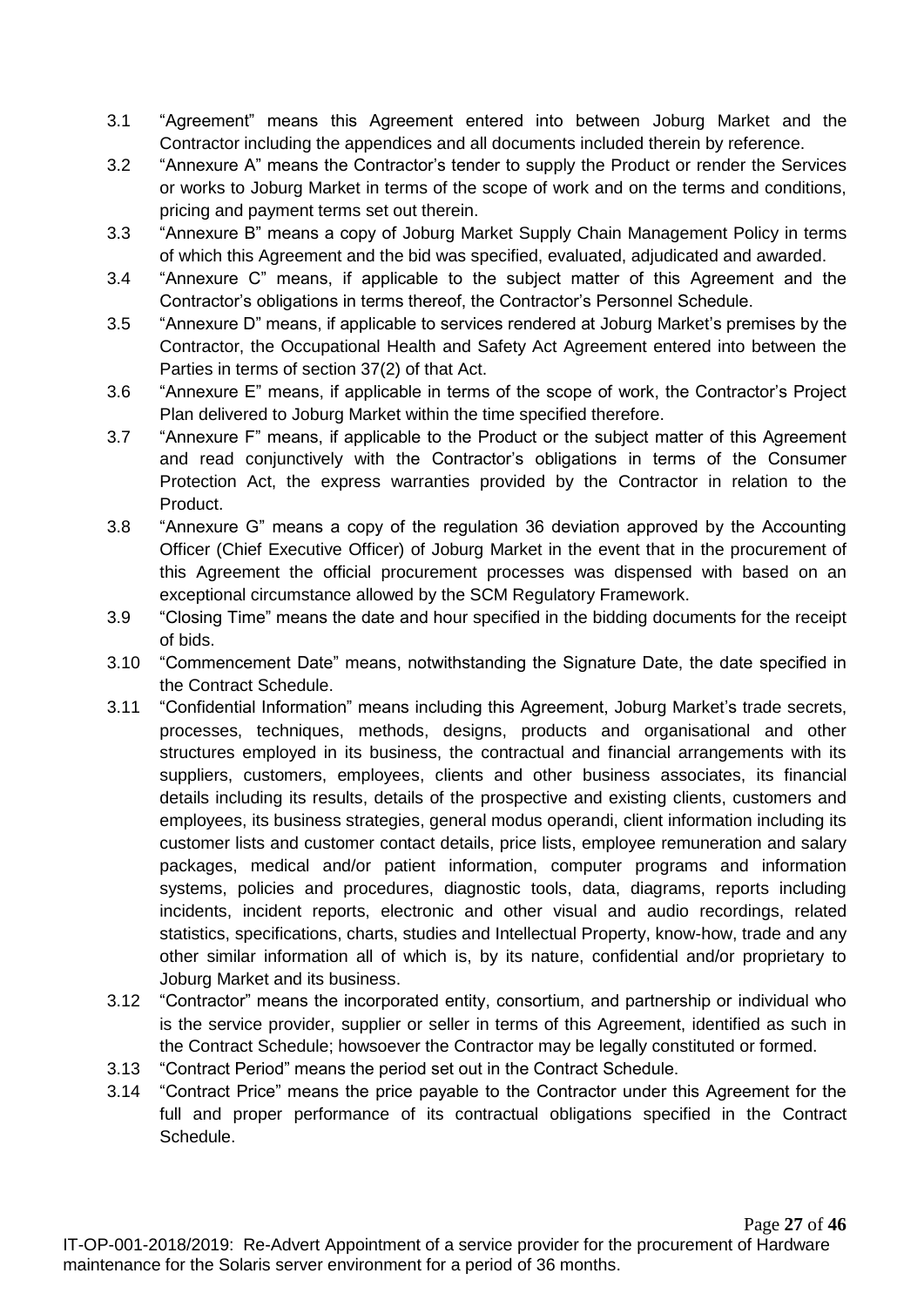- 3.15 "Corrupt Practice" means the offering, giving, receiving, or soliciting of a thing of value to influence the action of a public official in the procurement process or in the execution of this Agreement.
- 3.16 "Countervailing Duties" are imposed in cases where an enterprise abroad is subsidised by its government and encouraged to market its products internationally.
- 3.17 "Country of Origin" means the place where the Product was mined, grown or produced or from which the services are supplied.
- 3.18 "CPI" means the headline consumer price index (for all urban areas) annual inflation rate, or such amended or replacement index, as published monthly by Statistics South Africa in Statistical Release P0141, available from <http://www.statssa.gov.za>.
- 3.19 "Default Interest" means interest chargeable in terms of this Agreement to unpaid amounts or outstanding obligations which interest shall be calculated, from the due date until date of payment, on a daily balance and compounded monthly in arrear at an annual rate of two percent (2%) above the prevailing, variable prime rate publicly quoted by ABSA Bank Limited from time to time.
- 3.20 "Delivery" means delivery of the Product (and a reference to the rendering any service or executing any works) inclusive of necessary clearing, documentation, carriage (through whatsoever mode), insurance, licensing, unloading, installation and commissioning in operational working order at the store, site or premises of Joburg Market (which shall, unless the contrary is agreed in writing, be performed, conducted and/or delivered in accordance with Joburg Market's usual policies and procedures), the Contractor bearing all the risks and charges in the Product until completion of delivery is confirmed in writing by Joburg Market.
- 3.21 "Delivery Period" means that period agreed in writing between the Parties in relation to Delivery of the Product or parts thereof by the Contractor, any delay in which shall be deemed a breach of this Agreement and entitle Joburg Market to exercise its remedies in terms of this Agreement or at law.
- 3.22 "Dumping" means a private enterprise resident outside of the RSA market its goods on own initiative in the RSA at lower prices than that of the Country of Origin and which have the potential to harm the local industries in the RSA.
- 3.23 "Fraudulent practice" means a misrepresentation of facts in order to influence a procurement process or the execution of this Agreement to the detriment of any bidder or Joburg Market, and includes collusive practice among bidders (prior to or after bid submission) designed to establish bid prices at artificial non-competitive levels and to deprive the bidder of the benefits of free and open competition.
- 3.24 "Intellectual Property" means collectively, patents, copyright, trademarks, logos, style names, slogans, designs, models, methodologies, inventions, software object code or programme interface and/or structure, and any other type of intellectual property (whether registered or unregistered including applications for and rights to obtain, use or for their protection) which are used or held, whether or not currently, in connection with Joburg Market's business and includes the Confidential Information and, "know-how" being ideas, designs, documents, diagrams, information, devices, technical data, scientific data, secret and other processes and methods used in connection with Joburg Market's business, and, all available information regarding marketing and promotion of the goods and services of Joburg Market, and, all and any modifications or improvements to any of them.
- 3.25 "Joburg Market" means Joburg Market (SOC) Limited (trading as Joburg Market), a corporatized municipal entity incorporated in terms of the laws of the RSA under registration number 2000/023383/07 and with VAT registration number 4840195038, with its *domicilium citandi et executandi* situated at The Office of the CEO, 3<sup>rd</sup> Floor, Main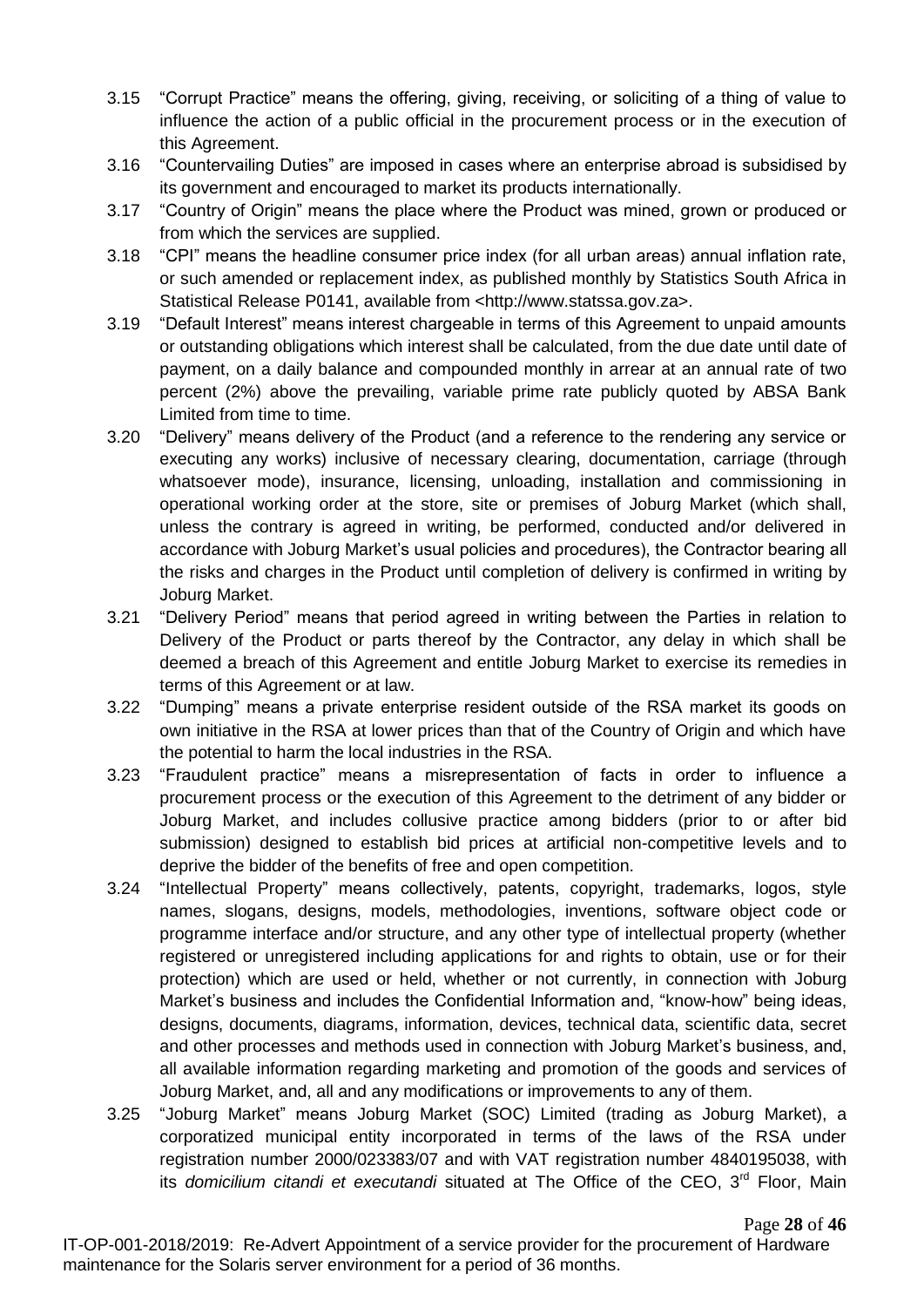Building, Joburg Market, 4 Fortune Road (off Heidelberg Road), City Deep, 2049, Johannesburg.

- 3.26 "Imported Content" means that portion of the bidding price represented by the cost of components, parts or materials which have been or are still to be imported (whether by the Contractor or its subcontractors) and which costs are inclusive of the costs abroad, plus freight and other direct importation costs such as landing costs, dock dues, import duty, sales duty or other similar tax or duty at the RSA place of entry as well as transportation and handling charges to the factory in the RSA where the Product covered by the bid will be manufactured.
- 3.27 "Local Content" means that portion of the bidding price, which is not included in the imported content provided that local manufacture does take place.
- 3.28 "Order" means an official written order or requisition issued for the supply of the Product.
- 3.29 "Parties" mean the Contractor and Joburg Market and "Party" shall mean that one of them be indicated by the context.
- 3.30 "Product" means, depending on the subject matter of this Agreement, either or both of:
	- 3.30.1 "Goods" e.g. plant, equipment, machinery, manufactured items and/or other materials or combined works that the Contractor is required to supply to Joburg Market including (where usually, logically or of right or common practice) ancillary services such as installation, commissioning, provision of technical assistance, after sales support, warranty services etc. and/or
	- 3.30.2 "Services" e.g. those functional, consulting and/or professional services or combined works the Contractor as service provider is required to render to Joburg Market including (where usually, logically or of right or common practice) ancillary goods such as spare parts, packing, documents, manuals, reports etc.).
- 3.31 "RSA" means the Republic of South Africa as defined in section 1 of the Constitution of the Republic of South Africa (108 of 1996).
- 3.32 "Signature Date" means the date of the on which this Agreement, or any other document in relation thereto, is signed by the Party signing it last in time on the last date in time.
- 3.33 "VAT" means Value-Added Tax defined and levied in terms of the Value-Added Tax Act (89 of 1991) and unless stated to the contrary, all amounts quoted in this Agreement are quoted exclusive of VAT.

### TERMS AND CONDITIONS OF SUPPLY AND/OR SERVICE

- 4. Relationship between the Parties
	- 4.1 The Contractor shall fulfil its obligations in terms of this Agreement as an independent contractor to Joburg Market and not as an employee, labour broker, agent, partner (whether in consortium or joint venture) of Joburg Market; and, neither it nor any of its employees shall hold itself/themselves out as being the same.
	- 4.2 In addition, save as set out herein, neither Party shall be entitled to bind the other Party to any representation, obligation or promise of any nature whatsoever, pledge the credit of the other or incur any liability on behalf of the other Party or purport to do so.
- 5. Good Faith and Commitment to Ethical Conduct
	- 5.1 The Parties commit to ethical business conduct and undertake to exercise and display the utmost good faith to one another in giving effect to the terms of this Agreement.

Page **29** of **46**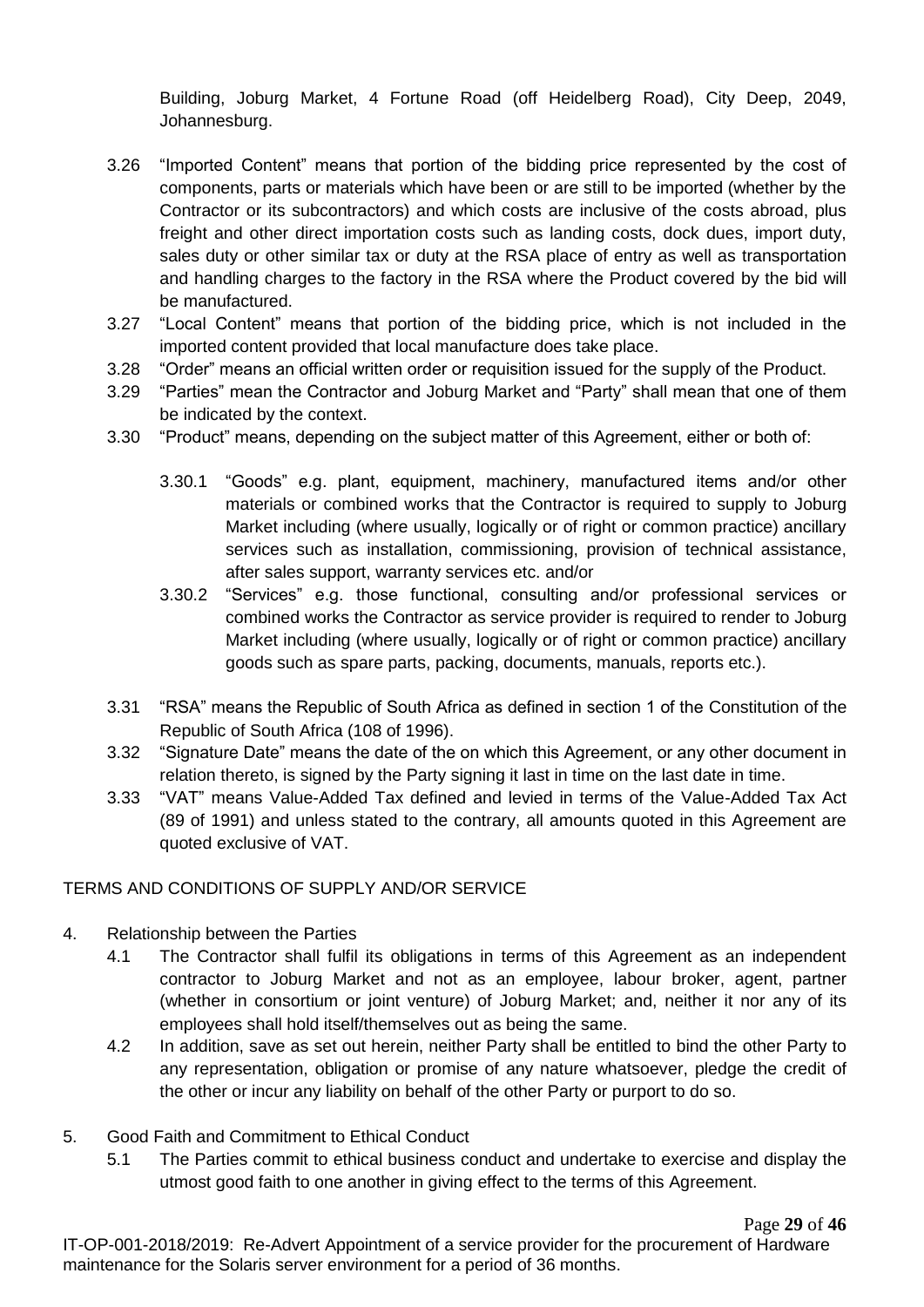- 5.2 Without limiting the generality of the foregoing the Parties undertake not to accept, offer, induce, permit or promote the acceptance or offering of any gratuity, enticement, incentive or gift that could reasonably be regarded as a bribe or an attempt to otherwise exert undue influence over the recipient.
- 5.3 The Parties will use their best endeavours to prevent their officers, employees, agents and contractors from doing any of the foregoing; or, to otherwise act in a manner which a reasonable and informed person would regard as unethical or do anything which could reasonably be expected to damage or diminish the reputation or business image of the other.
- 6. Commencement, Duration and Renewal
	- 6.1 This Agreement shall commence on the Commencement Date and endure for the Contract Period, delimited in terms of time and/or the expenditure of a particular amount, as set out in the Contract Schedule.
	- 6.2 In the event that the Contractor's obligations is to be performed in terms of a project plan or in phased or other manner, the same shall be set out in a separate annexure.
	- 6.3 Unless provision is made for renewal in the Contract Schedule, this Agreement shall terminate on the expiry of the Contract Period unless terminated earlier in terms of this Agreement or at law. Any renewal shall be conditional upon the subject matter of this Agreement being susceptible for renewal and, the proper performance by the Contractor of its obligations during the initial Contract Period.
	- 6.4 However, notwithstanding anything to the contrary contained in this Agreement or any terms contained in any document produced whether in relation to this Agreement of otherwise by Joburg Market or the Contractor, any renewal of this Agreement shall at all times:
		- 6.4.1 remain within the discretion and at the option of Joburg Market,
		- 6.4.2 be express and in writing, and
		- 6.4.3 executed no sooner than three (3) months before and no later than the termination date.

## 7. Product Scope / Scope of Work

The relevant part of Annexure A shall apply in relation to the description, quality and quantity of the Product (goods, services, works or any combination thereof) to be delivered to Joburg Market in terms of this Agreement.

- 7.1 The Product shall conform to the standards, specifications and/or scope of work set out in the bidding documents and, where applicable, be packed in a manner designed to prevent damage or deterioration during transit to its final destination / Joburg Market, which packing, marking, case size, weights and documentation both inside and outside the packaging shall:
	- 7.1.1 be sufficient to withstand, without limitation, rough handling during transit and exposure to extreme temperatures, salt and precipitation during transit, and open storage.
	- 7.1.2 take into consideration, where appropriate, the location of the Product's final destination and the absence of heavy handling facilities at all points in transit.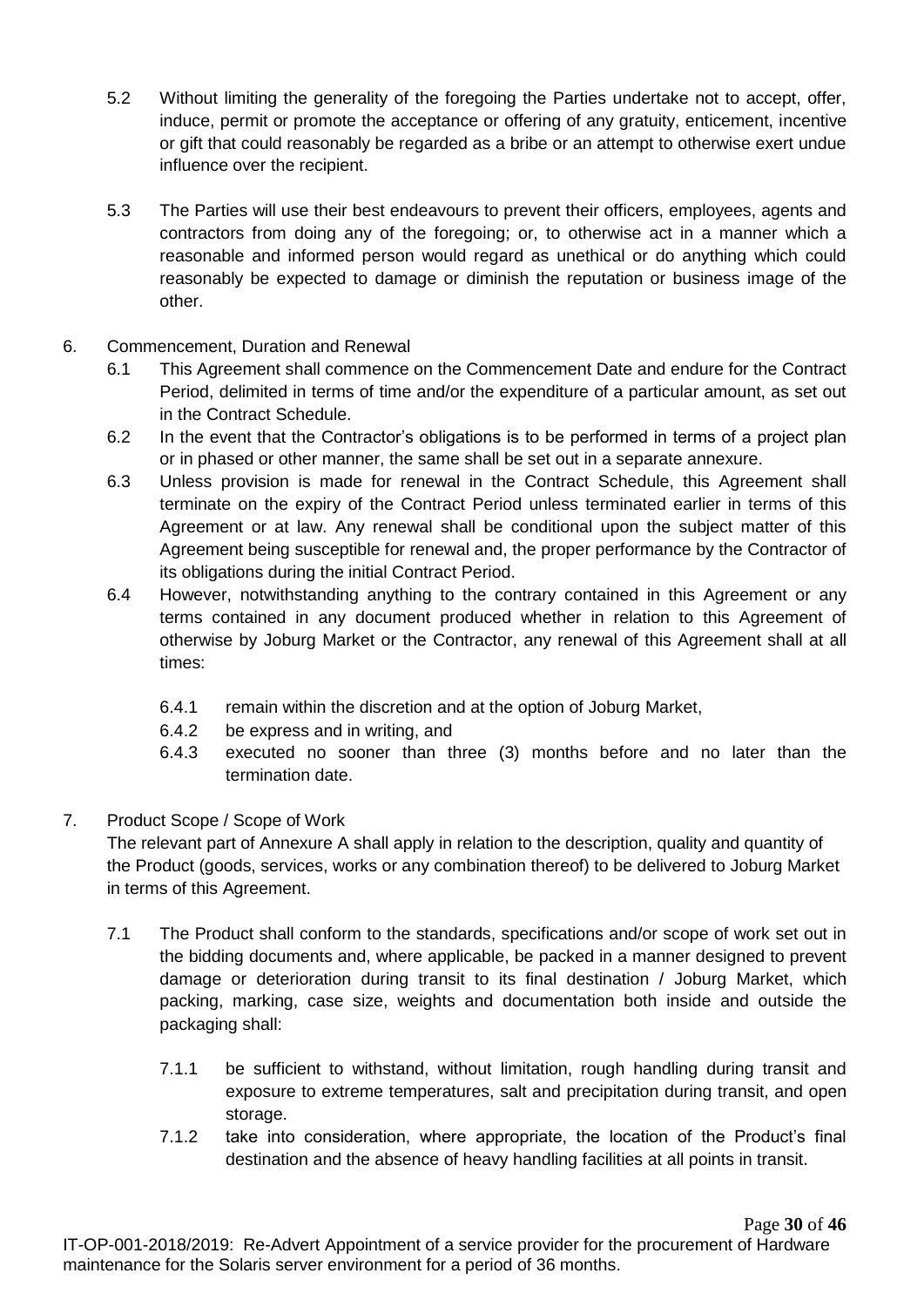7.1.3 comply strictly with such special requirements expressly provided for in the bidding documents and in any subsequent instructions ordered by Joburg Market.

### Incidental Product / Services

- 7.2 The bid documents may require that the Contractor provide any or all of the following incidental Product (services, goods or works including materials, notifications, and information pertaining to spare parts manufactured or distributed by the Contractor or its principal):
	- 7.2.1 performance or supervision of on-site assembly and/or commissioning of the Product.
	- 7.2.2 furnishing of tools required for assembly and/or maintenance of the Product.
	- 7.2.3 furnishing of a detailed operations and maintenance manual for each appropriate unit of the Product.
	- 7.2.4 performance or supervision or maintenance and/or repair of the Product, for a period agreed by the Parties, provided that this shall not relieve the Contractor of any warranty obligations under this Agreement.
	- 7.2.5 training of Joburg Market's personnel, at the Contractor's plant and/or on-site, in assembly, start-up, operation, maintenance, and/or repair of the Product.
	- 7.2.6 such spare parts as Joburg Market may elect to purchase from the Contractor, provided that this election shall not relieve the Contractor of any warranty obligations under this Agreement and advance notification to the discontinuation of any particular model of Product, spare parts etc. in sufficient time to permit Joburg Market to procure needed requirements.
- 7.3 Prices charged by the Contractor for incidental Product and/or services, if not included in the Contract Price, shall be agreed upon in advance by the Parties and shall not exceed the prevailing rates charged to other Parties by the supplier for similar services.

### 8. Product Guarantee

- 8.1 The Contractor warrants that the Product shall be fit for the intended purpose of use and free of defect, arising from design, materials, or workmanship (except when the design and/or material is required by Joburg Market's specifications) or from any act or omission of the Contractor and that it is new, unused, of the most recent or current model, and incorporates all recent improvements in design and materials unless provided otherwise in the bid documents.
- 8.2 Unless a more favourable Product warranty is offered by the Contractor or warranty terms are expressly agreed between the Parties (refer annexures and Contract Schedule), this warranty shall remain valid for twelve (12) months after the Product have been delivered to Joburg Market or, for eighteen (18) months after the date of shipment from the port or place of loading in the source country, whichever period concludes earlier.
- 8.3 Joburg Market shall notify the Contractor in writing of any claims arising under this warranty. Upon receipt of such notice, the Contractor shall, within the reasonable period specified therein and with all reasonable speed, repair or replace the defective goods or parts thereof, without costs to Joburg Market. If the Contractor, having been notified, fails to remedy the defect(s) within the period specified in the notice, Joburg Market may proceed to take such remedial action as may be necessary at the Contractor's risk and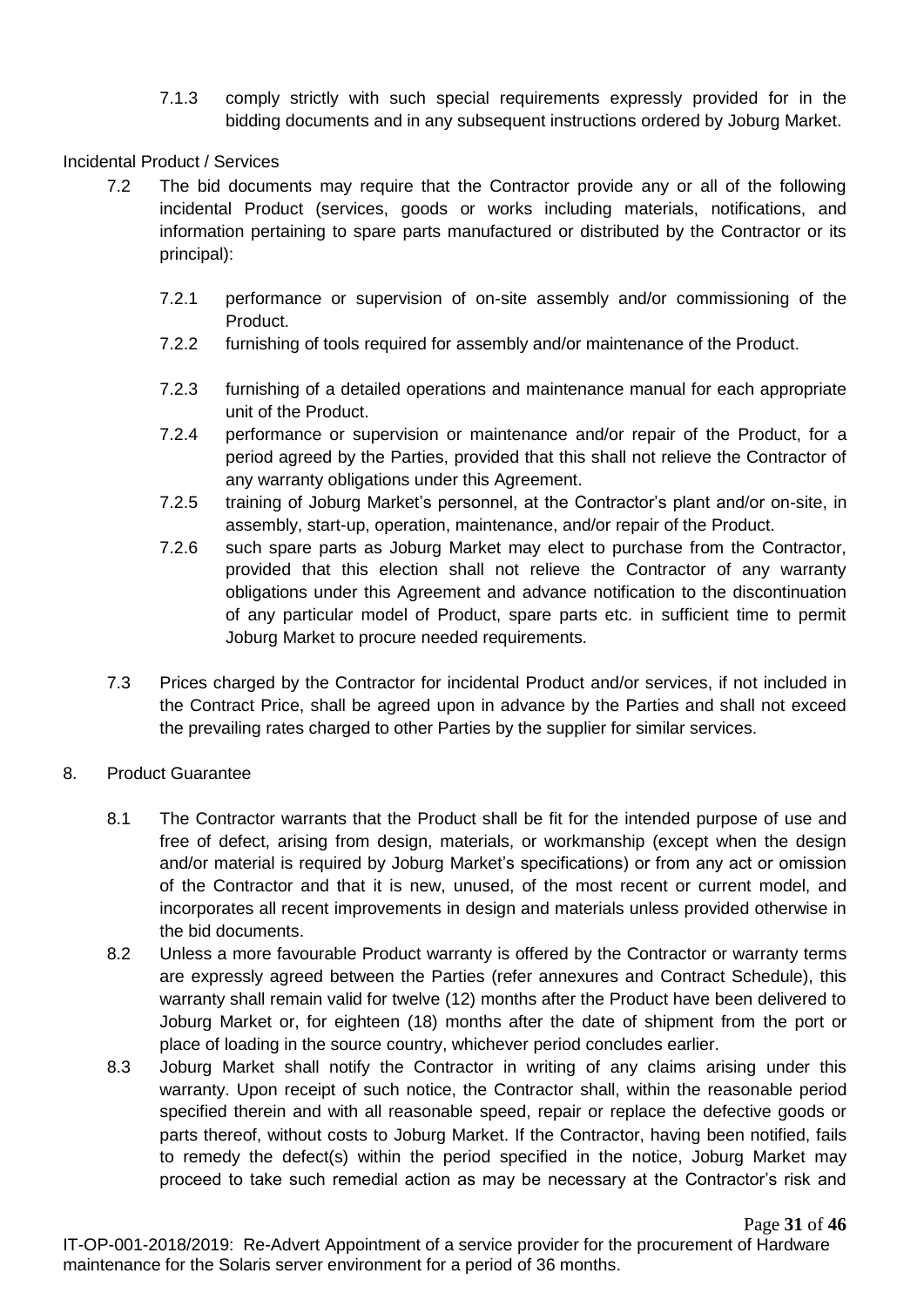expense and without prejudice to any other rights, which Joburg Market may have against the Contractor.

### 9. Contractor Personnel

The Contractor shall employ and provide all qualified and experienced personnel required to perform the Services and shall take all measures necessary and shall provide all materials and equipment necessary to enable personnel to perform their duties in an efficient, workmanlike and professional manner.

Personnel Schedule

- 9.1 If required in terms of this Agreement, the Contractor shall provide key persons or named personnel listed (including titles, job descriptions, qualifications and estimated periods of engagement) in a Personnel Schedule who will perform specific duties for periods of time indicated therein in the delivery of the Product; and shall forward same to Joburg Market for approval within ten (10) days of the Signature Date or the Commencement Date (whichever is the earlier).
- 9.2 If at any time, a key person cannot be made available, the Contractor may engage a replacement who is equally or better qualified to perform the stated duty. Where the fees for the Product are time-based, the fee payable for a person provided as a replacement to a named key person shall not exceed that which would have been payable to the person replaced and the Contractor shall bear all additional costs arising out of or incidental to replacement of personnel.
- 9.3 Where the Contractor proposes to utilise a person not listed in the Personnel Schedule, it shall submit the name, relevant qualifications and experience of the proposed replacement person to Joburg Market for approval. Should Joburg Market not object in writing within ten (10) days of receipt of such notification, the replacement shall be deemed to have been approved by Joburg Market.
- 10. Payment and Pricing

The Contract Price shall be fixed and not vary from the Contractor's tendered prices with the exception of variations allowed in the tender document.

- 10.1 The method and conditions of payment (in South African Rand) to be made to the Contractor under this Agreement shall be specified in relevant part of Annexure A. Unless specified to the contrary in Annexure A, payment shall be made thirty (30) days from the end of the month in which the relevant invoice is received.
- 10.2 Notwithstanding the foregoing, payment shall at all times remain subject to such deductions / penalties as may be allowed in terms of this Agreement and the Contractor upon fulfilment of its obligations furnishing Joburg Market with an valid tax invoice accompanied by a copy of the delivery note, completion certificate or such other document as may be prescribed or customary given the subject matter of the Product delivered.

### Increases

10.3 The Contractor shall not be entitled to increase its rates or prices to Joburg Market; however, in the event of an annual of multi-year agreement, the Contractor shall be entitled, on the anniversary of the Commencement Date, to increase its rate and/or prices to Joburg Market by an amount not exceeding CPI.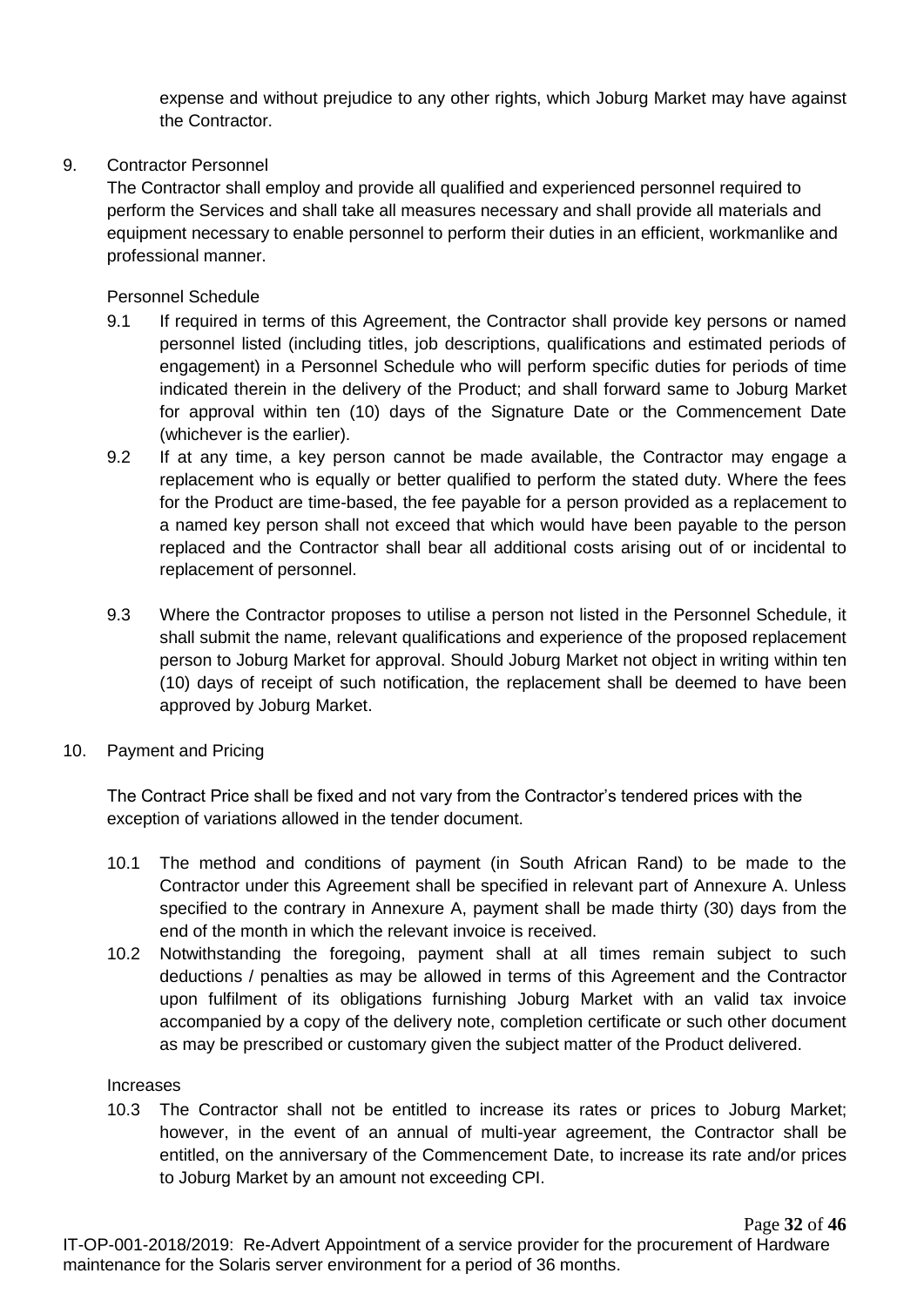### Taxes and Duties

10.4 The Contractor shall be entirely liable for all taxes, stamp duties, license fees, and other such levies imposed in relation to the Product / this Agreement, whether levied in the RSA or abroad, until the Product is delivered to Joburg Market.

### Withholding and Set-Off

10.5 The Contractor shall not be entitled because of any (improvement) lien, set-off, counterclaim, abatement or other similar deduction to withhold delivery or hand-over of any of the Product under any circumstances including when same is disputed.

### 11. Performance Security

If specified in the bid documents, Joburg Market may within thirty (30) days of the Signature Date, require the Contractor to furnish Joburg Market with performance security in the amount specified in the bid documents (refer Contract Schedule), the furnishing of which shall be a resolute condition to the continued operation of this Agreement.

- 11.1 The performance security shall be denominated in South African Rand and shall be a bank guarantee or an irrevocable letter of credit issued by a reputable bank located in the RSA.
- 11.2 The bank guarantee shall be payable to Joburg Market on demand, in whole or in part, as either contractual penalties or, as compensation for any loss resulting from the Contractor's failure to comply with its obligations under this Agreement.
- 11.3 The performance security will be discharged by Joburg Market and returned to the Contractor not later than thirty (30) days following the date of completion of the Contractor's obligations under this Agreement, including any warranty obligations, unless otherwise specified.

### 12. Performance Review and Contractual Penalties

The Contractor's performance of its obligations in terms of this Agreement may be monitored and evaluated by Joburg Market in terms of its performance measurement criteria and contract management systems from time to time against the requirements of this Agreement. In the event that the Contractor's performance is at any time, in Joburg Market's reasonable opinion:

- 12.1 not carried out in accordance with this Agreement and/or any instruction to rectify any performance shortcoming, whether or not the obligation arose as a result of a breach of this Agreement or a performance evaluation, or
- 12.2 of a quality not in conformance with the specifications that places the objectives of this Agreement or Joburg Market's public service delivery mandate at undue risk, or
- 12.3 represents a performance shortcoming or delay or a series or trend of such shortcomings or delays which is likely to continue or recur,

Joburg Market shall at its discretion and with reservation of Joburg Market's rights in terms of this Agreement and its remedies at law to:

12.4 suspend the Contractor and at the Contractor's cost take or cause corrective action and/or take over the rendering of the services / supply of the goods in whole or in part (itself or through another party) to the extent and for the time deemed necessary to remedy or rectify the performance shortcomings or delays, or

without prejudice to claim damages in lieu of the following and/or Joburg Market's right to terminate this Agreement, to deduct from any payments due and payable to the Contractor: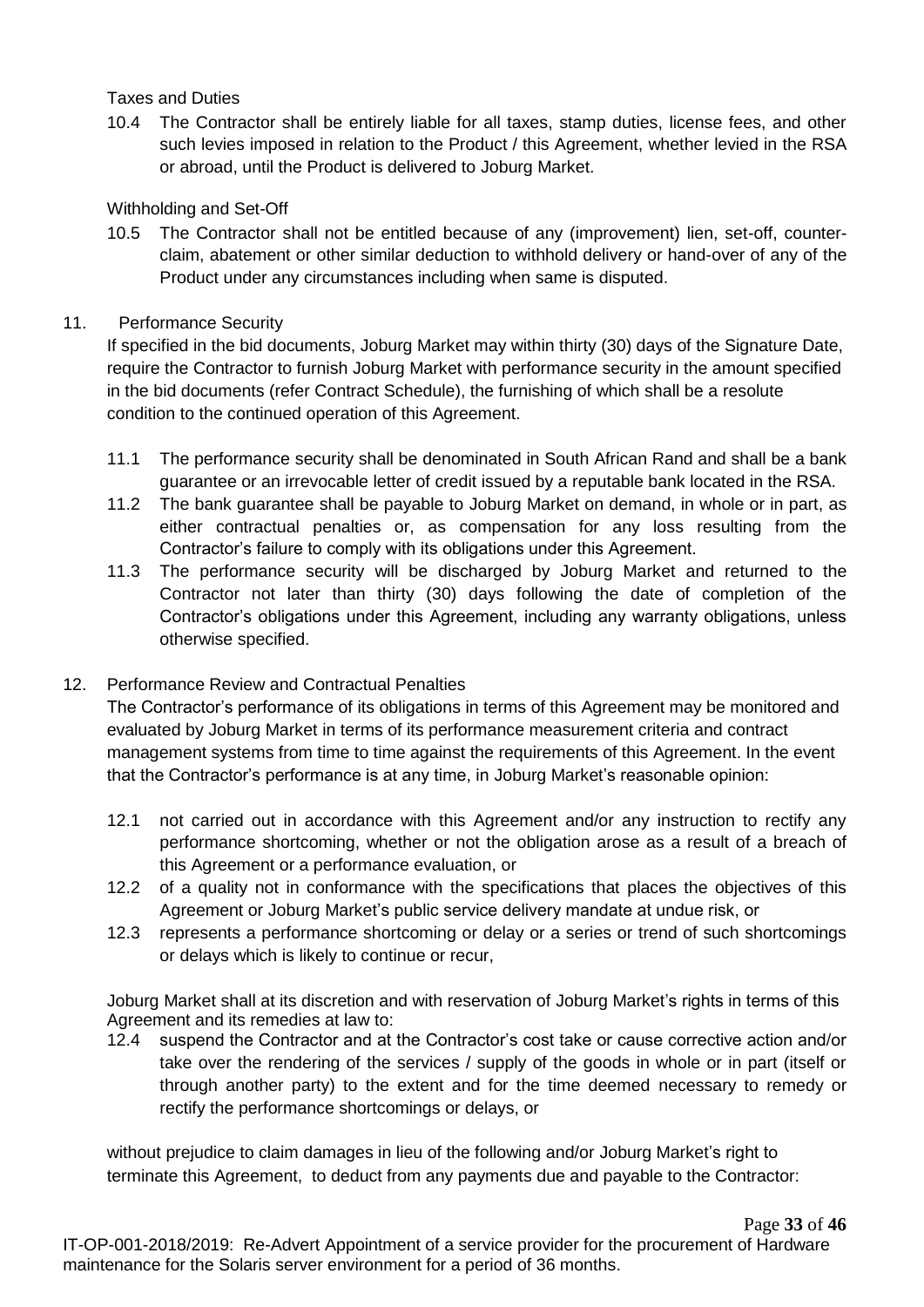- 12.5 a contractual penalty, calculated on the delivered price or Contract Price of the delayed goods or underperformed services, per instance, in an amount equal to the Default Interest pro-rated per day of delay or as a percentage of underperformance, and/or
- 12.6 calculated as the reasonable cost of repair or replacement, any damage to Joburg Market's property, plant, equipment and/or infrastructure attributable to the wilful or negligent actions and/or omissions of the Contractor.
- 13. Inspections, Tests and Analyses
	- 13.1 All pre-bidding testing will be for the account of the bidder / Contractor. If it is a bid condition that Product to be produced or rendered should at any stage during production or execution or on completion be subject to inspection, the premises of the bidder or Contractor shall be open, at all reasonable hours, for inspection by a representative or nominee of Joburg Market.
	- 13.2 If there are no inspection requirements indicated in the bidding documents but during the Contract Period Joburg Market in its discretion decide that inspections shall be carried out, the Contractor shall make the necessary arrangements, including payment arrangements with the testing and/or certification authority concerned. If the results of the foregoing inspections, tests and/or analyses reflects that the Product is:
		- 13.2.1 in good order and/or complies with the bid requirements, the cost of the inspections, tests and analyses shall be defrayed by Joburg Market, or
		- 13.2.2 defective and/or does not comply with the bid requirements, tests and analyses shall be defrayed by the Contractor.
	- 13.3 Joburg Market shall, irrespective of whether defective and/or non-compliant Product was previously accepted by it, be entitled to reject the same based on the inspections, tests and/or analyses result.
	- 13.4 Any Product may on or after (subject to the Product guarantee) Delivery be inspected, tested or analysed and may be rejected if found not to comply with the requirements of this Agreement. Such rejected Product shall be held at the cost and risk of the Contractor who shall, when called upon, remove them immediately at its own cost and forthwith substitute them with Product which do comply with the requirements of this Agreement. Failing such removal, the rejected Product shall be returned at the Contractor's cost and risk. Should the Contractor fail to provide the substitute supplies forthwith, Joburg Market may, without giving the Contractor further opportunity to substitute the rejected Product, purchase such Product as may be necessary at the expense of the Contractor.
	- 13.5 Joburg Market's right (whether personally or through a third party) to test, inspect, analyse or certify the Product and the remedies set out above, shall be without prejudice to Joburg Market's right to terminate this Agreement for breach, impose contractual penalties or to claim damages in lieu of the penalty.
- 14. Limited Exclusivity

The appointment of the Contractor by Joburg Market is on an exclusive basis and Joburg Market shall for the duration of this Agreement obtain all of the Product listed in the scope of work from the Contractor, subject thereto that: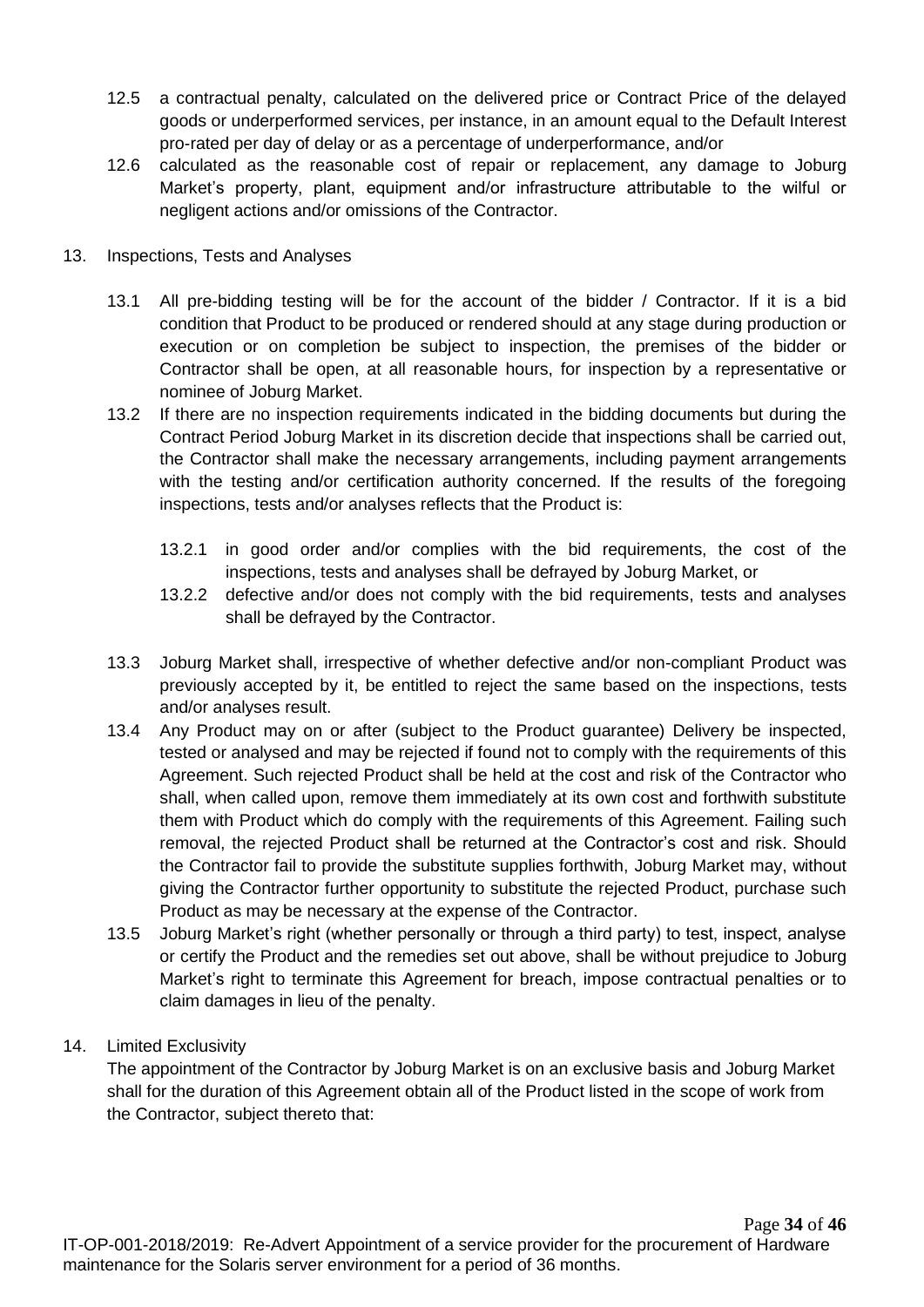- 14.1 the Contractor is not in default of its obligations in terms of this Agreement, failing which the exclusivity afforded to the Contractor shall end and Joburg Market shall be free to conclude contractual arrangements with third parties.
- 14.2 no provision in this Agreement shall prohibit the procurement of similar Product from a national department, provincial department, or a local authority; or, outside of this Agreement in small quantities or to have minor essential Product executed if an emergency arises which in Joburg Market sole discretion cannot timeously be delivered / rendered by the Contractor.
- 15. Intellectual and Property Rights
	- 15.1 In respect of the Product any of the same that are either transferred or rendered to Joburg Market under this Agreement, including without limitation the items listed in the scope of work (if any) or any part of them, the Contractor warrants, to the best of its knowledge, that it has full clear and unencumbered title to all such items, and that at the date of delivery of such items to Joburg Market it will have full and unrestricted rights to sell and transfer the Product. For the avoidance of doubt, it is recorded that any Intellectual Property Rights created prior to the Commencement Date or the Signature Date (whichever is the earlier), shall vest exclusively with the Party who created same and this Agreement does not transfer to the receiving Party title to any Intellectual Property Rights so vested.
	- 15.2 The Contractor hereby indemnifies Joburg Market against losses arising directly out of any claim brought by a third party that operation, possession or use of the Product in accordance with the terms of this Agreement infringes an RSA patent or copyright or is subject to claims of misappropriation of trade secrets protected by RSA law. Where any Product become the subject of any such claims, the Contractor may, in consultation with Joburg Market, choose to either at the Contractor 's cost to:
		- 15.2.1 obtain the right of use of the Product if commercially practicable, or
		- 15.2.2 replace or modify the Product to avoid the claim of infringement, or
		- 15.2.3 require that Joburg Market cease use of the item of Product and return it to the Contractor / supplier, in which case the Contractor shall refund Joburg Market the consideration paid by Joburg Market for that item of Product and any additional costs incurred by Joburg Market in relation to such return including the costs of obtaining reasonably similar replacement Product.
	- 15.3 This indemnity shall not apply if such claim is made by a parent, subsidiary or affiliate of Joburg Market or Joburg Market's holding company, or results from any modification, alteration, repair or addition made by Joburg Market to the Product to the extent that if it were removed, the infringement or violation would cease, or arises out of the use by Joburg Market of the Product in combination with any other product, service or materials.
- 16. Confidentiality, Non-Disclosure and Use of Contract Documents
	- 16.1 All of Joburg Market's Confidential Information, Intellectual Property and know-how received by or exchanged with the Contractor, shall be kept confidential and not disclosed by the Contractor to any person other than a person employed by the Contractor in the performance of this Agreement. Disclosure to employed persons shall be made in confidence and shall extend only as far as may be necessary for purposes of such performance and the Contractor shall take all reasonable steps to minimise the risk of disclosure.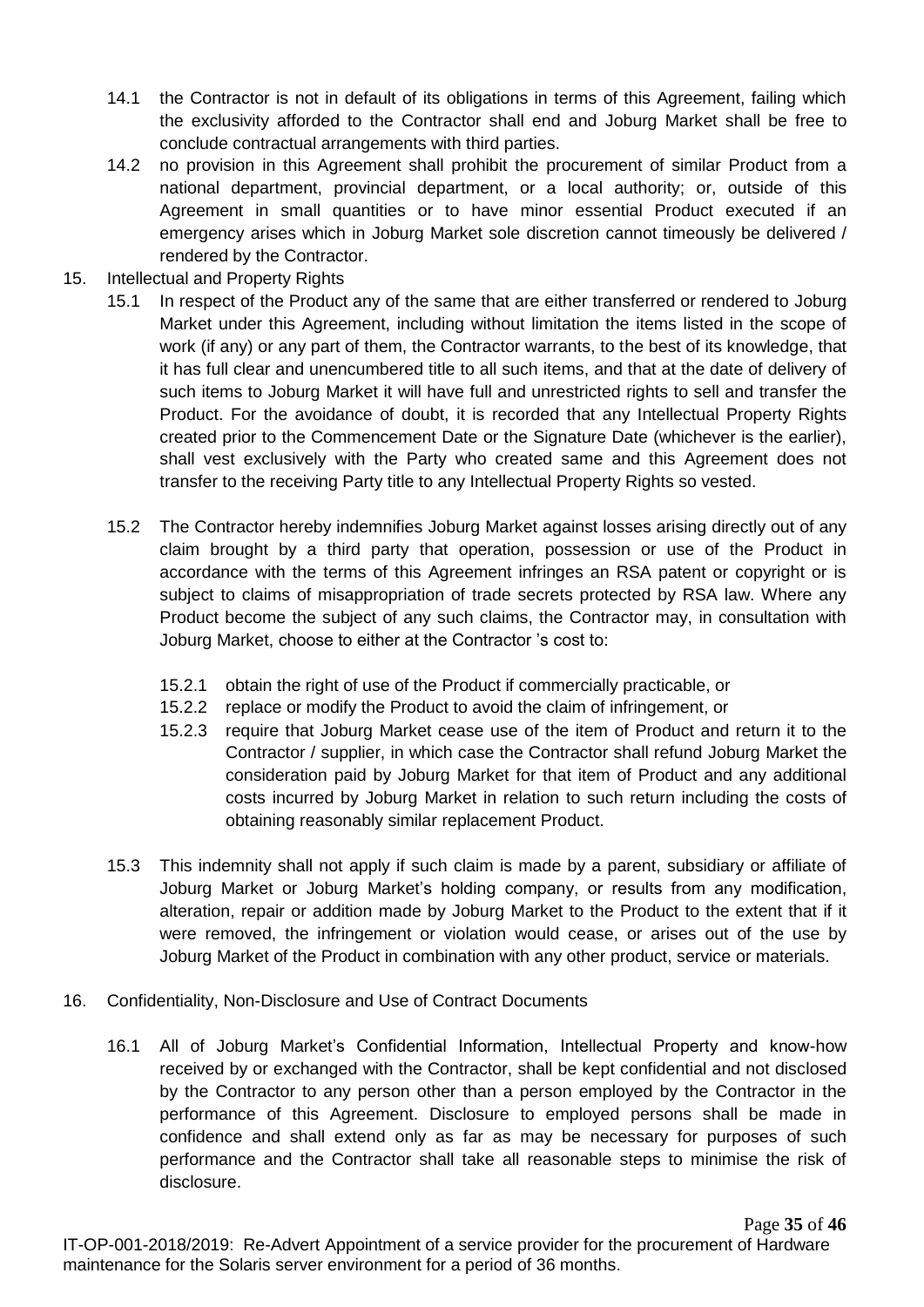- 16.2 Notwithstanding the foregoing, the Contractor may disclose Confidential Information to its own professional advisers and, if required to do so by law or any applicable regulatory requirement or requested to do so by any regulatory body to whose jurisdiction the Contractor is subject or with whose instruction it is customary to comply.
- 16.3 All documents produced in the course of this Agreement or in relation thereto, shall remain or become, as the case may be, the property of Joburg Market and Joburg Market shall be entitled to require the return (all copies) to Joburg Market on completion of the Contractor's performance
- 16.4 The Contractor's confidentiality and non-disclosure obligations shall endure indefinitely beyond the termination of this Agreement until such Confidential Information enters the public domain.

### 17. Restraint

- 17.1 The Contractor undertakes in favour of Joburg Market that it shall not during the currency of this Agreement nor for a period of one year after its termination (for whatsoever reason) in any manner entice away, offer employment to or employ whether directly or indirectly, alone or jointly any of Joburg Market's employees in any capacity including that of advisor, agent, consultant, director, employee, financier, manager, member of a close corporation, member of a voluntary association, partner, proprietor, or trustee unless the express, prior written consent of Joburg Market is obtained thereto.
- 18. Cession and Assignment
	- 18.1 The Contractor shall not without Joburg Market's prior written consent being obtained, which consent shall not unreasonably be withheld, be entitled to cede, assign, transfer, make over or otherwise part with or encumber its rights and/or obligations under this Agreement. When requesting such consent, or at any time thereafter, the Contractor shall notify Joburg Market in writing of all subcontracts awarded under this Agreement. Such notification shall not relieve the Contractor from its liability or obligation under this Agreement.
- 19. National Industrial Participation (NIP) Programme
	- 19.1 The NIP Programme administered by the Department of Trade and Industry shall be applicable to all contracts that are subject to the NIP obligation.
- 20. Indemnity and Insurance
	- 20.1 The Contractor hereby indemnifies Joburg Market and agrees to keep it indemnified and hold it harmless against any loss or claim, including claims for damage to equipment or property or, personal injury resultant disability or, loss of profit, income or opportunity, howsoever caused and whether general or special, direct or consequential (collectively "any loss"), either on or about the premises of Joburg Market, including by or in relation to third parties arising out of this Agreement or the Product delivered, rendered or manufactured pursuant thereto.
	- 20.2 The Contractor shall maintain a paid up policy of public liability insurance suited to the risks inherent to its business and the possible exposures it may encounter in the execution of this Agreement. The Contractor shall be obliged to notify Joburg Market of any claims made against the said policy.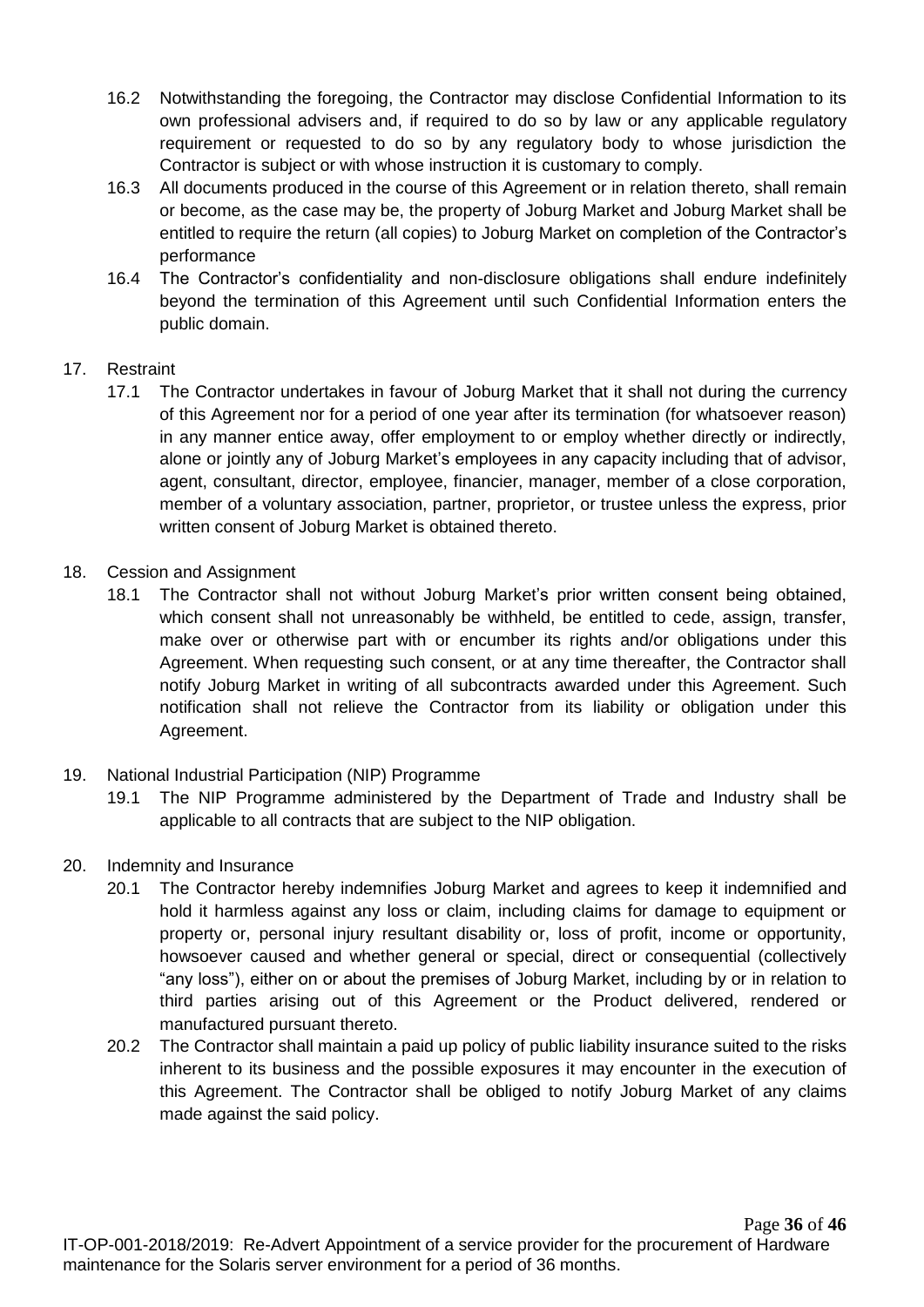- 21. Impossibility of Performance
	- 21.1 No Party shall be responsible to the other for its failure to perform or any delay in performing any obligation under this Agreement in the event and to the extent that such failure or delay is caused by impossibility of performance ("Force Majeure"). For the purposes of this Agreement, Force Majeure shall mean any circumstance which is beyond the reasonable control of the Party giving notice of Force Majeure ("the affected Party"), which may include but will not be limited to war (whether declared or not), revolution, invasion, insurrection, riot, civil commotion, mob violence, sabotage, blockage, embargo, boycott, the exercise of military or usurped power, fire, explosion, theft, storm, flood, drought, wind, lightening or other adverse weather condition, epidemic, quarantine, accident, acts or restraints of government imposition, or restriction of or embargoes in imports or exports.
	- 21.2 Notwithstanding the foregoing, the following shall in no circumstances be treated as an event of Force Majeure:
		- 21.2.1 a labour dispute, strike or lockout that could have been averted had the Contractor reasonably acceded to the demands made of it.
		- 21.2.2 economic distress and/or inability to meet a payment because of a lack of funds or exchange rate fluctuation.
		- 21.2.3 breakdown or damage to Contractor equipment and/or other machinery.
	- 21.3 The affected Party shall give notice to the Party not so affected ("the other Party") immediately upon the occurrence of an event of Force Majeure. If the event that the Force Majeure is of such a nature that it will:
		- 21.3.1 result in impossibility of performance of an obligation going to the root of the agreement, the other Party shall be entitled on receipt of notice of the Force Majeure event to terminate this Agreement upon notice to the Affected Party but shall not be entitled to recover any damages, which it may suffer as a result of premature termination.
		- 21.3.2 not result in impossibility of performance of the obligation in question but will delay its performance, the affected Party shall be entitled to such extension of time in which to perform that obligation as may be reasonable in the circumstances, taking into account the interests of both Parties, provided that if any Force Majeure event persists for a period in excess of three Months the other Party shall be entitled to terminate this Agreement forthwith but shall not be entitled to recover any damages which it may suffer as a result of such premature termination.
- 22. Breach and Early Termination
	- 22.1 Should a Party breach any of its obligations in terms of this Agreement and fail to remedy such breach within ten (10) days from receipt of a written notification calling upon such Party to do so, the aggrieved Party shall, without prejudice to any other right or remedies which it may have, be entitled to cancel this Agreement without further notice being required.
	- 22.2 Notwithstanding the foregoing and in addition to any other recourse Joburg Market may have, Joburg Market shall be entitled (without prior notice to remedy any particular breach having been given or being required) to cancel this Agreement forthwith on written notice should any of the following events occur: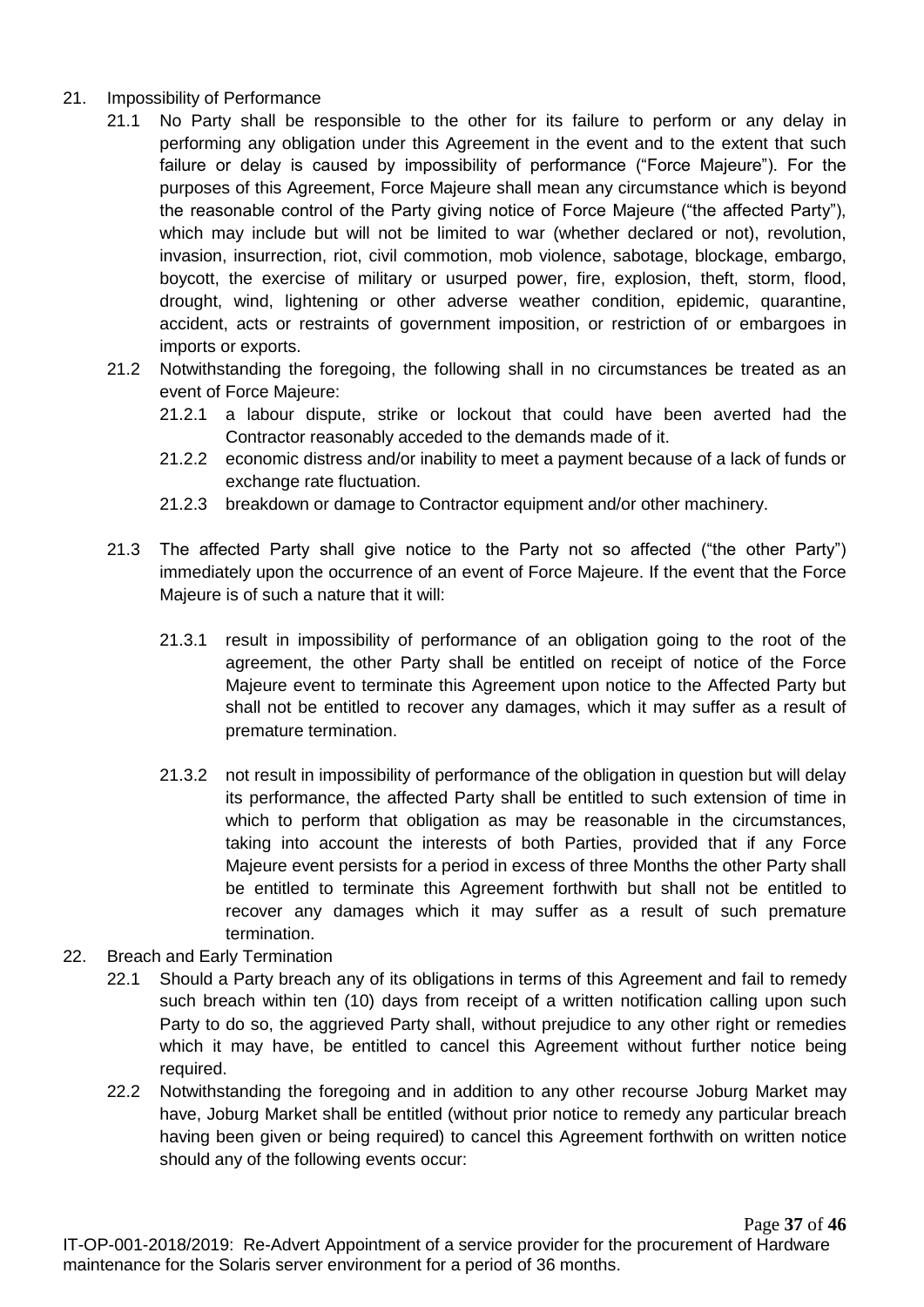- 22.2.1 The Contractor and/or its officials, employees and/or representatives commit any crime of which dishonesty is an element against Joburg Market or maliciously destroys the property of Joburg Market or take any violent, abusive, coercive or threatening action against any person whilst on the Property or in relation to customers, Contractors or suppliers of Joburg Market or collude in such conduct.
- 22.2.2 The Contractor repudiates this Agreement by acting, or omitting to act, in a manner that reasonably demonstrates to Joburg Market the Contractor's intention not to be bound by this Agreement.
- 22.2.3 Any composition, compromise or arrangement with the creditors of the Contractor and/or procedure taken in relation to the suspension of payments, moratorium of any indebtedness, winding-up, dissolution, administration or re-organisation by way of arrangement or otherwise of the Contractor including the appointment of a liquidator, administrator, judicial manager other than where such action is dismissed, withdrawn or discharged within ten (10) days of being brought or, if demonstrated to the satisfaction of Joburg Market, within that ten-day period, that such action is frivolous or vexatious and is being contested by the Contractor.
- 22.2.4 The Contractor suspends or ceases to carry on, or threatens to suspend or cease to carry on, all or a material part of its business activities or, whether or not it has acted as aforesaid, abandons any works at Joburg Market's premises or the particular site of work.

### 23. Dispute Resolution

Save in respect of those provisions of this Agreement which provide for their own remedies or disputes which would be incompatible with arbitration, any dispute which arises and cannot be resolved by the operational personnel of the Parties shall be resolved through a process of alternative dispute resolution in accordance with the procedure set out below:

### **Mediation**

23.1 In the event that the operational personnel of the Parties, acting within the scope of their (delegated) authority, are unable to resolve a dispute, that dispute shall be referred to a joint committee comprising of the Chief Executive Officer of each of the Parties (or their suitably authorised alternate or nominee) who will use their reasonable commercial endeavours to resolve the dispute within twenty (20) days of the dispute having been referred to them; however, should the joint committee be unable to resolve a dispute within that time period, any Party shall have the right to demand that the dispute be referred for determination by an arbitrator agreed on by the Parties.

### **Prescription**

23.2 The Parties agree that upon the failure to reach a mediated resolution that a written demand given by either Party to submit such a dispute in terms of this clause to arbitration is to be deemed a legal process for interrupting extinctive prescription in terms of the Prescription Act (68 of 1969).

### Arbitrator

- 23.3 The arbitrator shall be, if the matter in dispute is principally:
	- 23.3.1 an accounting matter independent auditors agreed between the Parties or, failing such agreement within five (5) business days after the arbitration has been demanded, at the request of either of the Parties shall be nominated by the president for the time being of the South African Institute of Chartered Accountants (or its successor body), whereupon the Parties shall forthwith appoint such person as the arbitrator,

IT-OP-001-2018/2019: Re-Advert Appointment of a service provider for the procurement of Hardware maintenance for the Solaris server environment for a period of 36 months.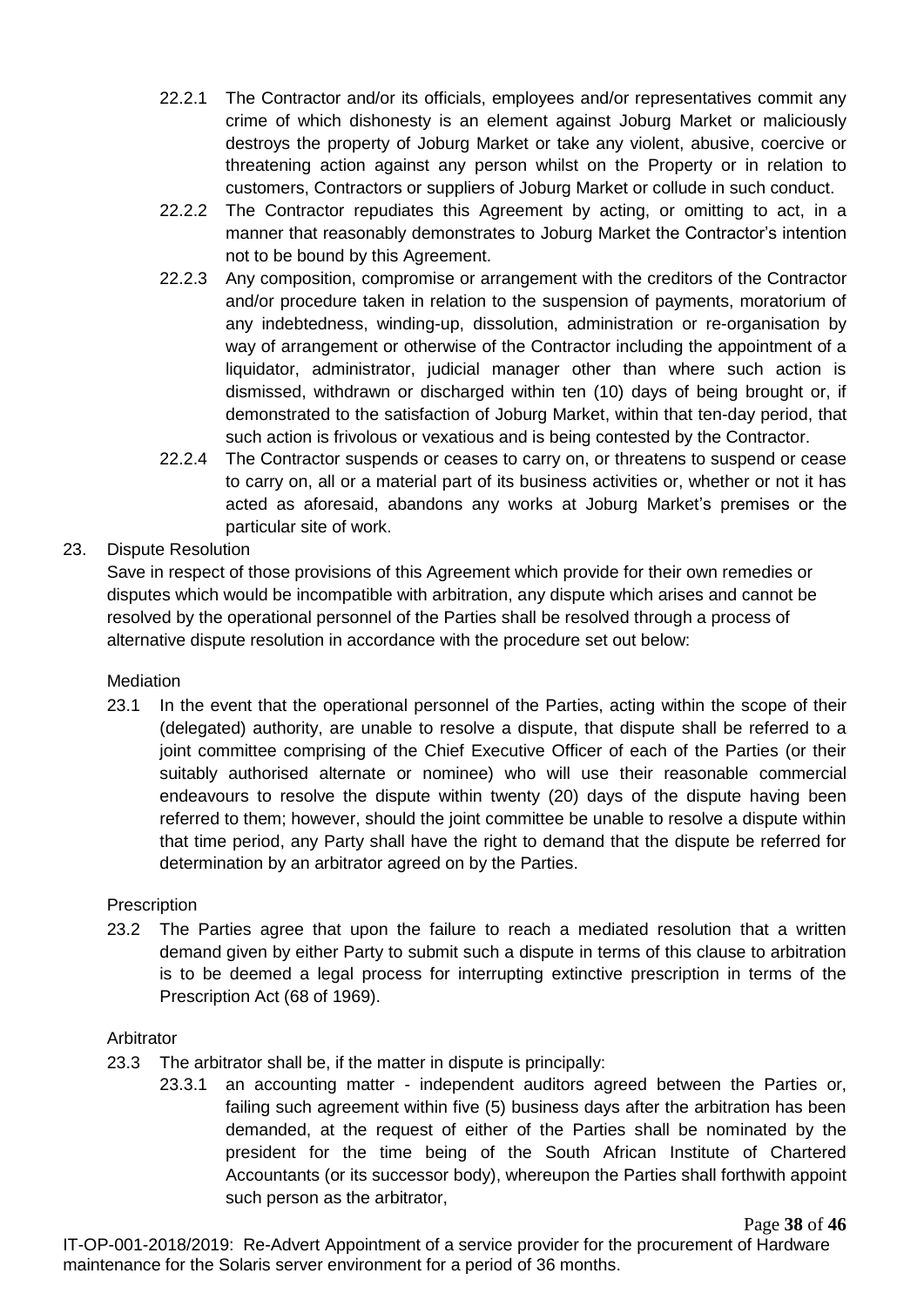- 23.3.2 any other matter an impartial attorney or advocate of not less than ten (10) years' standing agreed between the Parties or, failing such agreement within five (5) business days after the arbitration has been demanded, at the request of either of the Parties shall be nominated by the president for the time being of the Law Society of the Northern Provinces (or its successor body), whereupon the Parties shall forthwith appoint such person as the arbitrator,
- 23.4 Should the Parties to the dispute fail to agree whether the dispute is principally an accounting or any other matter within five (5) business days after the arbitration was demanded, the matter shall be deemed to be any other matter and the provisions in relation to "any other matter" shall apply.
- 23.5 Should any person appointed to do so fail or refuse to nominate an arbitrator, either Party may approach any court having jurisdiction to make such appointment and, to the extent necessary, such court is expressly empowered to do so.
- 23.6 The arbitrator shall:
	- 23.6.1 have power to open up, and review any certificate, opinion, decision, requisition or notice relating to all matters in dispute submitted to him and to determine all such matters in the same manner as if no such certificate, opinion, decision or notice had been issued.
	- 23.6.2 be obliged to give his award in writing fully supported by reasons and shall have the power to give default judgment if any Party fails to make submissions on due date and/or fails to appear at the arbitration.

**Arbitration** 

- 23.7 The arbitration shall be conducted in accordance with, save as set out herein, the Commercial Rules of the Arbitration Foundation of Southern Africa:
	- 23.7.1 held with only the Parties and their representatives present thereat at Johannesburg unless mutual agreement on an alternative place is reached between the Parties; and
	- 23.7.2 where possible, be concluded in twenty (20) days after it has been demanded and the Parties shall use their reasonable commercial endeavours to procure the expeditious completion of the arbitration.
- 23.8 The evidence, representations, transcript and information generally made available during the course of the arbitration and/or arbitrator's award constitute Confidential Information and shall be treated as such.
- 23.9 The costs of the arbitrator and the incidental costs of the arbitration shall be borne equally by the Parties to the dispute subject thereto that the arbitrator shall be competent to make any interim and/or final order as to the costs, or parts thereof, as he deems appropriate.
- 23.10 The award of the arbitrator shall be final and binding on the Parties and any Party shall be entitled to apply to a competent court to have the award made an order of court.
- 23.11 Nothing under this heading shall prevent any Party from seeking urgent relief in the High Court of South Africa.
- 24. Notices and Domicilia
	- 24.1 Any notice or communication required or permitted to be given in terms of this Agreement shall be valid and effective only if in writing. The addresses of the Parties set out in the Contract Schedule shall be the Parties' chosen as its *domicilium citandi et executandi.*
	- 24.2 A Party may by notice to the other Party change the physical address chosen as its *domicilium citandi et executandi* to another physical address provided that the change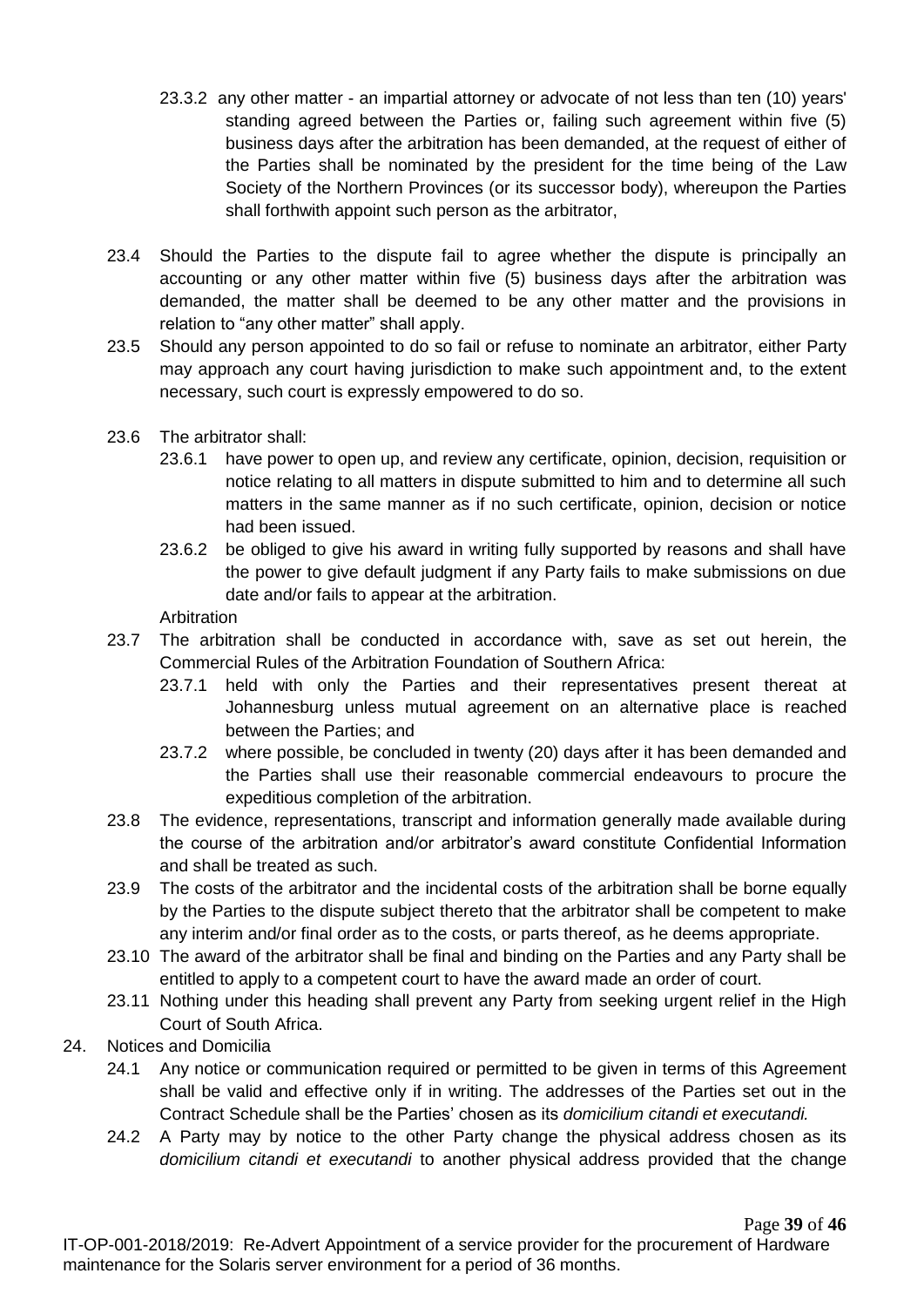shall become effective on the tenth day from the deemed receipt of the notice by the other Party.

- 24.3 Any notice to a Party, and it shall be competent to give notice by fax and email, unless the contrary is proved, deemed to have been received if delivered by:
	- 24.3.1 registered post to the Party's postal address, on the tenth (10th) Day after posting;
	- 24.3.2 hand to a responsible person during ordinary business hours at the Party's physical address, on the date of delivery; or
	- 24.3.3 fax to its usual fax number, on the date of dispatch.
	- 24.3.4 email to its usual email address, on the date of dispatch.
- 24.4 Notwithstanding anything to the contrary herein contained a written notice or communication actually received by a Party shall be an adequate written notice or communication to it notwithstanding that it was not sent to or delivered at its chosen *domicilium citandi et executandi* or its usual fax number or email address.

### 25. Counterparts

- 25.1 This Agreement may be executed in one or more counterparts, each of which shall be deemed an original, and all of which together shall constitute the same agreement as at the Signature Date of the Party last signing one of the counterparts.
- 26. Legal Advice and Costs
	- 26.1 The Parties acknowledge that the provisions of this Agreement are fair and reasonable in the circumstances and in accordance with the Party's intentions and they had been free to secure legal and professional advice as to the nature and effect of the provisions of this Agreement and that it had either taken such advice or dispensed with the necessity of doing so and, each Party will bear its own costs incidental to the negotiation and preparation of this Agreement
	- 26.2 In the event of a dispute arising between the Parties, the guilty Party shall be liable to the innocent Party for any costs, including attorney and client costs, the cost of expert witnesses, advocates costs as on brief and any other professional costs incurred by a Party arising out of the breach by a guilty Party of any of the provisions of this Agreement.

### 27. General

- 27.1 This Agreement constitutes the whole agreement between the Parties and supersedes any other discussions, agreements and/or understandings regarding the subject matter hereof. To the extent permissible by law no Party shall be bound by any express or implied term, representation, warranty, promise or the like not recorded herein, whether it induced the contract and/or whether it was negligent or not.
- 27.2 No amendment or consensual cancellation of this Agreement or any provision or term hereof or of any agreement or other document executed pursuant to or in terms of this Agreement and no settlement of any disputes arising under this Agreement and no extension of time, waiver or relaxation or suspension of or agreement not to enforce or to suspend or postpone the enforcement of any of the provisions or terms of this Agreement or of any agreement or other document issued pursuant to or in terms of this Agreement shall be binding unless recorded in a written document signed by the Parties.
- 27.3 No extension of time or waiver or relaxation of any of the provisions or terms of this Agreement or any agreement or other document issued or executed pursuant to or in terms of this Agreement, shall operate as an estoppel against any Party in respect of its rights under this Agreement, nor shall it operate so as to preclude such Party thereafter from exercising its rights strictly in accordance with this Agreement.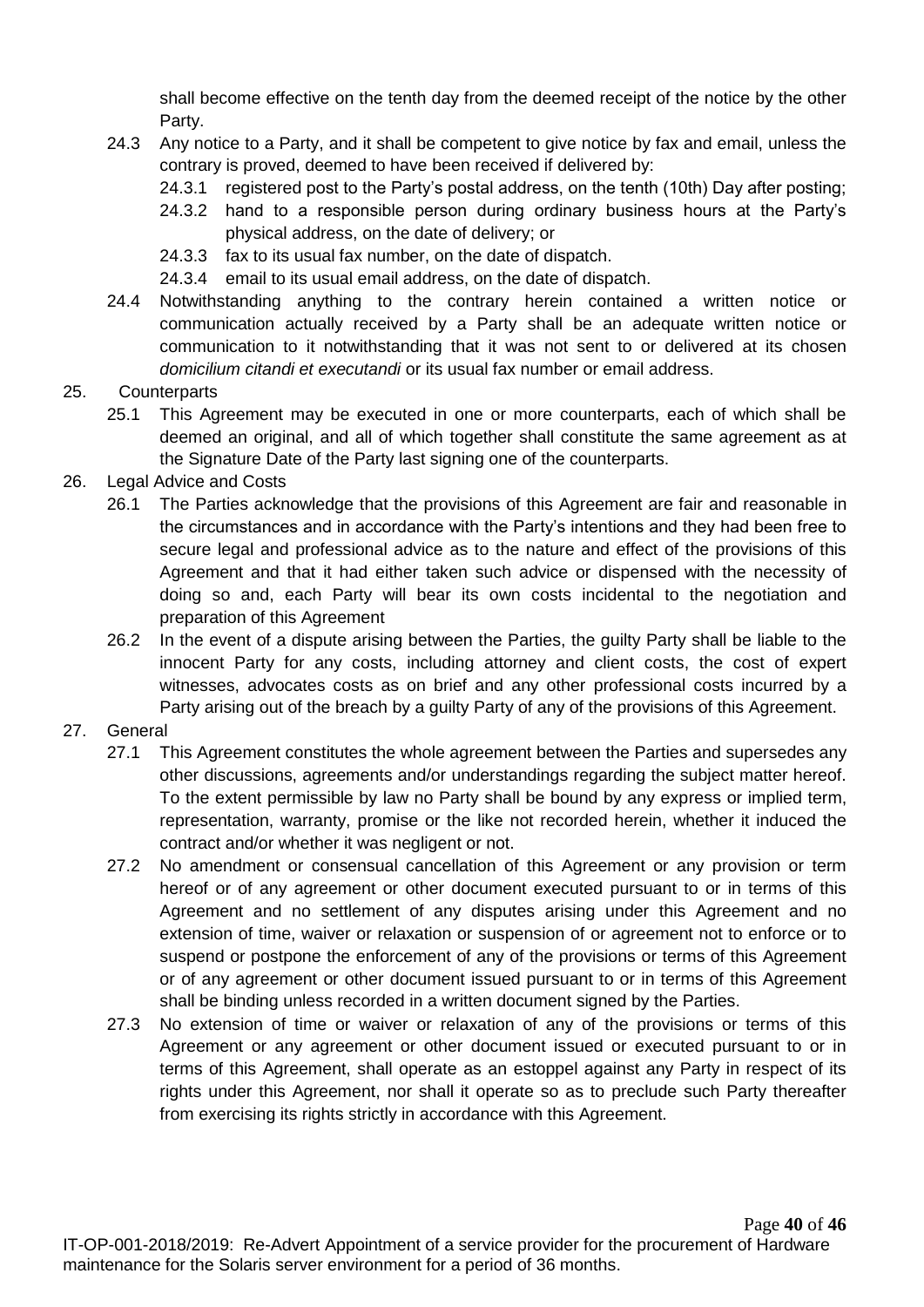27.4 The Parties are in express agreement that it is not the intention of any Party to violate any public policy, statutory or common law, and that if any sentence, paragraph, clause or combination of the same is in violation of the law of the RSA, such sentence, paragraph, clause or combination of the same alone shall be void in the jurisdiction where it is unlawful, and the remainder of such clause and this Agreement shall remain binding upon the Parties hereto.

I \_\_\_\_\_\_\_\_\_\_\_\_\_\_\_\_\_\_\_\_\_\_\_\_\_\_\_\_\_\_\_\_ (full name) the undersigned hereby certify that I've read the content of the general conditions of contract and accept the conditions herein.

\_\_\_\_\_\_\_\_\_\_\_\_\_\_\_\_\_\_\_\_\_\_\_\_\_\_\_\_\_\_\_\_\_\_\_\_\_\_\_ \_\_\_\_\_\_\_\_\_\_\_\_\_\_\_\_\_\_\_\_\_\_\_

\_\_\_\_\_\_\_\_\_\_\_\_\_\_\_\_\_\_\_\_\_\_\_\_\_\_\_\_\_\_\_\_\_\_\_\_\_\_\_ \_\_\_\_\_\_\_\_\_\_\_\_\_\_\_\_\_\_\_\_\_\_\_

**Signature Date** 

**Position Name of Bidder**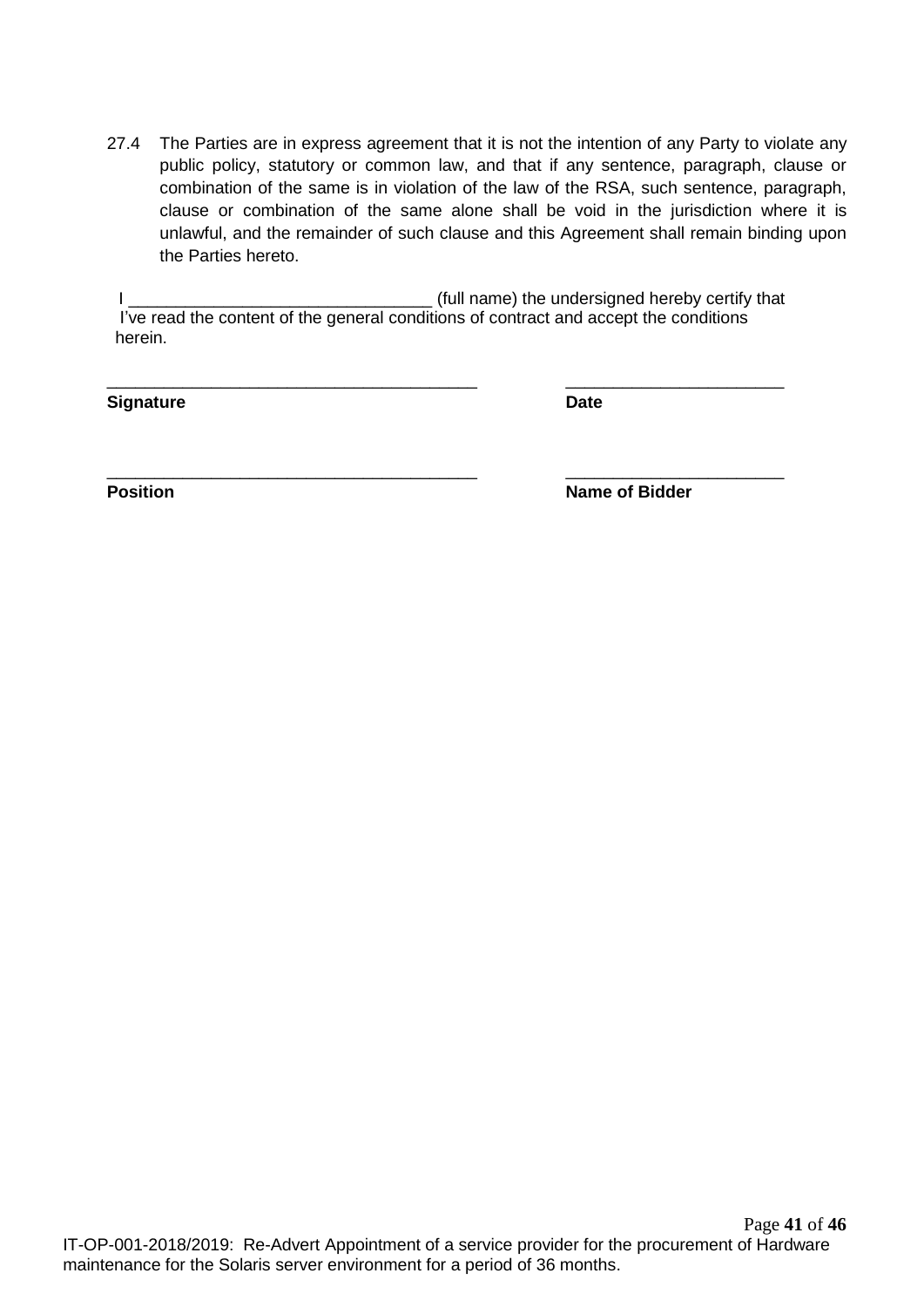### **TERMS OF REFERENCE**

#### **1. SUMMARY BACKGROUND**

The Joburg Market (JM) runs on a Solaris environment for it sales and financial systems. The environments run on 7 servers coupled 2 disk arrays. The servers are split into two duplicate environments for business continuity purposes.

JM wishes to procure a 3 year hardware maintenance service for the Solaris environment.

The environment to be maintained on a comprehensive basis consists of:

#### **5 x SPARC T4 servers, each consisting of:**

1 x SPARC T4-1 server: base with 1 SPARC T4 8-core 2.85 GHz processor

- 1 x 1,200 W climate saver PSU
- 1 x DVD drive assembly

1 x Express Rail Kit

1 x SAS cable kit for installation of internal RAID card

8 x Two 4 GB DDR3 registered DIMMs

8 x 600 GB 2.5-inch SAS HDD

1 x Solaris 10, Oracle VM Server for SPARC, and Electronic Prognositics preinstall

1 x Sun Storage 6 GB SAS PCIe RAID HBA, Internal: 8 port and 512 MB memory

1 x Fibre channel card

#### **2 x SUN M5000 servers, each consisting of:**

Domain 0 2 X CPU Boards - SPARC64 VII+ 2.66GHz CPU Module 4 X Memory Boards with 8 X 4GB Dimms = 128GB Ram

Domain 1

2 X CPU Boards - SPARC64 VI 2.1GHz CPU Module 4 X Memory Boards With 8 X 2GB Dimms = 64GB Ram

### **Disk arrays**

**2 x EMC Clarion CX4-120 with 2 disk shelves each** Disks spread across shelves 3 x 450GB 15K 2/4 GB drives 10 x 146GB 15K 2/4 GB; 20 x 300GB 15K 2/4 GB drives 5 x 146GB 15K 2/4 GB 27 x 600GB 15 RPM HDD – High Performance Disks

**Fibre Switches** 2 x Brocade 300 Fibre Switches

The JM runs the following software on these servers:

- Operating System Solaris
- Database Oracle 10g Enterprise Edition
- Sales Application Oracle forms 10g
- Financial application JDE

The JM reserves the right to negotiate terms in the service level agreement if necessary.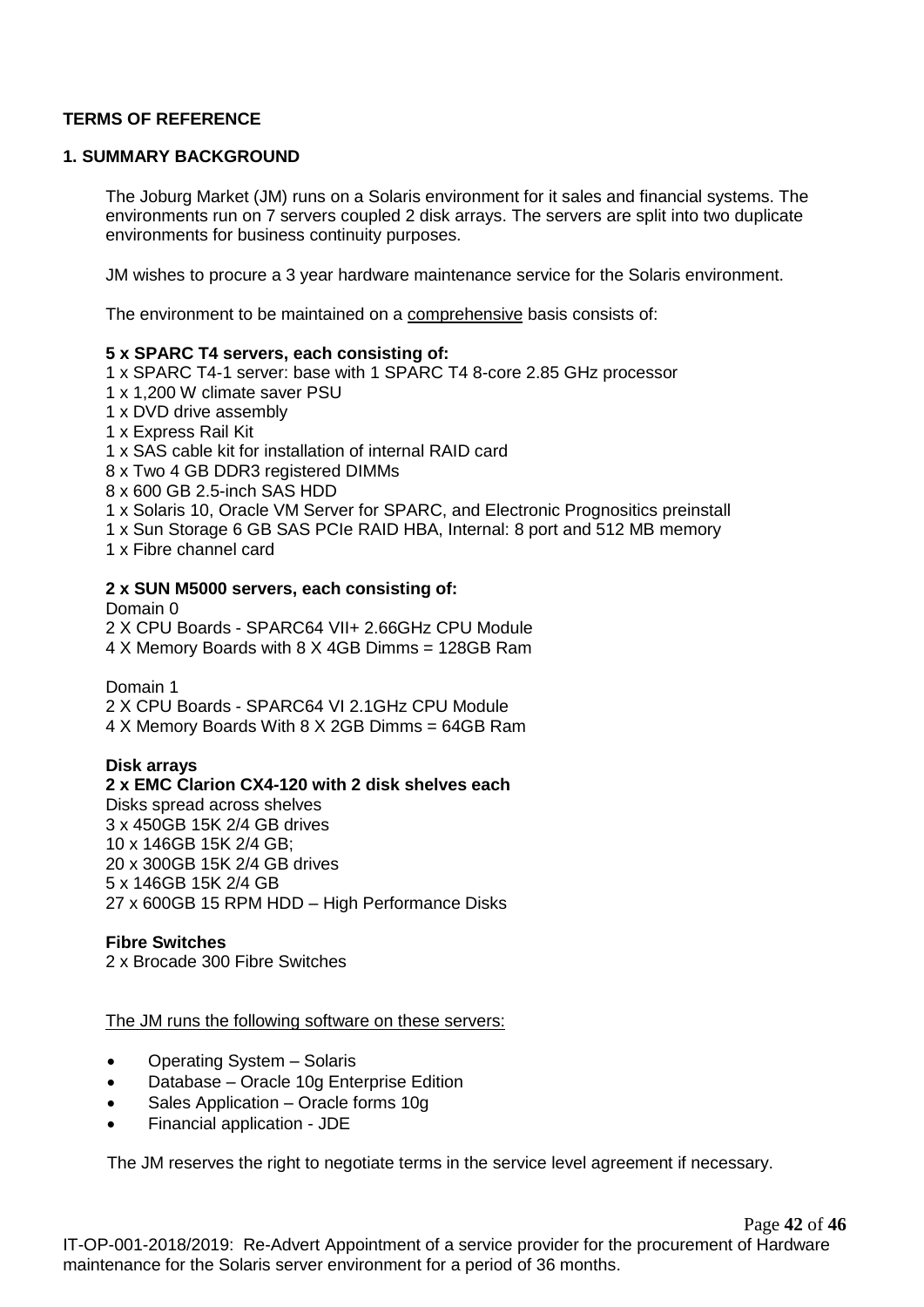### **2. DELIVERABLES:**

### *Comprehensive Maintenance*

Required for the M5000, T4 servers and disk array as described above

3 year hardware maintenance pricing for the servers, based on 24 hours, 7days per week, 2 hour mean time to respond, 4 hours mean time to repair. Bidders are requested to note that prime time for the Joburg Market for this equipment starts at 04h00 in the morning and after hour calls are normal for this environment.

Maintenance pricing to include all call-out, standby and travelling costs.

### *Ad Hoc Services*

The Joburg Market will require additional services from time to time for expansion or re-configuration of the environment. Such services could be required after normal hours. Bidders are requested to quote their hourly rate for such services.

### **3. SPECIAL CONDITIONS:**

Maintenance will be paid monthly in arrears after receipt of invoice from suppliers. Bidders are requested to state their annual escalation rates, if any

### **4. MINIMUM REQUIREMENTS**

Please note that failure to meet the requirements or to lodge the following documentation and/or proof thereof will lead to an immediate disqualification:

**4.1** Mandatory Requirements

a) Registration on the National Treasury Central Database illustrating required compliance 1,2 and 3 below

Or

- 1. Submissions of a valid Tax Clearance Certificate, Master Registration Number or alternatively supply the unique pin number to access the Tax compliance status
- 2. Proof of company registration documents.
- 3. Certified I.D. copies for directors/shareholders, certification not older than three months

### **Including the following**

- b) Completed and signed MBD 1,4,6.1, 8 and 9
- c) General Condition of Contract (GCC) must be signed
- d) Initial / sign for ALL alterations in the tender document, failure to do so **may** lead to a disqualification
- e) Signed JV agreement for Joint Venture companies

Note: Joint Ventures must submit a consolidated BBBEE certificate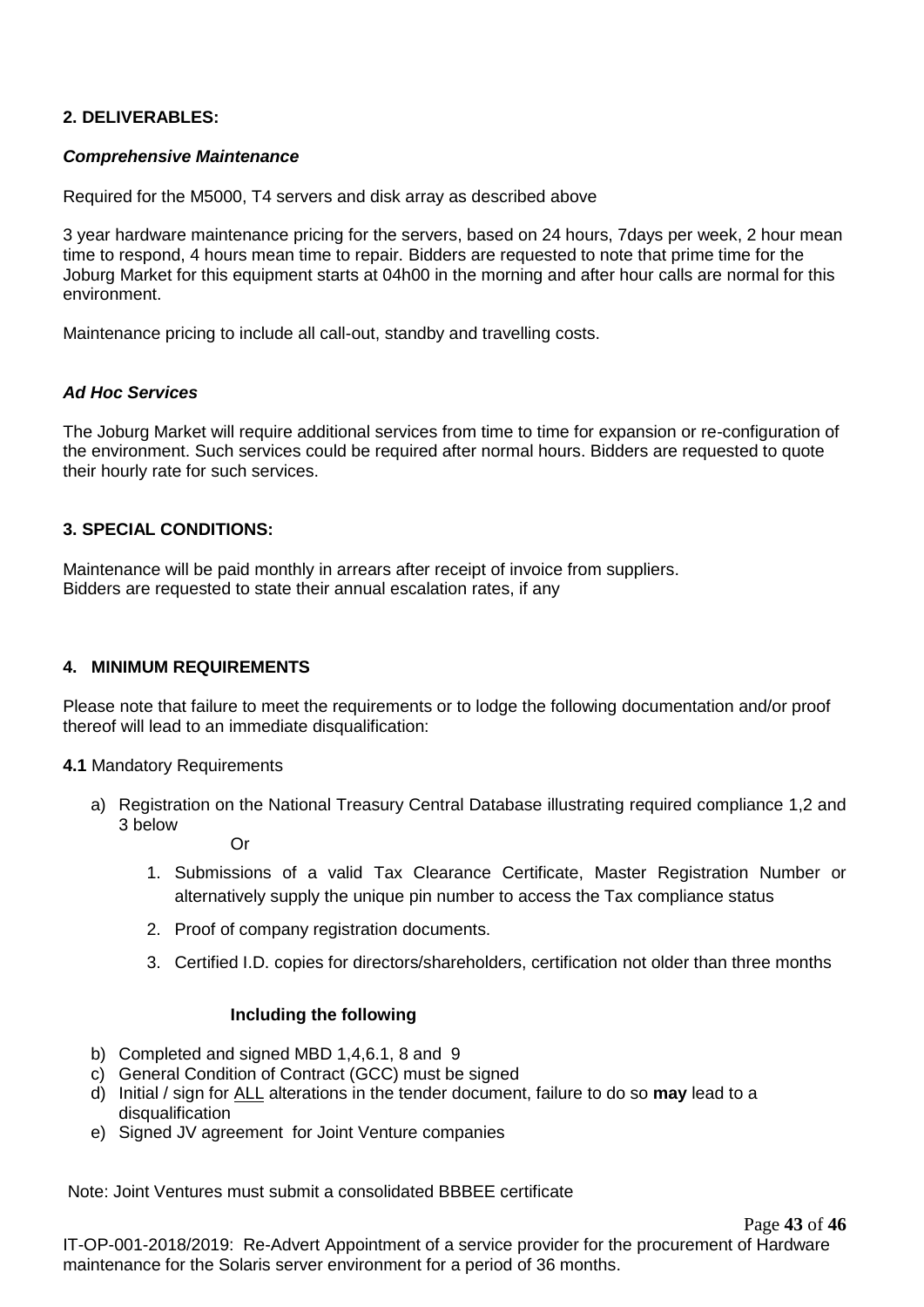### **4.2** Additional Requirements

### **These documents may be submitted with the bid but will be required prior to awarding**

- a) Rates and taxes account not older than three months or signed lease agreement
- b) Proof of JV bank account
- c) Copies of share certificates

### **5. EVALUATION CRITERIA**

NOTE: For purpose of comparison and in order to ensure a meaningful evaluation, bidders must submit detailed information in substantiation of compliance to the evaluation criteria mentioned (e.g. details of relevant previous work undertaken, letters from previous /current clients, proof of ownership of manufacturing facility, etc.)

| <b>CRITERION</b>                                                | <b>WEIGHTING</b> |
|-----------------------------------------------------------------|------------------|
| Accredited Oracle Gold in South Africa - Attach accreditation   | 20               |
| Accredited field delivery partners for Oracle in South Africa - | 40               |
| <b>Attach accreditation</b>                                     |                  |
| Accredited EMC reseller in South Africa - Attach accreditation  | 40               |
| <b>TOTAL</b>                                                    | 100              |

Minimum Required Score for functionality is: **bidder scoring less than 80 points will not be considered for further evaluation.** Service Providers that qualified pre-evaluation in terms of the functionality cut-off points of 80 points will then be evaluated in terms of price and preference points

The tender document will includes functionality as evaluation criteria to assess the ability of the bidders to execute the project a follow

| <b>CRITERION</b>                                       | <b>COMPLY</b>            | <b>WEIGHTING</b> |
|--------------------------------------------------------|--------------------------|------------------|
|                                                        | <b>Indicate Yes / No</b> |                  |
| Accredited Oracle Gold Accreditation in South Africa   |                          | 20               |
| Accredited field delivery partners for Oracle in South |                          | 40               |
| Africa                                                 |                          |                  |
| Accredited EMC reseller in South Africa                |                          | 40               |
| ΤΟΤΑL                                                  |                          | 100              |

# **Attach accreditation to score points as allocated**

Service Providers that qualified pre-evaluation in terms of the functionality cut-off points of 8**0** points will then be evaluated in terms of price and preference points

**Note:** A bidder/s that scores less than 80 points in respect of functionality, or submits solutions that are not according to requirements will be regarded as submitting a non-responsive bid and will be disqualified.

Bidder/s that meets the minimum required percentage or minimum points will be subject price and preference points evaluation as per the PPPFA Act, No.5 of 2000 amended and its associated Regulations,2017 issued by the National Treasury.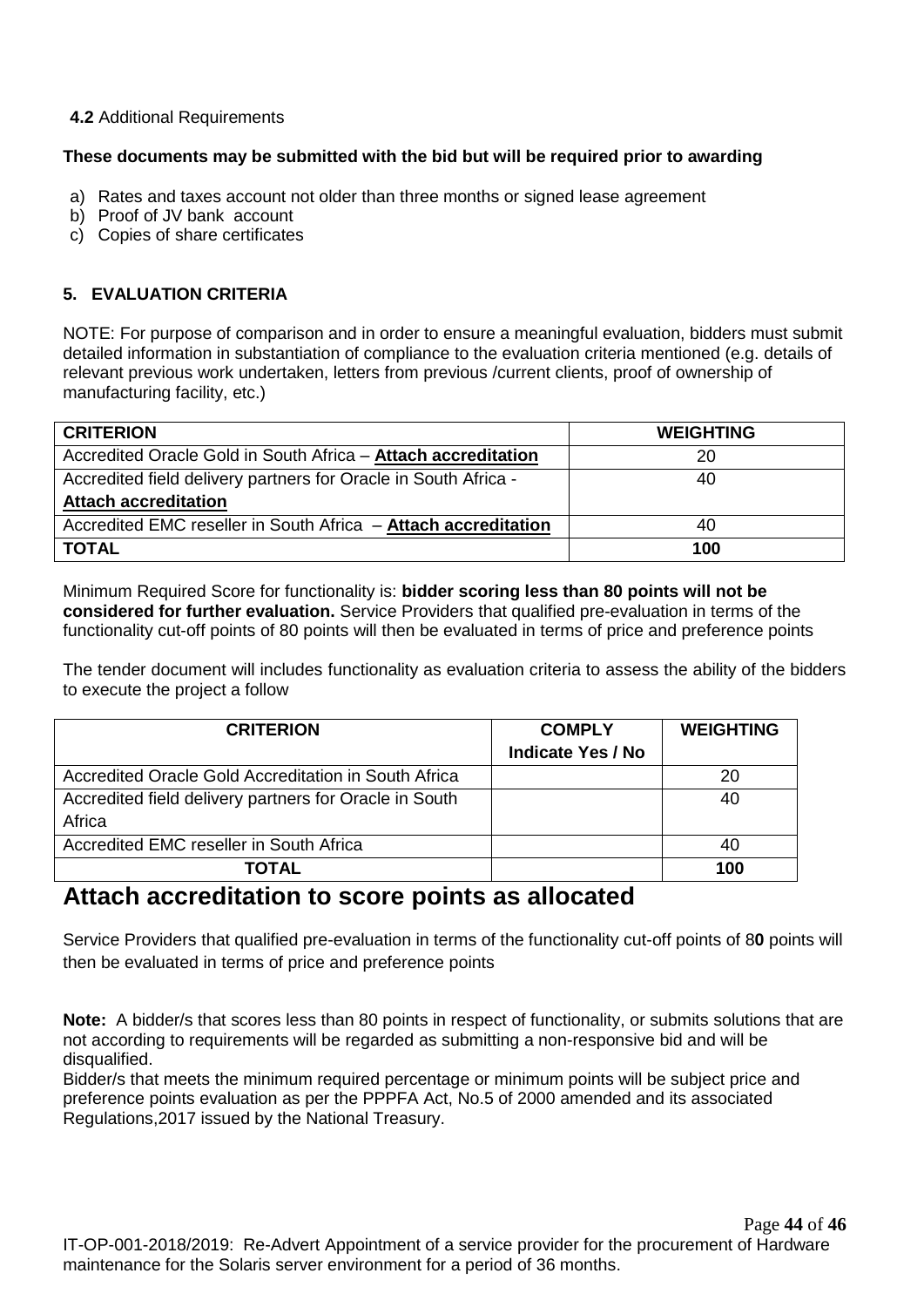### **6. PRICING SCHEDULE**

| <b>ITEM</b>                                               | <b>COST EX VAT Year 1</b> |     | COST EX VAT Year   COST EX VAT Year<br>3 |
|-----------------------------------------------------------|---------------------------|-----|------------------------------------------|
| <b>Comprehensive Hardware</b><br>Maintenance as described |                           |     |                                          |
| Take on Cost                                              |                           | N/A | N/A                                      |
| Total ex VAT                                              |                           |     |                                          |
| <b>VAT 15%</b>                                            |                           |     |                                          |
| Total tender amount for 36<br>months                      |                           |     |                                          |

The total tender amount to be indicated on the MBD 1 Use a CPI rate of 6.5% for Year 2 and Year 3 in order to compare total pricing on tender between submissions.

Ad-hoc

| Hoc Hourly rate<br>Ad, | Year | Year <sub>2</sub> | Year <sub>3</sub> |
|------------------------|------|-------------------|-------------------|
|                        |      |                   |                   |
|                        |      |                   |                   |